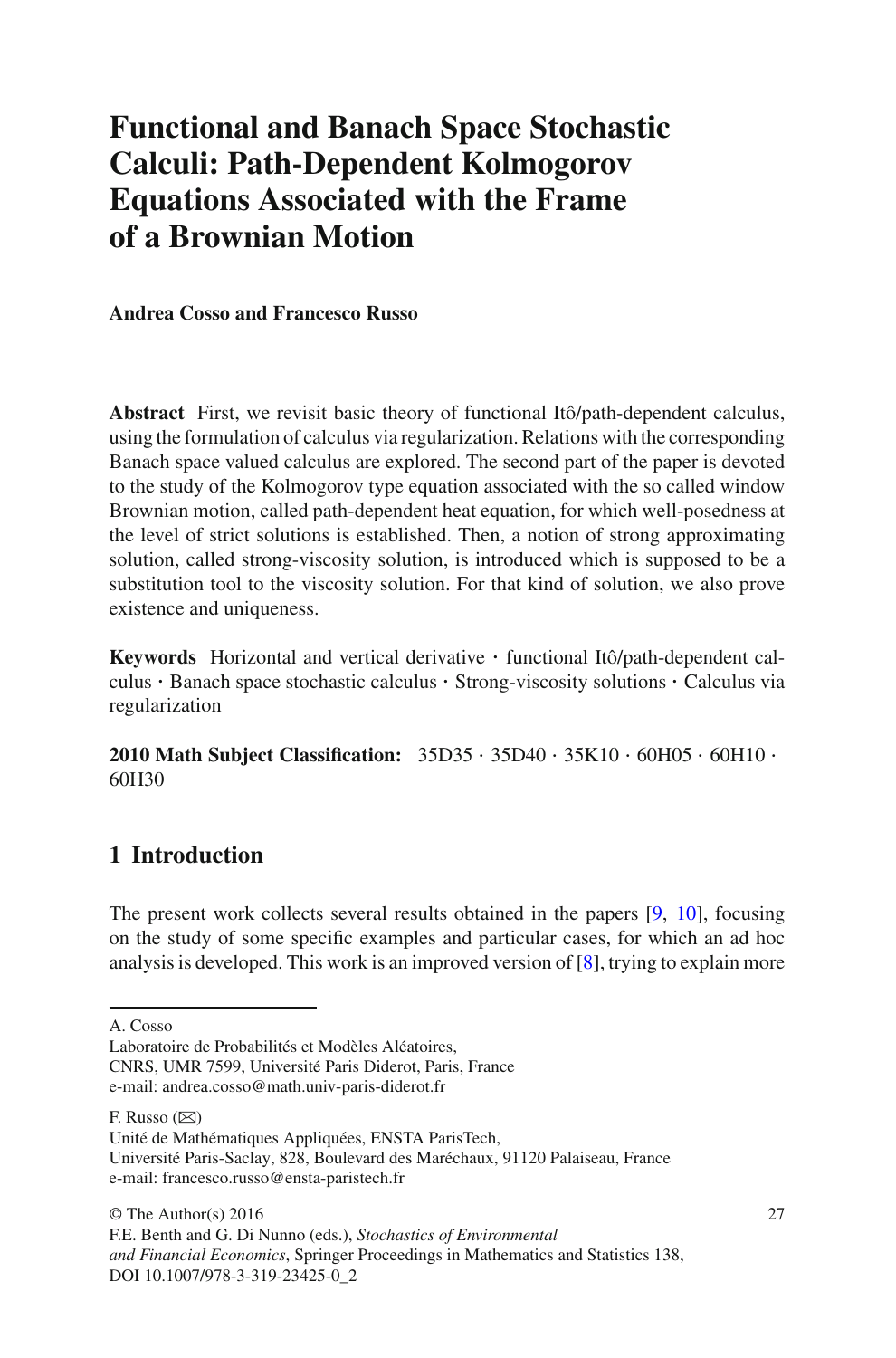precisely some details. For example, in [\[8](#page-52-2)] a slightly more restrictive definition of strong-viscosity solution was adopted, see Remark [12.](#page-46-0)

Recently, a new branch of stochastic calculus has appeared, known as *functional Itô calculus*, which results to be an extension of classical Itô calculus to functionals depending on the entire path of a stochastic process and not only on its current value, see Dupire [\[17](#page-52-3)], Cont and Fournié [\[5](#page-51-0)[–7](#page-52-4)]. Independently, Di Girolami and Russo, and more recently Fabbri, Di Girolami, and Russo, have introduced a stochastic calculus via regularizations for processes taking values in a separable Banach space *B* (see  $[12–16]$  $[12–16]$ ), including the case  $B = C([-T, 0])$ , which concerns the applications to the path-dependent calculus.

In the first part of the present paper, we follow [\[9](#page-52-0)] and revisit functional Itô calculus by means of stochastic calculus via regularization. We recall that Cont and Fournié [\[5](#page-51-0)[–7\]](#page-52-4) developed functional Itô calculus and derived a functional Itô's formula using discretization techniques of Föllmer [\[23](#page-52-7)] type, instead of regularization techniques, which in our opinion, better fit to the notion of derivative. Let us illustrate another difference with respect to [\[5\]](#page-51-0). One of the main issues of functional Itô calculus is the definition of the functional (or pathwise) derivatives, i.e., the horizontal derivative (calling in only the past values of the trajectory) and the vertical derivative (calling in only the present value of the trajectory). In [\[5](#page-51-0)], it is essential to consider functionals defined on the space of càdlàg trajectories, since the definition of functional derivatives necessitates of discontinuous paths. Therefore, if a functional is defined only on the space of continuous trajectories (because, e.g., it depends on the paths of a continuous process as Brownian motion), we have to extend it anyway to the space of càdlàg trajectories, even though, in general, there is no unique way to extend it. In contrast to this approach, we introduce a new space larger than the space of continuous trajectories  $C([-T, 0])$ , denoted by  $\mathcal{C}([-T, 0])$ , which allows us to define functional derivatives.  $\mathcal{C}([-T, 0])$  is the space of bounded trajectories on  $[-T, 0]$ , continuous on  $[-T, 0]$  and with possibly a jump at 0. We endow  $C([-T, 0])$  with a topology such that  $C([-T, 0])$  is dense in  $C([-T, 0])$  with respect to this topology. Therefore, any functional  $\mathcal{U} : [0, T] \times C([-T, 0]) \to \mathbb{R}$ , continuous with respect to the topology of  $\mathcal{C}([-T, 0])$ , admits a unique extension to  $\mathscr{C}([-T, 0])$ , denoted  $u : [0, T] \times \mathscr{C}([-T, 0]) \rightarrow \mathbb{R}$ . We present some significant functionals for which a continuous extension exists. Then, we develop the functional Itô calculus for  $u : [0, T] \times \mathcal{C}([-T, 0]) \rightarrow \mathbb{R}$ .

Notice that we use a slightly different notation compared with [\[5](#page-51-0)]. In particular, in place of a map  $\mathcal{U} : [0, T] \times C([-T, 0]) \rightarrow \mathbb{R}$ , in [\[5\]](#page-51-0) a family of maps  $F = (F_t)_{t \in [0,T]},$  with  $F_t: C([0,t]) \to \mathbb{R}$ , is considered. However, we can always move from one formulation to the other. Indeed, given  $F = (F_t)_{t \in [0,T]}$ , where each  $F_t$ :  $C([0, t]) \to \mathbb{R}$ , we can define  $\mathcal{U}$ :  $[0, T] \times C([-T, 0]) \to \mathbb{R}$  as follows:

$$
\mathscr{U}(t,\eta) := F_t(\eta(\cdot+T)|_{[0,t]}), \quad (t,\eta) \in [0,T] \times C([-T,0]).
$$

<span id="page-1-0"></span>Vice-versa, let  $\mathcal{U}: [0, T] \times C([-T, 0]) \rightarrow \mathbb{R}$  and define  $F = (F_t)_{t \in [0, T]}$  as

$$
F_t(\tilde{\eta}) := \mathscr{U}(t, \eta), \quad (t, \tilde{\eta}) \in [0, T] \times C([0, t]), \tag{1}
$$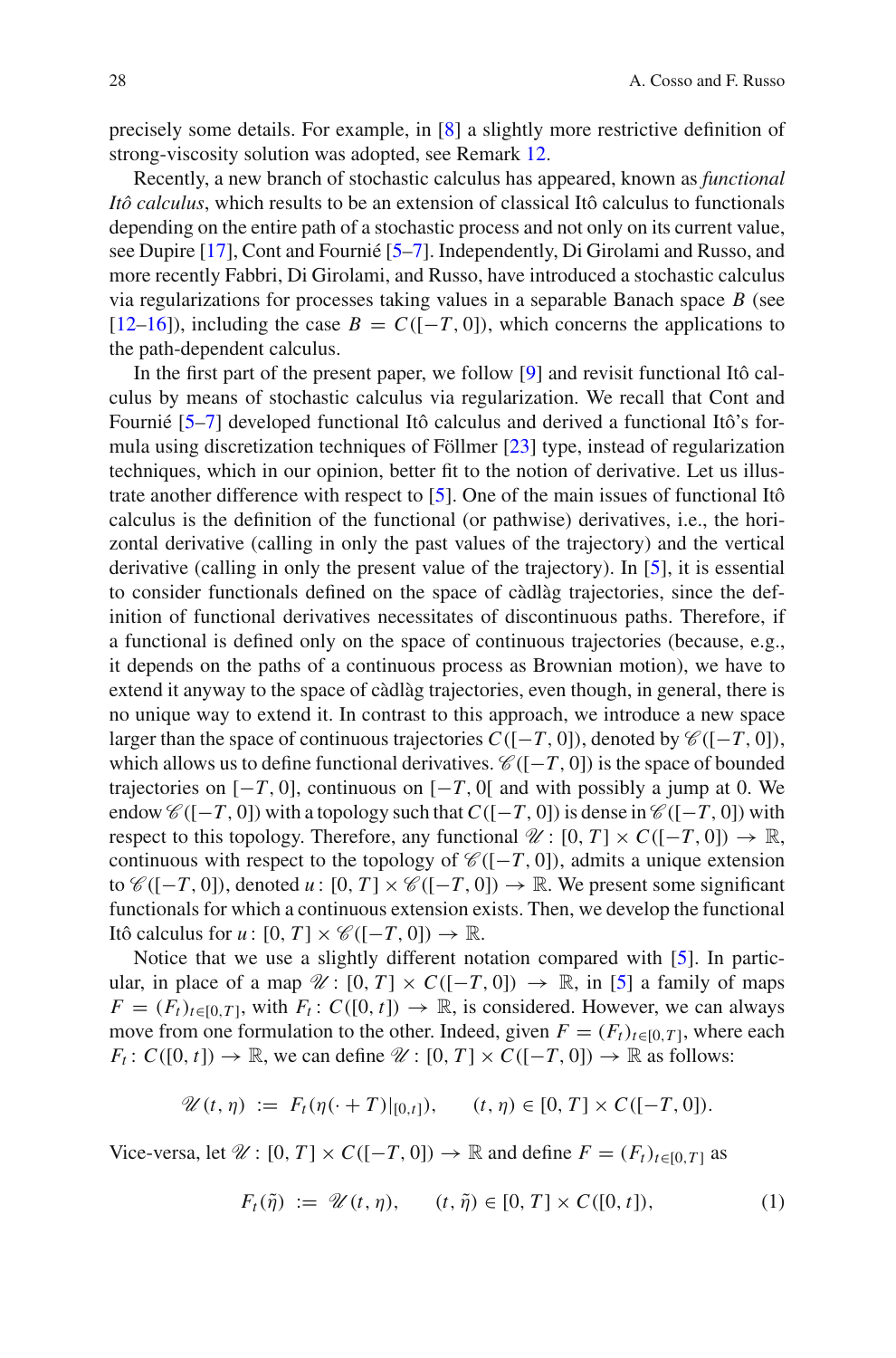where  $\eta$  is the element of *C*([−*T*, 0]) obtained from  $\tilde{\eta}$  firstly translating  $\tilde{\eta}$  on the interval [−*t*, 0], then extending it in a constant way up to  $-T$ , namely  $\eta(x)$  :=  $\tilde{\eta}(x + t)1_{[-t,0]}(x) + \tilde{\eta}(-t)1_{[-T,-t]}(x)$ , for any  $x \in [-T,0]$ . Observe that, in principle, the map  $\mathscr U$  contains more information than *F*, since in [\(1\)](#page-1-0) we do not take into account the values of *U* at  $(t, \eta) \in [0, T] \times C([-T, 0])$  with  $\eta$  not constant on the interval  $[-T, -t]$ . Despite this, the equivalence between the two notations is guaranteed; indeed, when we consider the composition of *U* with a stochastic process, this extra information plays no role. Our formulation has two advantages. Firstly, we can work with a single map instead of a family of maps. In addition, the time variable and the path have two distinct roles in our setting, as for the time variable and the space variable in the classical Itô calculus. This, in particular, allows us to define the horizontal derivative independently of the time derivative, so that, the horizontal derivative defined in [\[5](#page-51-0)] corresponds to the sum of our horizontal derivative and of the time derivative. We mention that an alternative approach to functional derivatives was introduced in [\[1](#page-51-1)].

We end the first part of the paper showing how our functional Itô's formula is strictly related to the Itô's formula derived in the framework of Banach space valued stochastic calculus via regularization, for the case of window processes. This new branch of stochastic calculus has been recently conceived and developed in many directions in  $[12, 14-16]$  $[12, 14-16]$  $[12, 14-16]$  $[12, 14-16]$ ; for more details see  $[13]$  $[13]$ . For the particular case of window processes, we also refer to Theorem 6.3 and Sect. 7.2 in [\[12\]](#page-52-5). In the present paper, we prove formulae which allow to express functional derivatives in terms of differential operators arising in the Banach space valued stochastic calculus via regularization, with the aim of identifying the building blocks of our functional Itô's formula with the terms appearing in the Itô's formula for window processes.

Dupire [\[17](#page-52-3)] introduced also the concept of *path-dependent partial differential equation*, to which the second part of the present paper is devoted. Di Girolami and Russo, in Chap. 9 of [\[13](#page-52-9)], considered existence of regular solutions associated with a path dependent heat equation (which is indeed the Kolmogorov equation related to window Brownian motion) with a Fréchet smooth final condition. This was performed in the framework of Banach space valued calculus, for which we refer also to [\[22](#page-52-10)]. A flavour of the notion of regular solution in the Banach space framework, appeared in Chap. IV of [\[30\]](#page-53-0) which introduced the notion of *weak infinitesimal generator* (in some weak sense) of the window Brownian motion and more general solutions of functional dependent stochastic differential equations. Indeed, the monograph [\[30\]](#page-53-0) by Mohammed constitutes an excellent early contribution to the theory of this kind of equations.

We focus on semilinear parabolic path-dependent equations associated to the window Brownian motion. For more general equations we refer to [\[9\]](#page-52-0) (for strict solutions) and to [\[10](#page-52-1)] (for strong-viscosity solutions). First, we consider regular solution, which we call *strict solutions*, in the framework of functional Itô calculus. We prove a uniqueness result for this kind of solution, showing that, if a strict solution exists, then it can be expressed through the unique solution to a certain backward stochastic differential equation (BSDE). Then, we prove an existence result for strict solutions.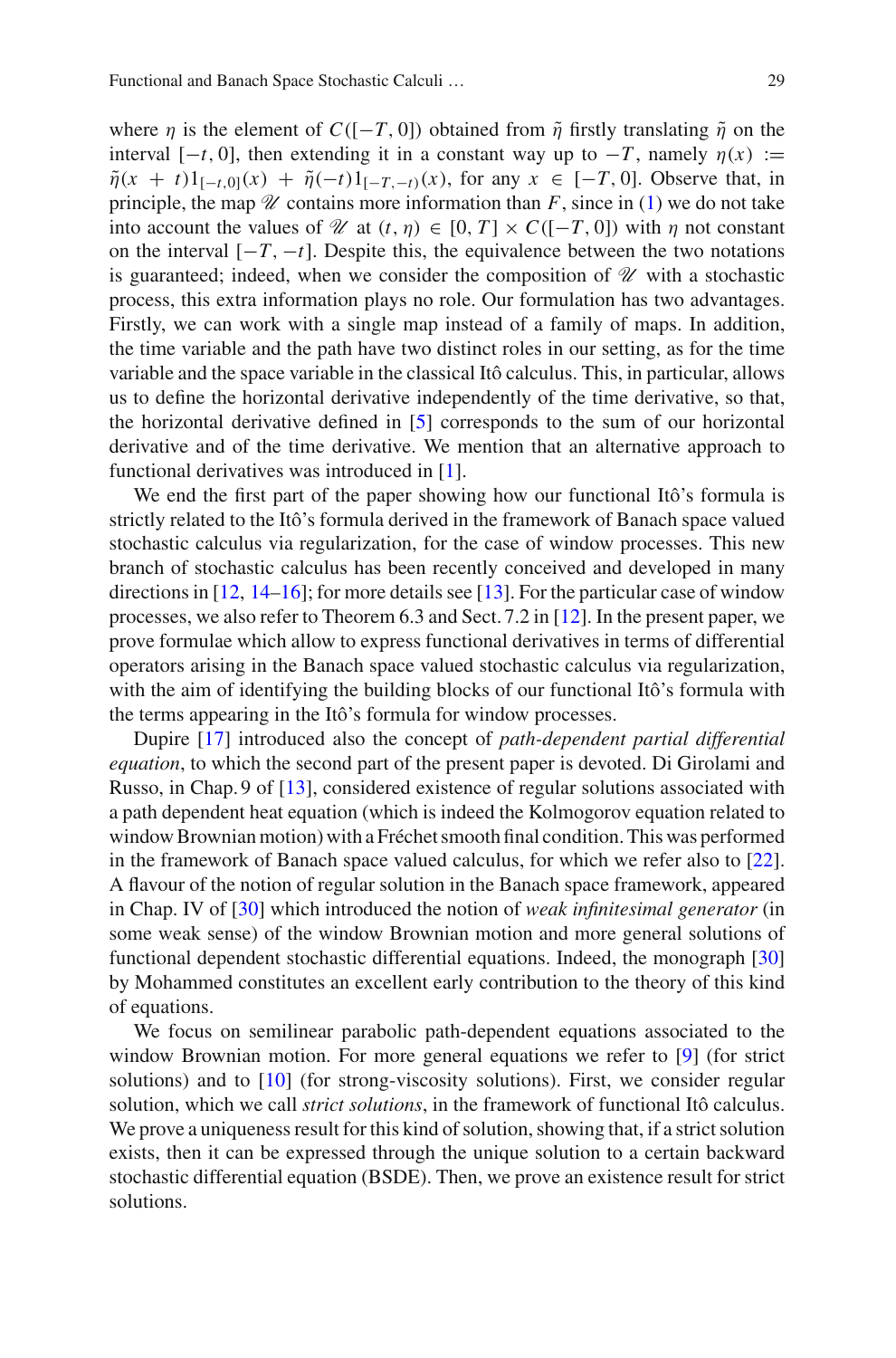However, this notion of solution turns out to be unsuitable to deal with all significant examples. As a matter of fact, if we consider the path-dependent PDE arising in the hedging problem of lookback contingent claims, we can not expect too much regularity of the solution (this example is studied in detail in Sect. [3.2\)](#page-41-0). Therefore, we are led to consider a weaker notion of solution. In particular, we are interested in a viscosity-type solution, namely a solution which is not required to be differentiable.

The issue of providing a suitable definition of viscosity solutions for pathdependent PDEs has attracted a great interest, see Peng [\[33](#page-53-1)] and Tang and Zhang [\[42\]](#page-53-2), Ekren et al. [\[18](#page-52-11)[–20\]](#page-52-12), Ren et al. [\[34](#page-53-3)]. In particular, the definition of viscosity solution provided by [\[18](#page-52-11)[–20](#page-52-12), [34\]](#page-53-3) is characterized by the fact that the classical minimum/maximum property, which appears in the standard definition of viscosity solution, is replaced with an optimal stopping problem under nonlinear expectation [\[21\]](#page-52-13). Then, probability plays an essential role in this latter definition, which can not be considered as a purely analytic object as the classical definition of viscosity solution is; it is, more properly, a probabilistic version of the classical definition of viscosity solution. We also emphasize that a similar notion of solution, called stochastic weak solution, has been introduced in the recent paper [\[29\]](#page-52-14) in the context of variational inequalities for the Snell envelope associated to a non-Markovian continuous process *X*. Those authors also revisit functional Itô calculus, making use of stopping times. This approach seems very promising. Instead, our aim is to provide a definition of viscosity type solution, which has the peculiarity to be a purely analytic object; this will be called a *strong-viscosity solution* to distinguish it from the classical notion of viscosity solution. A strong-viscosity solution to a path-dependent partial differential equation is defined, in a few words, as the pointwise limit of strict solutions to perturbed equations. We notice that the definition of strong-viscosity solution is similar in spirit to the *vanishing viscosity* method, which represents one of the primitive ideas leading to the conception of the modern definition of viscosity solution. Moreover, it has also some similarities with the definition of *good solution*, which turned out to be equivalent to the definition of  $L^p$ -viscosity solution for certain fully nonlinear partial differential equations, see, e.g., [\[3](#page-51-2), [11,](#page-52-15) [27,](#page-52-16) [28](#page-52-17)]. Finally, our definition is likewise inspired by the notion of*strong solution* (which justifies the first word in the name of our solution), as defined for example in [\[2,](#page-51-3) [24,](#page-52-18) [25](#page-52-19)], even though strong solutions are required to be more regular (this regularity is usually required to prove uniqueness of strong solutions, which for example in [\[24](#page-52-18), [25](#page-52-19)] is based on a Fukushima-Dirichlet decomposition). Instead, our definition of strong-viscosity solution to the path-dependent semilinear Kolmogorov equation is not required to be continuous, as in the spirit of viscosity solutions. The term *viscosity* in the name of our solution is also justified by the fact that in the finite dimensional case we have an equivalence result between the notion of strong-viscosity solution and that of viscosity solution, see Theorem 3.7 in [\[8\]](#page-52-2). We prove a uniqueness theorem for strong-viscosity solutions using the theory of backward stochastic differential equations and we provide an existence result. We refer to [\[10\]](#page-52-1) for more general results (when the path-dependent equation is not the path-dependent heat equation) and also for the application of strong-viscosity solutions to standard semilinear parabolic PDEs.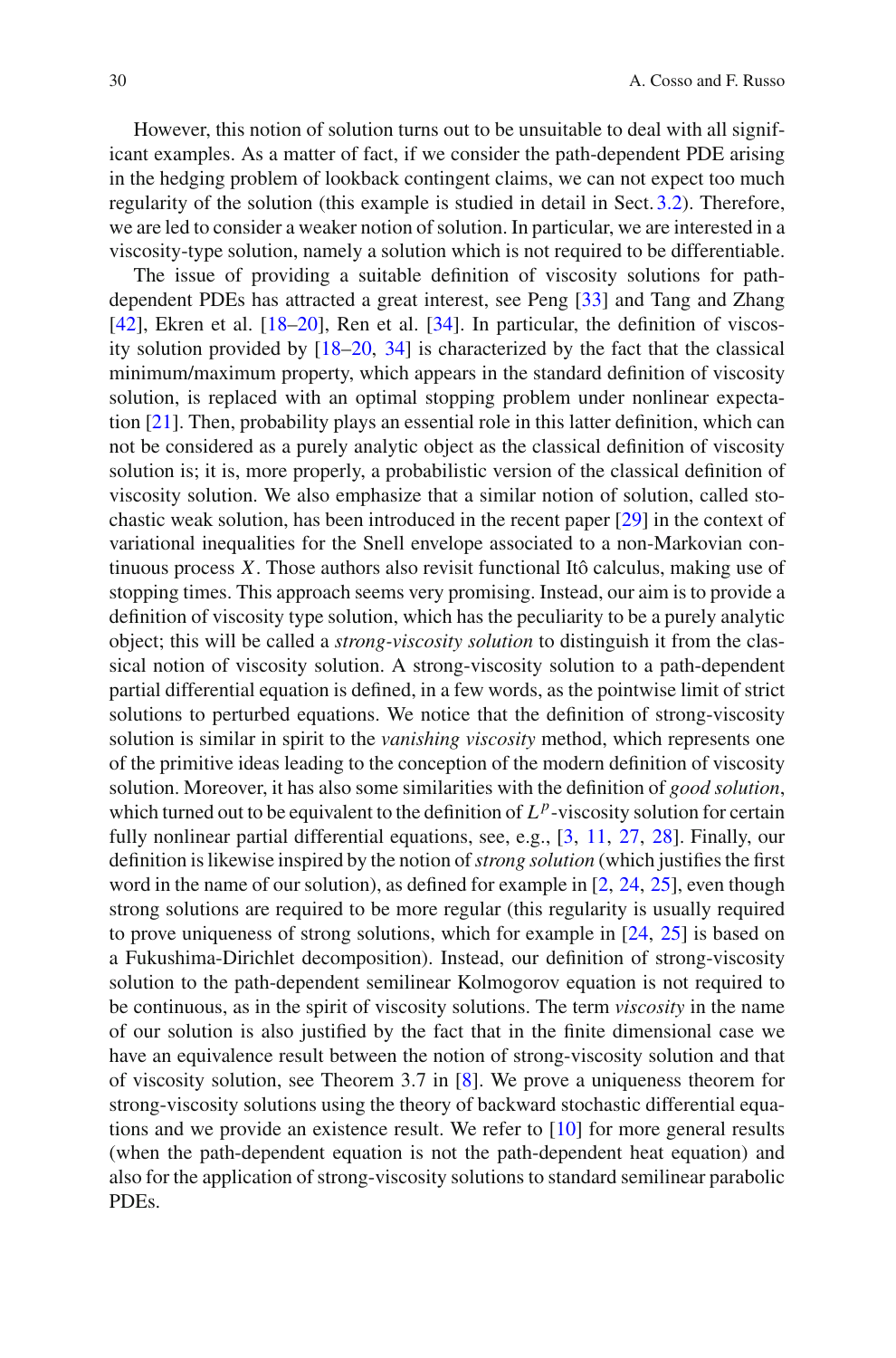The paper is organized as follows. In Sect. [2](#page-4-0) we develop functional Itô calculus via regularization following [\[9\]](#page-52-0): after a brief introduction on finite dimensional stochastic calculus via regularization in Sect. [2.1,](#page-4-1) we introduce and study the space  $\mathcal{C}([-T, 0])$ in Sect. [2.2;](#page-9-0) then, we define the pathwise derivatives and we prove the functional Itô's formula in Sect. [2.3;](#page-14-0) in Sect. [2.4,](#page-21-0) instead, we discuss the relation between functional Itô calculus via regularization and Banach space valued stochastic calculus for window processes. In Sect. [3,](#page-34-0) on the other hand, we study path-dependent PDEs following [\[10](#page-52-1)]. More precisely, in Sect. [3.1](#page-35-0) we discuss strict solutions; in Sect. [3.2](#page-41-0) we present a significant hedging example to motivate the introduction of a weaker notion of solution; finally, in Sect. [3.3](#page-46-1) we provide the definition of strong-viscosity solution.

#### <span id="page-4-0"></span>**2 Functional Itô Calculus: A Regularization Approach**

### <span id="page-4-1"></span>*2.1 Background: Finite Dimensional Calculus via Regularization*

The theory of stochastic calculus via regularization has been developed in several papers, starting from [\[37](#page-53-4), [38](#page-53-5)]. We recall below only the results used in the present paper, and we refer to [\[40](#page-53-6)] for a survey on the subject. We emphasize that integrands are allowed to be anticipating. Moreover, the integration theory and calculus appear to be close to a pure pathwise approach even though there is still a probability space behind.

Fix a probability space  $(\Omega, \mathscr{F}, \mathbb{P})$  and  $T \in ]0, \infty[$ . Let  $\mathbb{F} = (\mathscr{F}_t)_{t \in [0,T]}$  denote a filtration satisfying the usual conditions. Let  $X = (X_t)_{t \in [0,T]}$  (resp.  $Y = (Y_t)_{t \in [0,T]}$ ) be a real continuous (resp. P-a.s. integrable) process. Every real continuous process  $X = (X_t)_{t \in [0, T]}$  is naturally extended to all  $t \in \mathbb{R}$  setting  $X_t = X_0, t \leq 0$ , and  $X_t = X_T$ ,  $t \geq T$ . We also define a  $C([-T, 0])$ -valued process  $\mathbb{X} = (\mathbb{X}_t)_{t \in \mathbb{R}}$ , called the **window process** associated with  $X$ , defined by

$$
\mathbb{X}_t := \{ X_{t+x}, \, x \in [-T, 0] \}, \qquad t \in \mathbb{R}.
$$
 (2)

<span id="page-4-3"></span>This corresponds to the so-called *segment process* which appears for instance in [\[43](#page-53-7)].

<span id="page-4-2"></span>**Definition 1** Suppose that, for every  $t \in [0, T]$ , the limit

$$
\int_0^t Y_s d^- X_s \; := \; \lim_{\varepsilon \to 0^+} \int_0^t Y_s \frac{X_{s+\varepsilon} - X_s}{\varepsilon} ds, \tag{3}
$$

exists in probability. If the obtained random function admits a continuous modification, that process is denoted by  $\int_0^T Y d^X X$  and called **forward integral of** *Y* with **respect to** *X*.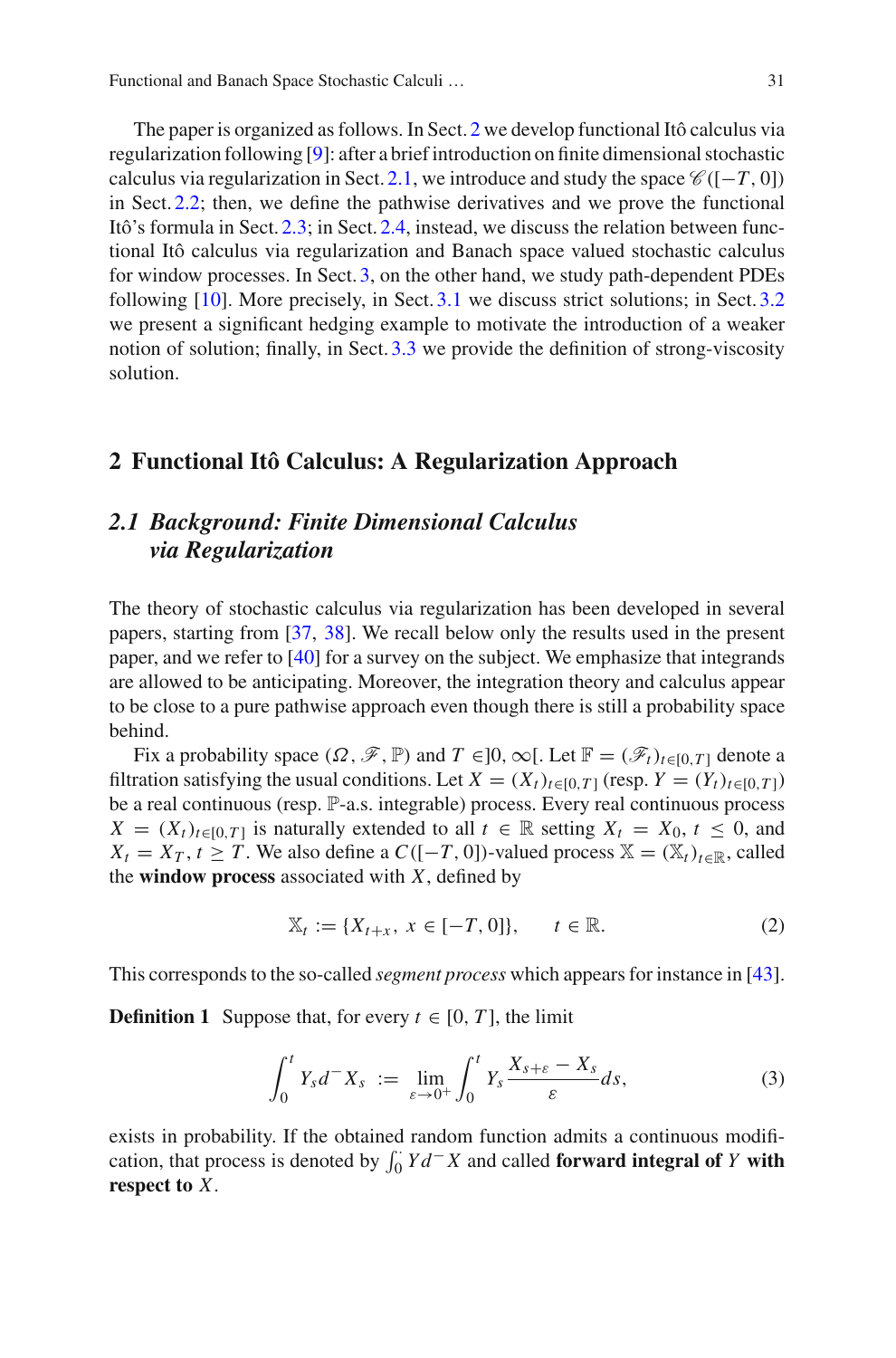**Definition 2** A family of processes  $(H_t^{(\varepsilon)})_{t \in [0,T]}$  is said to converge to  $(H_t)_{t \in [0,T]}$ in the **ucp sense**, if  $\sup_{0 \le t \le T} |H_t^{(\varepsilon)} - H_t|$  goes to 0 in probability, as  $\varepsilon \to 0^+$ .

**Proposition 1** *Suppose that the limit* [\(3\)](#page-4-2) *exists in the ucp sense. Then, the forward integral*  $\int_0^1 Y d^−X$  *of*  $Y$  *with respect to*  $X$  *exists.* 

Let us introduce the concept of covariation, which is a crucial notion in stochastic calculus via regularization. Let us suppose that *X*, *Y* are continuous processes.

**Definition 3** The **covariation of** *X* **and** *Y* is defined by

$$
[X,Y]_t = [Y,X]_t = \lim_{\varepsilon \to 0^+} \frac{1}{\varepsilon} \int_0^t (X_{s+\varepsilon} - X_s)(Y_{s+\varepsilon} - Y_s) ds, \quad t \in [0,T],
$$

if the limit exists in probability for every  $t \in [0, T]$ , provided that the limiting random function admits a continuous version (this is the case if the limit holds in the ucp sense). If  $X = Y$ , X is said to be a **finite quadratic variation process** and we set  $[X] := [X, X].$ 

The forward integral and the covariation generalize the classical Itô integral and covariation for semimartingales. In particular, we have the following result, for a proof we refer to, e.g., [\[40](#page-53-6)].

<span id="page-5-0"></span>**Proposition 2** *The following properties hold.*

- *(i) Let*  $S^1$ ,  $S^2$  *be continuous* F-semimartingales. Then,  $[S^1, S^2]$  *is the classical bracket*  $[S^1, S^2] = \langle M^1, M^2 \rangle$ , where  $M^1$  (*resp.*  $M^2$ ) *is the local martingale part of*  $S^1$  (*resp.*  $S^2$ ).
- *(ii) Let V be a continuous bounded variation process and Y be a càdlàg process* (*or vice-versa*); *then*  $[V] = [Y, V] = 0$ *. Moreover*  $\int_0^{\infty} Y d^{-} V = \int_0^{\infty} Y dV$ *, is the* **Lebesgue-Stieltjes integral***.*
- *(iii) If W is a Brownian motion and Y is an* F*-progressively measurable process such that*  $\int_0^T Y_s^2 ds < \infty$ , P-a.s., then  $\int_0^T Y d^W$  exists and equals the Itô integral  $\int_0^{\cdot} Y dW$ .

We could have defined the forward integral using limits of non-anticipating Riemann sums. Another reason to use the regularization procedure is due to the fact that it extends the Itô integral, as Proposition  $2(iii)$  $2(iii)$  shows. If the integrand had uncountable jumps (as  $Y$  being the indicator function of the rational number in  $[0, 1]$ ) then, the Itô integral  $\int_0^T Y dW$  would be zero  $Y = 0$  a.e. The limit of Riemann sums  $\sum_i Y_{t_i} (W_{t_{i+1}} - W_{t_i})$  would heavily depend on the discretization grid.

<span id="page-5-1"></span>We end this crash introduction to finite dimensional stochastic calculus via regularization presenting one of its cornerstones: Itô's formula. It is a well-known result in the theory of semimartingales, but it also extends to the framework of finite quadratic variation processes. For a proof we refer to Theorem 2.1 of [\[39\]](#page-53-8).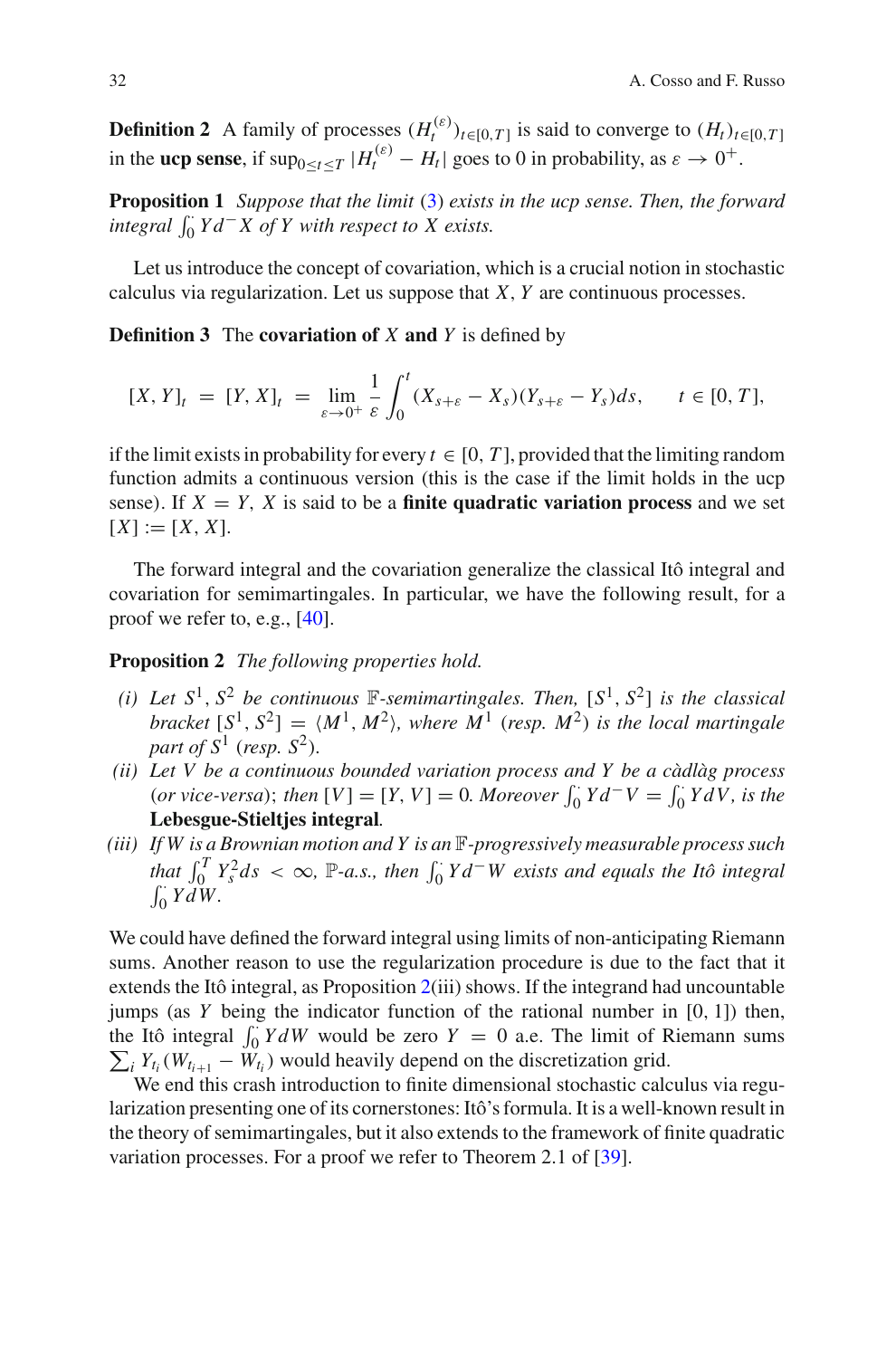**Theorem 1** *Let*  $F : [0, T] \times \mathbb{R} \longrightarrow \mathbb{R}$  *be of class*  $C^{1,2}([0, T] \times \mathbb{R})$  *and*  $X =$  $(X_t)_{t \in [0,T]}$  *be a real continuous finite quadratic variation process. Then, the following Itô's formula holds,* P*-a.s.,*

<span id="page-6-0"></span>
$$
F(t, X_t) = F(0, X_0) + \int_0^t \partial_t F(s, X_s) ds + \int_0^t \partial_x F(s, X_s) d^- X_s
$$
  
+ 
$$
\frac{1}{2} \int_0^t \partial_{xx}^2 F(s, X_s) d[X]_s, \qquad 0 \le t \le T. \tag{4}
$$

#### <span id="page-6-1"></span>**2.1.1 The Deterministic Calculus via Regularization**

A useful particular case of finite dimensional stochastic calculus via regularization arises when  $\Omega$  is a singleton, i.e., when the calculus becomes deterministic. In addition, in this deterministic framework we will make use of the *definite integral* on an interval  $[a, b]$ , where  $a < b$  are two real numbers. Typically, we will consider  $a = -T$  or  $a = -t$  and  $b = 0$ .

We start with two conventions. By default, every bounded variation function  $f : [a, b] \rightarrow \mathbb{R}$  will be considered as càdlàg. Moreover, given a function  $f : [a, b] \rightarrow$ R, we will consider the following two extensions of *f* to the entire real line:

$$
f_J(x) := \begin{cases} 0, & x > b, \\ f(x), & x \in [a, b], \\ f(a), & x < a, \end{cases} \qquad f_{\overline{J}}(x) := \begin{cases} f(b), & x > b, \\ f(x), & x \in [a, b], \\ 0, & x < a, \end{cases}
$$

<span id="page-6-2"></span>where  $J := [a, b]$  and  $\overline{J} = [a, b]$ .

<span id="page-6-4"></span>**Definition 4** Let  $f, g: [a, b] \to \mathbb{R}$  be càdlàg functions. (i) Suppose that the following limit

$$
\int_{[a,b]} g(s)d^- f(s) := \lim_{\varepsilon \to 0^+} \int_{\mathbb{R}} g_J(s) \frac{f_J(s+\varepsilon) - f_J(s)}{\varepsilon} ds,
$$
 (5)

<span id="page-6-3"></span>exists and it is finite. Then, the obtained quantity is denoted by  $\int_{[a,b]} g d^- f$  and called (*deterministic, definite*) *forward integral of g* with respect to  $f$  (on [a, b]). (ii) Suppose that the following limit

$$
\int_{[a,b]} g(s)d^+ f(s) := \lim_{\varepsilon \to 0^+} \int_{\mathbb{R}} g_J(s) \frac{f_J(s) - f_J(s - \varepsilon)}{\varepsilon} ds,
$$
 (6)

exists and it is finite. Then, the obtained quantity is denoted by  $\int_{[a,b]} g d^+ f$  and called (**deterministic, definite**) **backward integral of**  $g$  **with respect to**  $f$  (**on**  $[a, b]$ ).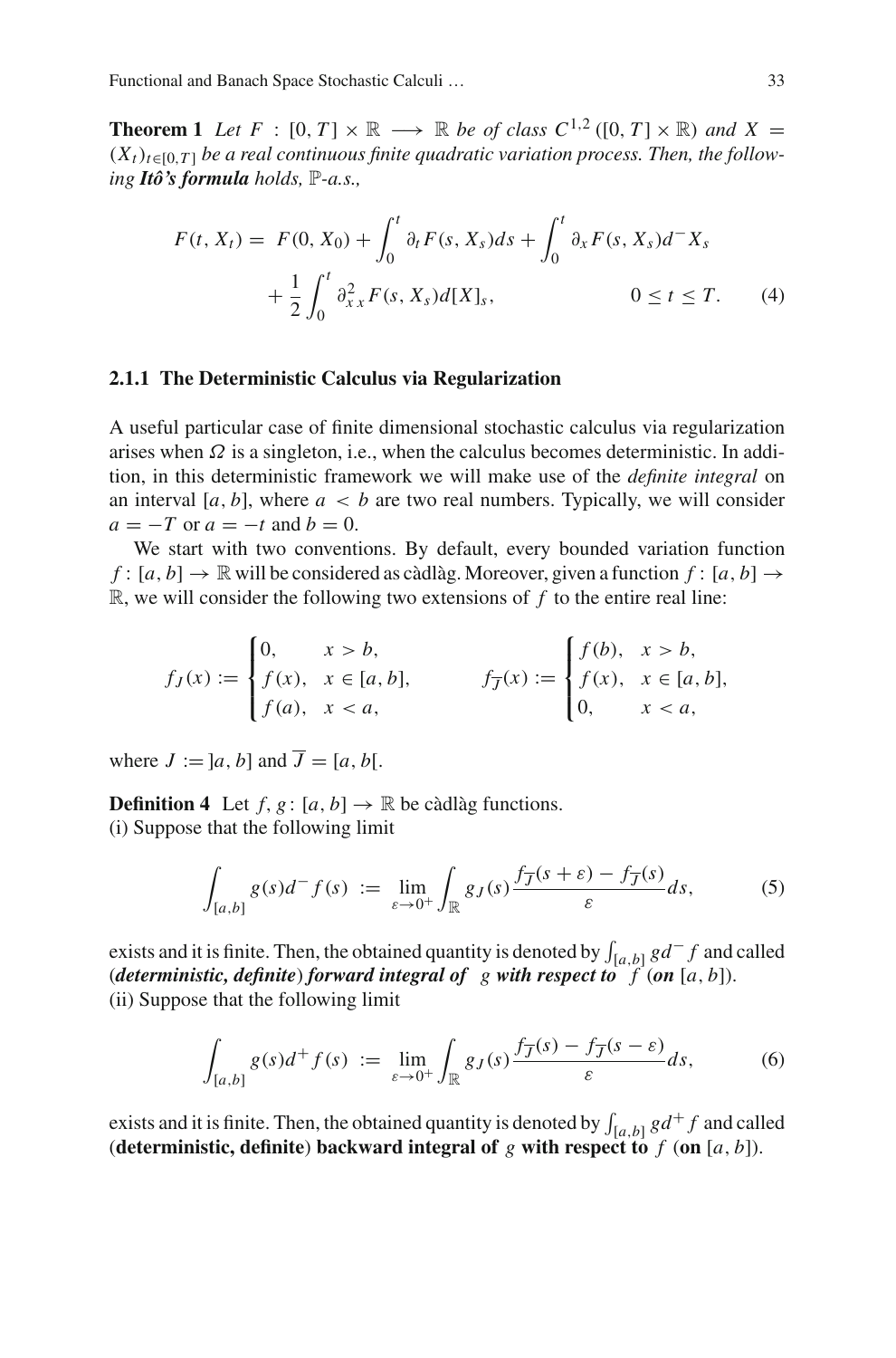The notation concerning this integral is justified since when the integrator *f* has bounded variation the previous integrals are Lebesgue-Stieltjes integrals on [*a*, *b*].

**Proposition 3** *Suppose*  $f : [a, b] \to \mathbb{R}$  *with bounded variation and*  $g : [a, b] \to \mathbb{R}$ *càdlàg. Then, we have*

<span id="page-7-0"></span>
$$
\int_{[a,b]} g(s)d^- f(s) = \int_{[a,b]} g(s^-)df(s) := g(a)f(a) + \int_{[a,b]} g(s^-)df(s), \tag{7}
$$

$$
\int_{[a,b]} g(s)d^+f(s) = \int_{[a,b]} g(s)df(s) := g(a)f(a) + \int_{[a,b]} g(s)df(s).
$$
 (8)

*Proof Identity* [\(7\)](#page-7-0). We have

<span id="page-7-2"></span><span id="page-7-1"></span>
$$
\int_{\mathbb{R}} g_J(s) \frac{f_{\overline{J}}(s+\varepsilon) - f_{\overline{J}}(s)}{\varepsilon} ds = \frac{1}{\varepsilon} g(a) \int_{a-\varepsilon}^a f(s+\varepsilon) ds + \int_a^b g(s) \frac{f((s+\varepsilon)\wedge b) - f(s)}{\varepsilon} ds.
$$
 (9)

The second integral on the right-hand side of [\(9\)](#page-7-1) gives, by Fubini's theorem,

$$
\int_{a}^{b} g(s) \left( \frac{1}{\varepsilon} \int_{]s,(s+\varepsilon) \wedge b]} df(y) \right) ds = \int_{]a,b]} \left( \frac{1}{\varepsilon} \int_{[a \vee (y-\varepsilon),y]} g(s) ds \right) df(y)
$$

$$
\xrightarrow{\varepsilon \to 0^{+}} \int_{]a,b]} g(y^{-}) df(y).
$$

The first integral on the right-hand side of [\(9\)](#page-7-1) goes to  $g(a) f(a)$  as  $\varepsilon \to 0^+$ , so the result follows.

*Identity* [\(8\)](#page-7-2). We have

$$
\int_{\mathbb{R}} g_J(s) \frac{f_{\overline{J}}(s) - f_{\overline{J}}(s - \varepsilon)}{\varepsilon} ds = \int_{a + \varepsilon}^{b} g(s) \frac{f(s) - f(s - \varepsilon)}{\varepsilon} ds \n+ \frac{1}{\varepsilon} \int_{a}^{a + \varepsilon} g(s) f(s) ds.
$$
\n(10)

The second integral on the right-hand side of [\(10\)](#page-7-3) goes to  $g(a) f(a)$  as  $\varepsilon \to 0^+$ . The first one equals

$$
\int_{a+\varepsilon}^{b} g(s) \left( \frac{1}{\varepsilon} \int_{]s-\varepsilon, s]} df(y) \right) ds = \int_{]a,b]} \left( \frac{1}{\varepsilon} \int_{]y,(y+\varepsilon) \wedge b]} g(s) ds \right) df(y) \stackrel{\varepsilon \to 0^+}{\longrightarrow} \int_{]a,b]} g(y) df(y),
$$

from which the claim follows.

<span id="page-7-3"></span>
$$
\Box
$$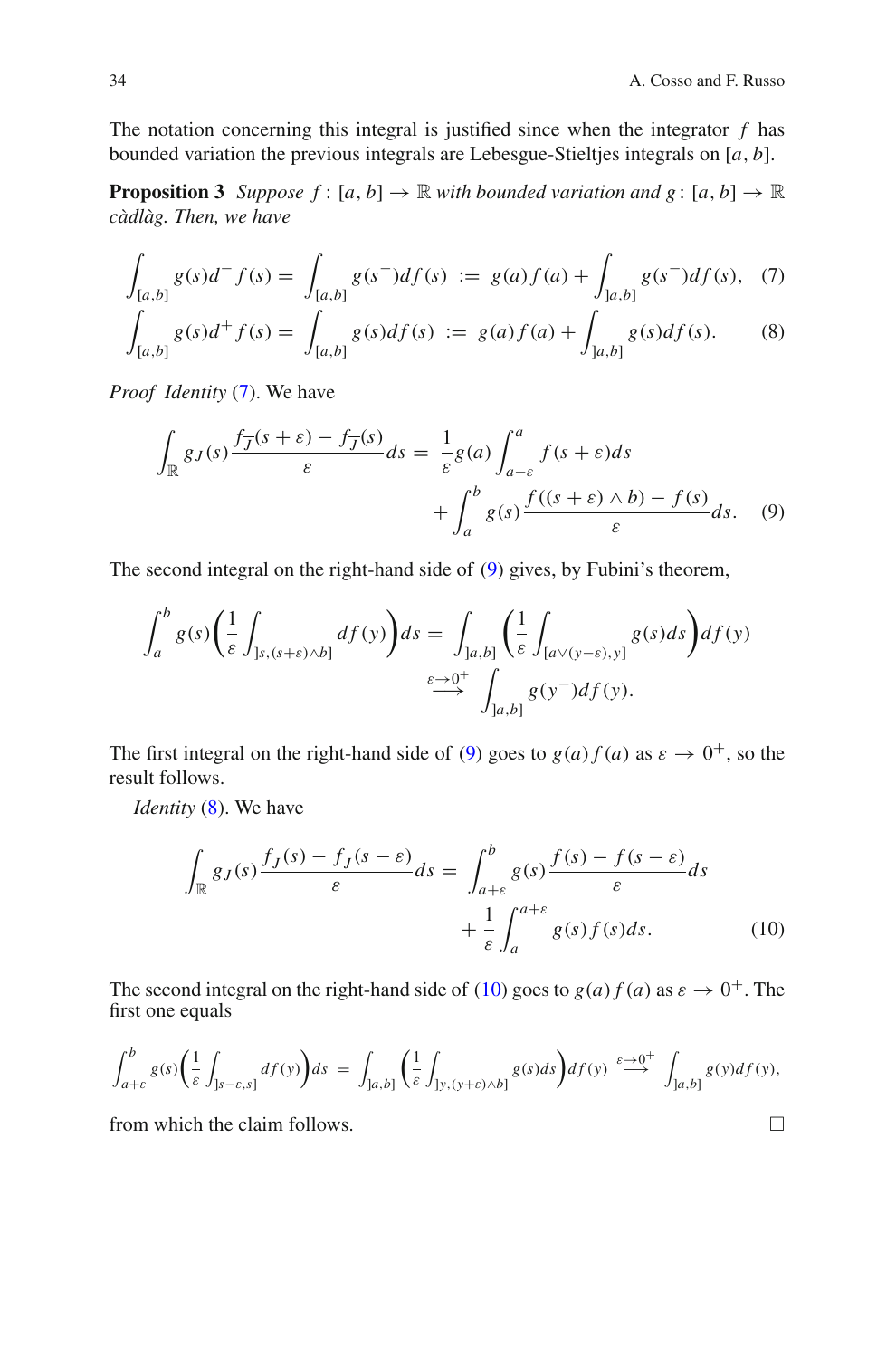<span id="page-8-0"></span>Let us now introduce the deterministic covariation.

**Definition 5** Let  $f, g : [a, b] \to \mathbb{R}$  be continuous functions and suppose that  $0 \in$ [a, b]. The (**deterministic**) **covariation of**  $f$  **and**  $g$  (on [a, b]) is defined by

$$
[f, g](x) = [g, f](x) = \lim_{\varepsilon \to 0^+} \frac{1}{\varepsilon} \int_0^x (f(s + \varepsilon) - f(s)) (g(s + \varepsilon) - g(s)) ds, \quad x \in [a, b],
$$

if the limit exists and it is finite for every  $x \in [a, b]$ . If  $f = g$ , we set  $[f] := [f, f]$ and it is called **quadratic variation of**  $f$  (on  $[a, b]$ ).

We notice that in Definition [5](#page-8-0) the quadratic variation  $\lceil f \rceil$  is continuous on  $\lceil a, b \rceil$ , since *f* is a continuous function.

*Remark 1* Notice that if *f* is a fixed Brownian path and  $g(s) = \varphi(s, f(s))$ , with  $\varphi \in C^1([a, b] \times \mathbb{R})$ . Then  $\int_{[a, b]} g(s) d^- f(s)$  exists for almost all (with respect to the Winner masseum on  $C(I_n, h)$ ). Passuming gaths for This latter gaspil see he shown the Wiener measure on  $C([a, b])$  Brownian paths f. This latter result can be shown using Theorem 2.1 in [\[26](#page-52-20)] (which implies that the deterministic bracket exists, for almost all Brownian paths *f*, and  $[f](s) = s$ ) and then applying Itô's formula in Theorem 1 above with  $\mathbb{P}$  given by the Dirac delta at a Brownian path *f* Theorem [1](#page-5-1) above, with  $\mathbb P$  given by the Dirac delta at a Brownian path  $f$ .

<span id="page-8-3"></span>We conclude this subsection with an integration by parts formula for the deterministic forward and backward integrals.

**Proposition 4** *Let*  $f : [a, b] \to \mathbb{R}$  *be a càdlàg function and*  $g : [a, b] \to \mathbb{R}$  *be a bounded variation function. Then, the following integration by parts formulae hold:*

<span id="page-8-2"></span><span id="page-8-1"></span>
$$
\int_{[a,b]} g(s)d^- f(s) = g(b)f(b) - \int_{]a,b]} f(s)dg(s), \tag{11}
$$

$$
\int_{[a,b]} g(s)d^+f(s) = g(b)f(b^-) - \int_{[a,b]} f(s^-)dg(s).
$$
 (12)

*Proof Identity* [\(11\)](#page-8-1). The left-hand side of (11) is the limit, when  $\varepsilon \to 0^+$ , of

$$
\frac{1}{\varepsilon} \int_{a}^{b-\varepsilon} g(s) f(s+\varepsilon) ds - \frac{1}{\varepsilon} \int_{a}^{b} g(s) f(s) ds + \frac{1}{\varepsilon} \int_{b-\varepsilon}^{b} g(s) f(b) ds + \frac{1}{\varepsilon} \int_{a-\varepsilon}^{a} g(a) f(s+\varepsilon) ds.
$$

This gives

$$
\frac{1}{\varepsilon} \int_{a+\varepsilon}^{b} g(s-\varepsilon) f(s) ds - \frac{1}{\varepsilon} \int_{a}^{b} g(s) f(s) ds + \frac{1}{\varepsilon} \int_{b-\varepsilon}^{b} g(s) f(b) ds + \frac{1}{\varepsilon} \int_{a-\varepsilon}^{a} g(a) f(s+\varepsilon) ds \n= - \int_{a+\varepsilon}^{b} \frac{g(s) - g(s-\varepsilon)}{\varepsilon} f(s) ds - \frac{1}{\varepsilon} \int_{a}^{a+\varepsilon} g(s) f(s) ds + \frac{1}{\varepsilon} \int_{b-\varepsilon}^{b} g(s) f(b) ds \n+ \frac{1}{\varepsilon} \int_{a-\varepsilon}^{a} g(a) f(s+\varepsilon) ds.
$$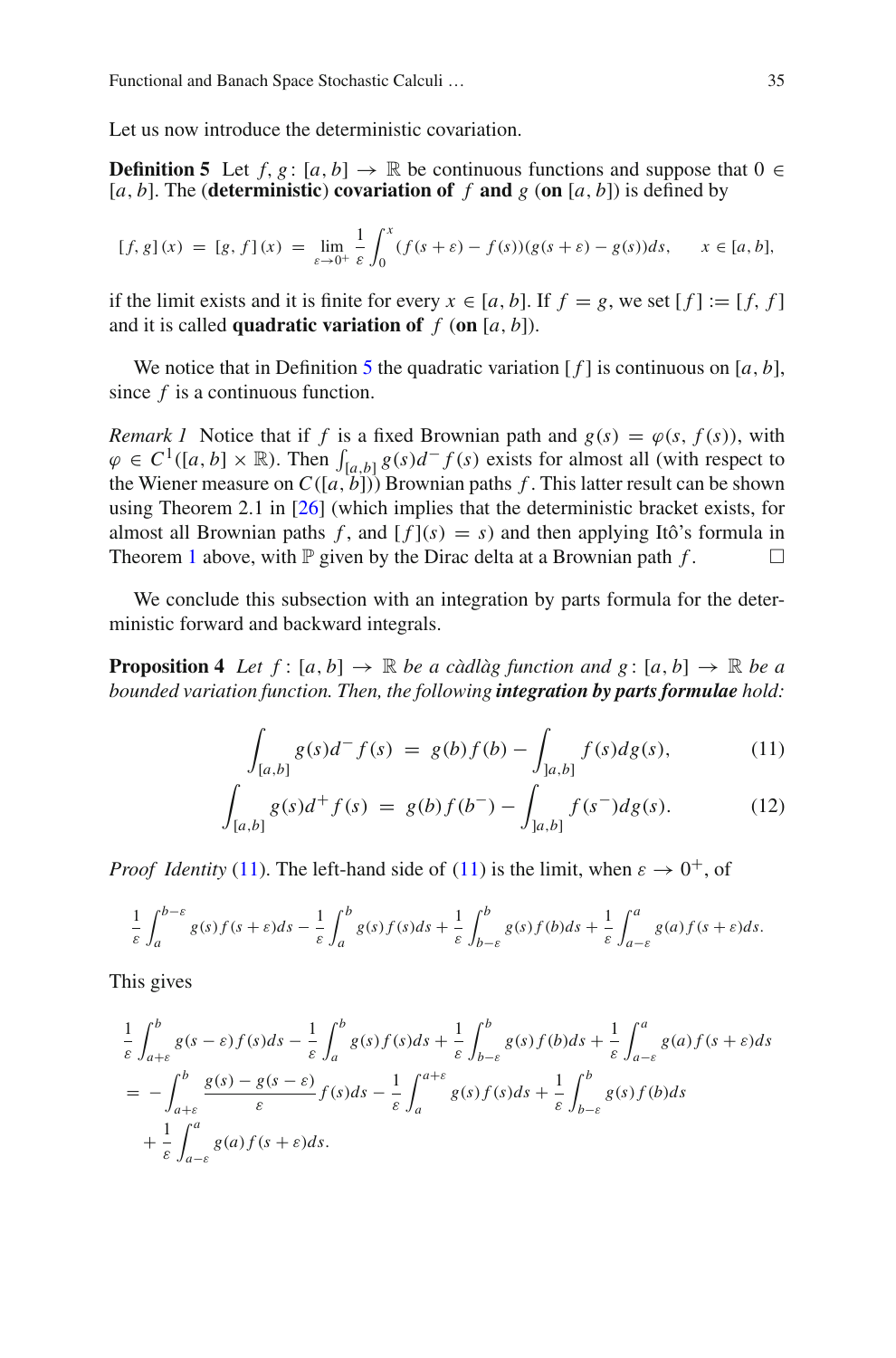We see that

$$
\frac{1}{\varepsilon} \int_{b-\varepsilon}^{b} g(s) f(b) ds \stackrel{\varepsilon \to 0^{+}}{\longrightarrow} g(b^{-}) f(b),
$$
  

$$
\frac{1}{\varepsilon} \int_{a-\varepsilon}^{a} g(a) f(s+\varepsilon) ds - \frac{1}{\varepsilon} \int_{a}^{a+\varepsilon} g(s) f(s) ds \stackrel{\varepsilon \to 0^{+}}{\longrightarrow} 0.
$$

Moreover, we have

$$
-\int_{a+\varepsilon}^{b} \frac{g(s) - g(s-\varepsilon)}{\varepsilon} f(s) ds = -\int_{a+\varepsilon}^{b} ds f(s) \frac{1}{\varepsilon} \int_{|s-\varepsilon, s]} dg(y)
$$
  

$$
= -\int_{|a,b|} dg(y) \frac{1}{\varepsilon} \int_{y\vee(a+\varepsilon)}^{b\wedge (y+\varepsilon)} f(s) ds \xrightarrow{\varepsilon \to 0^{+}} -\int_{|a,b|} dg(y) f(y).
$$

In conclusion, we find

$$
\int_{[a,b]} g(s)d^- f(s) = -\int_{]a,b]} dg(y)f(y) + (g(b) - g(b^-))f(b) + g(b^-)f(b)
$$

$$
= -\int_{]a,b]} dg(y)f(y) + g(b)f(b).
$$

*Identity* [\(12\)](#page-8-2). The left-hand side of (12) is given by the limit, as  $\varepsilon \to 0^+$ , of

$$
\frac{1}{\varepsilon} \int_{a}^{b} g(s) f(s) ds - \frac{1}{\varepsilon} \int_{a+\varepsilon}^{b} g(s) f(s-\varepsilon) ds = \frac{1}{\varepsilon} \int_{a}^{b} g(s) f(s) ds - \frac{1}{\varepsilon} \int_{a}^{b-\varepsilon} g(s+\varepsilon) f(s) ds
$$

$$
= - \int_{a}^{b-\varepsilon} f(s) \frac{g(s+\varepsilon) - g(s)}{\varepsilon} ds + \frac{1}{\varepsilon} \int_{b-\varepsilon}^{b} g(s) f(s) ds
$$

The second integral on the right-hand side goes to  $g(b^-) f(b^-)$  as  $\varepsilon \to 0^+$ . The first integral expression equals

$$
-\int_{\mathbb{R}} f_J(s) \frac{g_J(s+\varepsilon) - g_J(s)}{\varepsilon} ds + \frac{1}{\varepsilon} f(a) \int_{a-\varepsilon}^a g(s+\varepsilon) ds + \int_{b-\varepsilon}^b f(s) \frac{g(b) - g(s)}{\varepsilon} ds
$$

$$
\xrightarrow{\varepsilon \to 0^+} - \int_{]a,b]} f(s^-) dg(s) - f(a)g(a) + f(a)g(a) + (g(b) - g(b^-))f(b^-),
$$

taking into account identity  $(7)$ . This gives us the result.  $\Box$ 

# <span id="page-9-0"></span>*2.2 The Spaces*  $\mathcal{C}([-T, 0])$  *and*  $\mathcal{C}([-T, 0])$

Let  $C([-T, 0])$  denote the set of real continuous functions on  $[-T, 0]$ , endowed with supremum norm  $\|\eta\|_{\infty} = \sup_{x \in [-T,0]} |\eta(x)|$ , for any  $\eta \in C([-T,0])$ .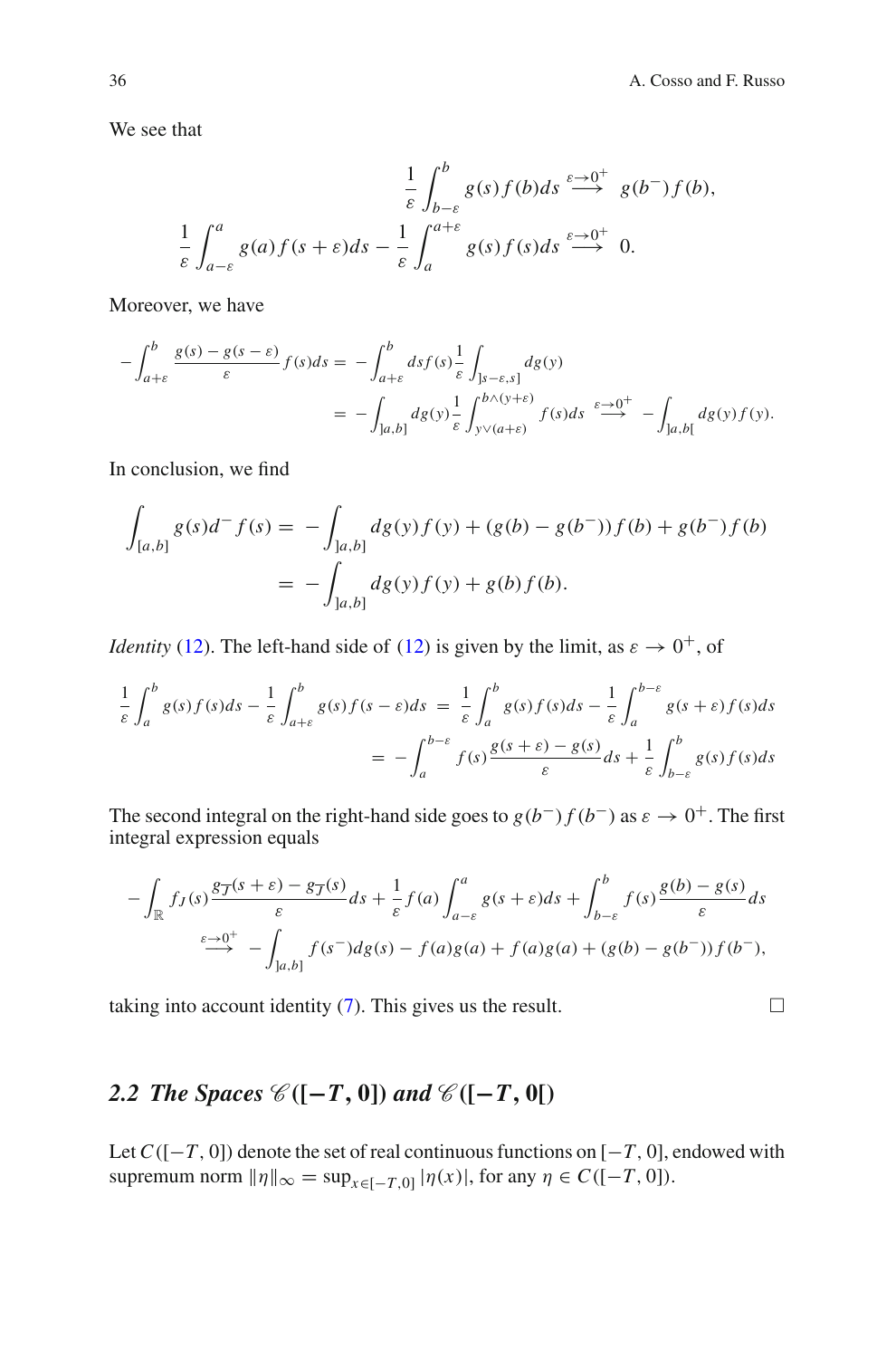*Remark 2* We shall develop functional Itô calculus via regularization firstly for timeindependent functionals  $\mathcal{U}: C([-T, 0]) \to \mathbb{R}$ , since we aim at emphasizing that in our framework the time variable and the path play two distinct roles, as emphasized in the introduction. This, also, allows us to focus only on the definition of horizontal and vertical derivatives. Clearly, everything can be extended in an obvious way to the time-dependent case  $\mathcal{U} : [0, T] \times C([-T, 0]) \rightarrow \mathbb{R}$ , as we shall illustrate later.  $\sqcup$ 

Consider a map  $\mathcal{U}: C([-T, 0]) \to \mathbb{R}$ . Our aim is to derive a functional Itô's formula for *U* . To do this, we are led to define the functional (i.e., horizontal and vertical) derivatives for  $\mathcal U$  in the spirit of [\[5,](#page-51-0) [17\]](#page-52-3). Since the definition of functional derivatives necessitates of discontinuous paths, in [\[5](#page-51-0)] the idea is to consider functionals defined on the space of càdlàg trajectories <sup>D</sup>([−*T*, <sup>0</sup>]). However, we can not, in general, extend in a unique way a functional  $\mathcal U$  defined on  $C([-T, 0])$  to  $\mathbb D([-T, 0])$ . Our idea, instead, is to consider a larger space than  $C([-T, 0])$ , denoted by  $\mathscr{C}([-T, 0])$ , which is the space of bounded trajectories on  $[-T, 0]$ , continuous on  $[-T, 0]$  and with possibly a jump at 0. We endow  $\mathcal{C}([-T, 0])$  with a (inductive) topology such that  $C([-T, 0])$  is dense in  $\mathcal{C}([-T, 0])$  with respect to this topology. Therefore, if  $\mathcal{U}$  is continuous with respect to the topology of  $\mathcal{C}([-T, 0])$ , then it admits a unique continuous extension *u* :  $\mathcal{C}([-T, 0]) \to \mathbb{R}$ .

**Definition 6** We denote by  $\mathcal{C}([-T, 0])$  the set of bounded functions  $\eta: [-T, 0]$  $\rightarrow \mathbb{R}$  such that  $\eta$  is continuous on  $[-T, 0]$ , equipped with the topology we now describe.

**Convergence** We endow  $\mathcal{C}([-T, 0])$  with a topology inducing the following convergence:  $(\eta_n)_n$  converges to  $\eta$  in  $\mathcal{C}([-T, 0])$  as *n* tends to infinity if the following holds.

- (i)  $\|\eta_n\|_{\infty} \leq C$ , for any  $n \in \mathbb{N}$ , for some positive constant *C* independent of *n*;
- (ii)  $\sup_{x \in K} |\eta_n(x) \eta(x)| \to 0$  as *n* tends to infinity, for any compact set  $K \subset$ [−*T*, 0[;
- (iii)  $\eta_n(0) \to \eta(0)$  as *n* tends to infinity.

**Topology** For each compact  $K \subset [-T, 0]$  define the seminorm  $p_K$  on  $\mathcal{C}([-T, 0])$  by

$$
p_K(\eta) = \sup_{x \in K} |\eta(x)| + |\eta(0)|, \quad \forall \eta \in \mathscr{C}([-T, 0]).
$$

Let  $M > 0$  and  $\mathcal{C}_M([-T, 0])$  be the set of functions in  $\mathcal{C}([-T, 0])$  which are bounded by *M*. Still denote  $p_K$  the restriction of  $p_K$  to  $\mathcal{C}_M([-T, 0])$  and consider the topology on  $\mathcal{C}_M([-T, 0])$  induced by the collection of seminorms  $(p_K)_K$ . Then, we endow  $\mathcal{C}([-T, 0])$  with the smallest topology (inductive topology) turning all the inclusions  $i_M$  :  $\mathcal{C}_M([-T, 0]) \to \mathcal{C}([-T, 0])$  into continuous maps.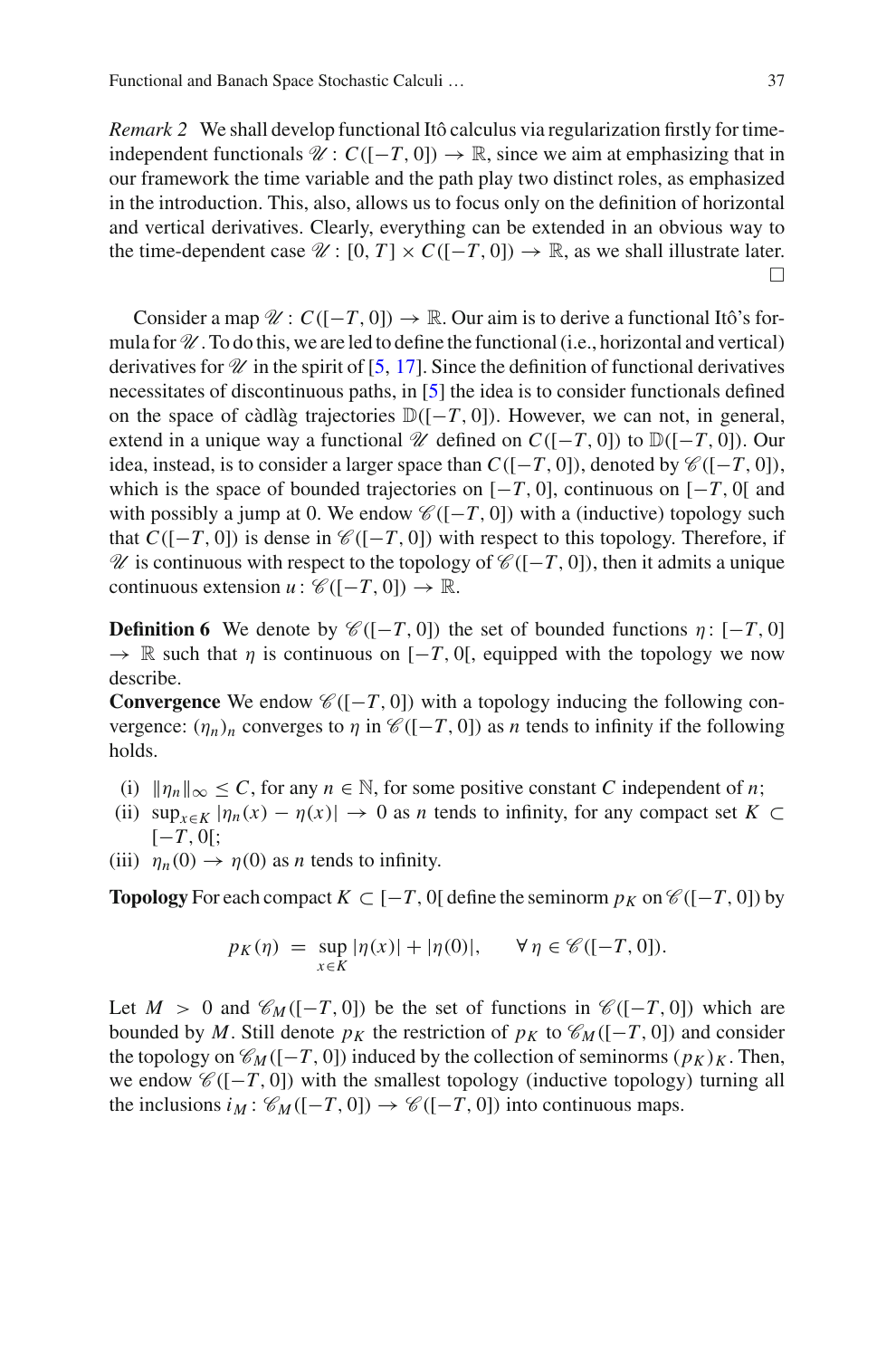<span id="page-11-0"></span>*Remark 3* (i) Notice that  $C([-T, 0])$  is dense in  $\mathcal{C}([-T, 0])$ , when endowed with the topology of  $\mathscr{C}([-T, 0])$ . As a matter of fact, let  $\eta \in \mathscr{C}([-T, 0])$  and define, for any  $n \in \mathbb{N} \setminus \{0\}$ ,

$$
\varphi_n(x) = \begin{cases} \eta(x), & -T \le x \le -1/n, \\ n(\eta(0) - \eta(-1/n))x + \eta(0), & -1/n < x \le 0. \end{cases}
$$

Then, we see that  $\varphi_n \in C([-T, 0])$  and  $\varphi_n \to \eta$  in  $\mathscr{C}([-T, 0])$ . Now, for any  $a \in \mathbb{R}$  define

$$
C_a([-T, 0]) := \{ \eta \in C([-T, 0]) : \eta(0) = a \},
$$
  

$$
\mathscr{C}_a([-T, 0]) := \{ \eta \in \mathscr{C}([-T, 0]) : \eta(0) = a \}.
$$

Then,  $C_a([-T, 0])$  is dense in  $\mathcal{C}_a([-T, 0])$  with respect to the topology of  $\mathscr{C}([-T, 0]).$ 

(ii) We provide two examples of functionals  $\mathcal{U}: C([-T, 0]) \to \mathbb{R}$ , continuous with respect to the topology of  $\mathcal{C}([-T, 0])$ , and necessarily with respect to the topology of *C*([−*T*, 0]) (the proof is straightforward and not reported):

- (a)  $\mathcal{U}(\eta) = g(\eta(t_1), \dots, \eta(t_n))$ , for all  $\eta \in C([-T, 0])$ , with  $-T \le t_1 < \cdots <$  $t_n \leq 0$  and  $g: \mathbb{R}^n \to \mathbb{R}$  continuous.
- (b)  $\mathcal{U}(\eta) = \int_{[-T,0]} \varphi(x) d^{\eta}(x)$ , for all  $\eta \in C([-T,0])$ , with  $\varphi: [0, T] \to \mathbb{R}$  a càdlàg bounded variation function. Concerning this example, keep in mind that, using the integration by parts formula,  $\mathcal{U}(\eta)$  admits the representation [\(11\)](#page-8-1).

(iii) Consider the functional  $\mathcal{U}(\eta) = \sup_{x \in [-T,0]} \eta(x)$ , for all  $\eta \in C([-T,0])$ . It is obviously continuous, but it is not continuous with respect to the topology of *C*( $[-T, 0]$ ). As a matter of fact, for any *n* ∈ N consider  $\eta_n$  ∈ *C*( $[-T, 0]$ ) given by

$$
\eta_n(x) = \begin{cases} 0, & -T \le x \le -\frac{T}{2^n}, \\ \frac{2^{n+1}}{T}x + 2, & -\frac{T}{2^n} < x \le -\frac{T}{2^{n+1}}, \\ -\frac{2^{n+1}}{T}x, & -\frac{T}{2^{n+1}} < x \le 0. \end{cases}
$$

Then,  $\mathcal{U}(\eta_n) = \sup_{x \in [-T,0]} \eta_n(x) = 1$ , for any *n*. However,  $\eta_n$  converges to the zero function in  $\mathcal{C}([-T, 0])$ , as *n* tends to infinity. This example will play an important role in Sect. [3](#page-34-0) to justify a weaker notion of solution to the path-dependent semilinear Kolmogorov equation.  $\Box$ 

To define the functional derivatives, we shall need to separate the "past" from the "present" of  $\eta \in \mathcal{C}([-T, 0])$ . Indeed, roughly speaking, the horizontal derivative calls in the past values of  $\eta$ , namely  $\{\eta(x): x \in [-T, 0]\}$ , while the vertical derivative calls in the present value of  $\eta$ , namely  $\eta(0)$ . To this end, it is useful to introduce the space  $\mathscr{C}([-T, 0])$ .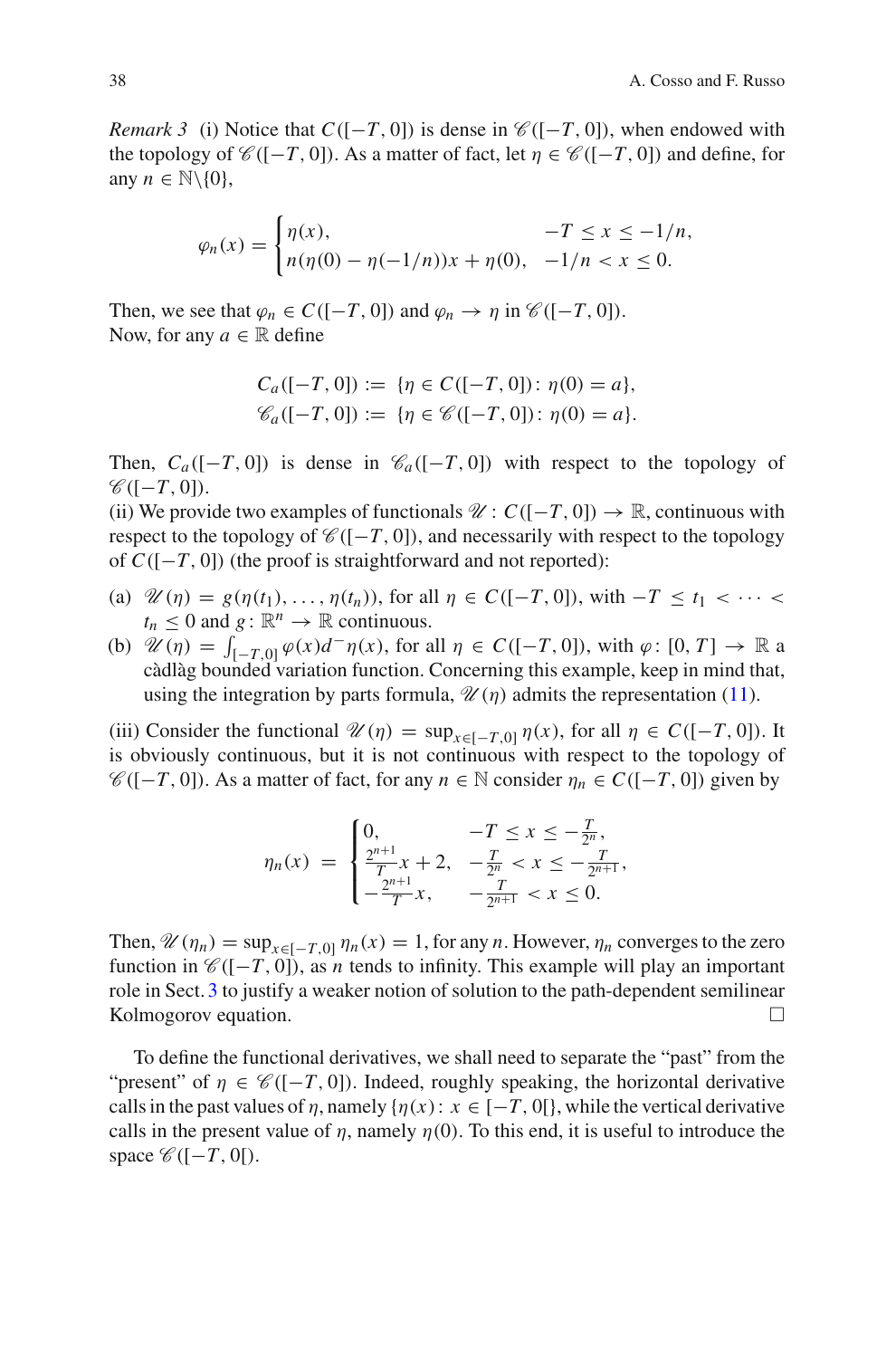**Definition 7** We denote by  $\mathcal{C}([-T, 0])$  the set of bounded continuous functions  $\gamma : [-T, 0] \to \mathbb{R}$ , equipped with the topology we now describe.

**Convergence** We endow  $\mathcal{C}([-T, 0])$  with a topology inducing the following convergence:  $(\gamma_n)_n$  converges to  $\gamma$  in  $\mathcal{C}([-T, 0])$  as *n* tends to infinity if:

- (i)  $\sup_{x \in [-T,0]} |y_n(x)| \leq C$ , for any  $n \in \mathbb{N}$ , for some positive constant *C* independent of *n*;
- (ii)  $\sup_{x \in K} |y_n(x) \gamma(x)| \to 0$  as *n* tends to infinity, for any compact set  $K \subset$ [−*T*, 0[.

**Topology** For each compact  $K \subset [-T, 0]$  define the seminorm  $q_K$  on  $\mathcal{C}([-T, 0])$  by

$$
q_K(\gamma) = \sup_{x \in K} |\gamma(x)|, \quad \forall \gamma \in \mathscr{C}([-T, 0]).
$$

Let  $M > 0$  and  $\mathcal{C}_M([-T, 0])$  be the set of functions in  $\mathcal{C}([-T, 0])$  which are bounded by *M*. Still denote  $q_K$  the restriction of  $q_K$  to  $\mathcal{C}_M([-T, 0])$  and consider the topology on  $\mathcal{C}_M([-T, 0])$  induced by the collection of seminorms  $(q_K)_K$ . Then, we endow  $\mathcal{C}([-T, 0])$  with the smallest topology (inductive topology) turning all the inclusions  $i_M$ :  $\mathcal{C}_M([-T, 0]) \to \mathcal{C}([-T, 0])$  into continuous maps.

*Remark 4* (i) Notice that  $\mathcal{C}([-T, 0])$  is isomorphic to  $\mathcal{C}([-T, 0]) \times \mathbb{R}$ . As a matter of fact, it is enough to consider the map

$$
J: \mathscr{C}([-T,0]) \to \mathscr{C}([-T,0]) \times \mathbb{R}
$$

$$
\eta \mapsto (\eta_{|[-T,0[},\eta(0))).
$$

Observe that  $J^{-1}$ :  $\mathscr{C}([-T,0]) \times \mathbb{R} \rightarrow \mathscr{C}([-T,0])$  is given by  $J^{-1}(\gamma,a) =$  $\gamma 1_{\left[-T,0\right]} + a 1_{\left\{0\right\}}$ 

(ii)  $\mathscr{C}([-T, 0])$  is a space which contains  $C([-T, 0])$  as a dense subset and it has the property of separating "past" from "present". Another space having the same property is  $L^2([-T, 0]; d\mu)$  where  $\mu$  is the sum of the Dirac measure at zero and Lebesgue measure. Similarly as for item (i), that space is isomorphic to  $L^2([-T, 0]) \times \mathbb{R}$ , which is a very popular space appearing in the analysis of functional dependent (as delay) equations, starting from [\[4\]](#page-51-4).  $\Box$ 

<span id="page-12-1"></span>For every  $u: \mathcal{C}([-T, 0]) \to \mathbb{R}$ , we can now exploit the space  $\mathcal{C}([-T, 0])$  to define a map  $\tilde{u}$ :  $\mathscr{C}([-T, 0]) \times \mathbb{R} \to \mathbb{R}$  where "past" and "present" are separated.

<span id="page-12-0"></span>**Definition 8** Let  $u: \mathcal{C}([-T, 0]) \to \mathbb{R}$  and define  $\tilde{u}: \mathcal{C}([-T, 0]) \times \mathbb{R} \to \mathbb{R}$  as

$$
\tilde{u}(\gamma, a) := u(\gamma 1_{[-T,0[} + a 1_{\{0\}}), \quad \forall (\gamma, a) \in \mathscr{C}([-T,0[) \times \mathbb{R}]. \tag{13}
$$

In particular, we have  $u(\eta) = \tilde{u}(\eta_{\parallel - T,0}, \eta(0))$ , for all  $\eta \in \mathcal{C}([-T,0])$ .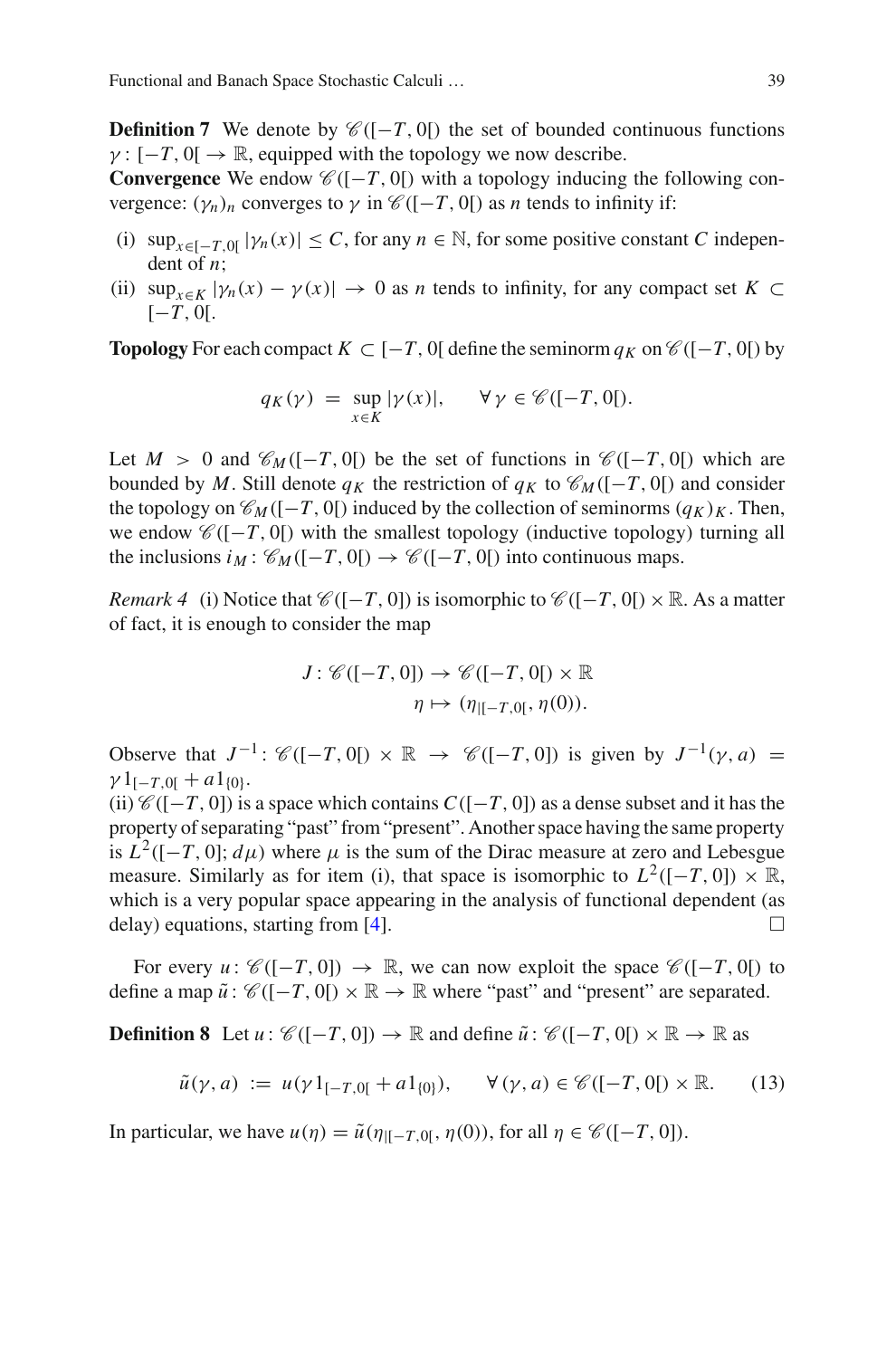We conclude this subsection with a characterization of the dual spaces of  $C([-T, 0])$  and  $C([-T, 0])$ , which has an independent interest. Firstly, we need to introduce the set  $\mathcal{M}([-T, 0])$  of finite signed Borel measures on  $[-T, 0]$ . We also denote  $\mathcal{M}_0([-T, 0]) \subset \mathcal{M}([-T, 0])$  the set of measures  $\mu$  such that  $\mu(\{0\}) = 0$ .

<span id="page-13-0"></span>**Proposition 5** *Let*  $\Lambda \in \mathcal{C}([-T, 0])^*$ *, the dual space of*  $\mathcal{C}([-T, 0])$ *. Then, there exists a unique*  $\mu \in \mathcal{M}([-T, 0])$  *such that* 

$$
\Lambda \eta = \int_{[-T,0]} \eta(x) \mu(dx), \quad \forall \eta \in \mathscr{C}([-T,0]).
$$

*Proof* Let  $\Lambda \in \mathcal{C}([-T, 0])^*$  and define

$$
\tilde{\Lambda}\varphi := \Lambda\varphi, \quad \forall \varphi \in C([-T, 0]).
$$

Notice that  $\tilde{\Lambda}$ :  $C([-T, 0]) \rightarrow \mathbb{R}$  is a continuous functional on the Banach space  $C([-T, 0])$  endowed with the supremum norm  $\|\cdot\|_{\infty}$ . Therefore  $\tilde{\Lambda} \in C([-T, 0])^*$ and it follows from Riesz representation theorem (see, e.g., Theorem 6.19 in [\[36\]](#page-53-9)) that there exists a unique  $\mu \in \mathcal{M}([-T, 0])$  such that

$$
\tilde{\Lambda}\varphi = \int_{[-T,0]} \varphi(x)\mu(dx), \quad \forall \varphi \in C([-T,0]).
$$

Obviously  $\tilde{\Lambda}$  is also continuous with respect to the topology of  $\mathcal{C}([-T, 0])$ . Since *C*( $[-T, 0]$ ) is dense in  $C([-T, 0])$  with respect to the topology of  $C([-T, 0])$ , we deduce that there exists a unique continuous extension of  $\tilde{\Lambda}$  to  $\mathscr{C}([-T, 0])$ , which is clearly given by

$$
\Lambda \eta = \int_{[-T,0]} \eta(x) \mu(dx), \qquad \forall \eta \in \mathscr{C}([-T,0]).
$$

**Proposition 6** *Let*  $\Lambda \in \mathcal{C}([-T, 0])^*$ *, the dual space of*  $\mathcal{C}([-T, 0])$ *. Then, there exists a unique*  $\mu \in M_0([-T, 0])$  *such that* 

$$
\Lambda \gamma = \int_{[-T,0[} \gamma(x) \mu(dx), \quad \forall \gamma \in \mathscr{C}([-T,0[).
$$

<span id="page-13-1"></span>*Proof* Let  $\Lambda \in \mathcal{C}([-T, 0])^*$  and define

$$
\Lambda \eta := \Lambda(\eta_{|[-T,0[}), \quad \forall \eta \in \mathscr{C}([-T,0]). \tag{14}
$$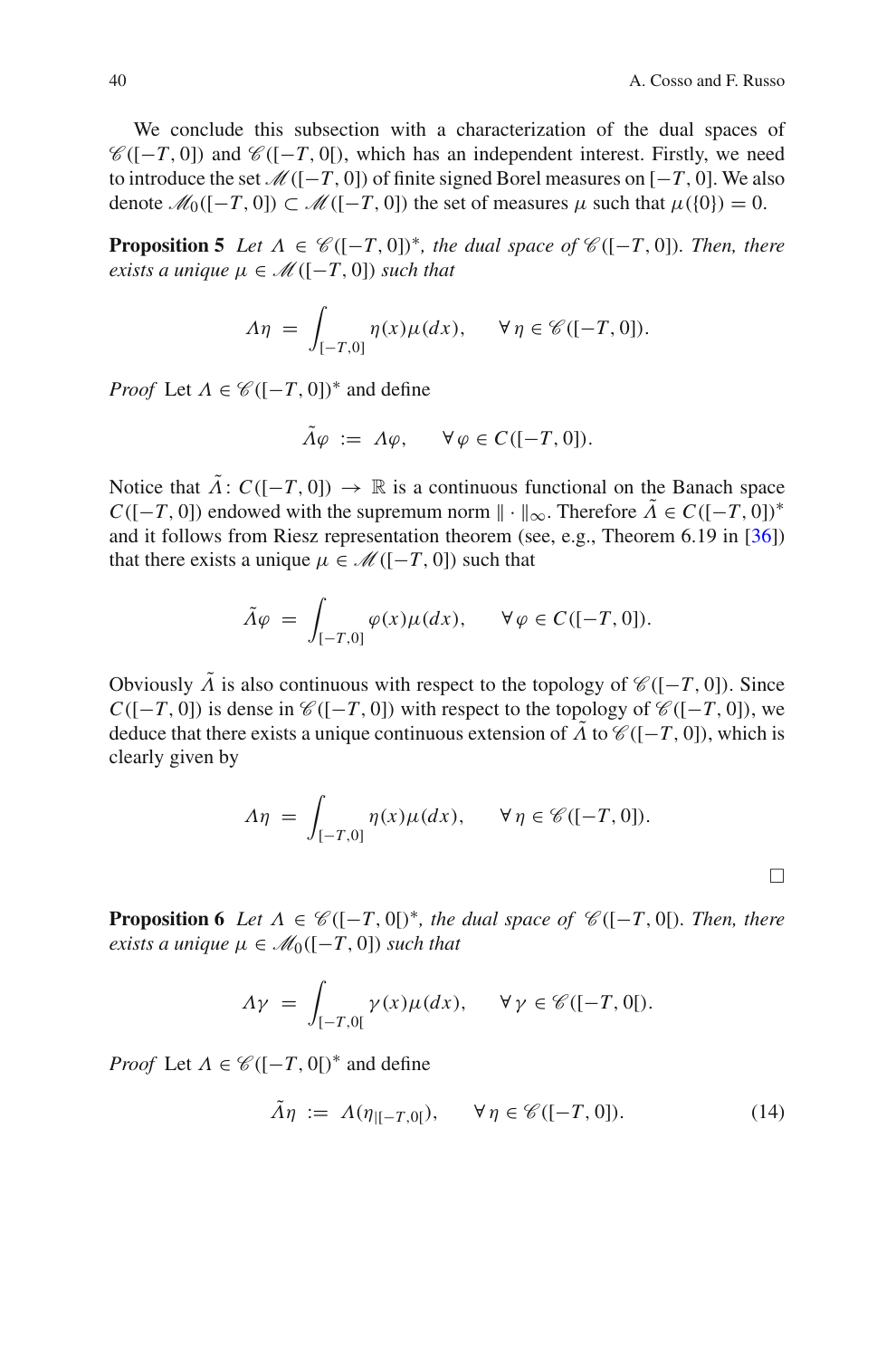<span id="page-14-1"></span>Notice that  $\tilde{\Lambda}$ :  $\mathcal{C}([-T, 0]) \to \mathbb{R}$  is a continuous functional on  $\mathcal{C}([-T, 0])$ . It follows from Proposition [5](#page-13-0) that there exists a unique  $\mu \in \mathcal{M}([-T, 0])$  such that

$$
\tilde{\Lambda}\eta = \int_{[-T,0]} \eta(x)\mu(dx) = \int_{[-T,0[} \eta(x)\mu(dx) + \eta(0)\mu(\{0\}), \quad \forall \eta \in \mathscr{C}([-T,0]).
$$
\n(15)

Let  $\eta_1, \eta_2 \in \mathcal{C}([-T, 0])$  be such that  $\eta_1 1_{[-T, 0]} = \eta_2 1_{[-T, 0]}$ . Then, we see from [\(14\)](#page-13-1) that  $\overline{A}\eta_1 = \overline{A}\eta_2$ , which in turn implies from [\(15\)](#page-14-1) that  $\mu({0}) = 0$ . In conclusion,  $\mu \in \mathcal{M}_0([-T, 0])$  and  $\Lambda$  is given by

$$
\Lambda \gamma = \int_{[-T,0[} \gamma(x) \mu(dx), \quad \forall \gamma \in \mathscr{C}([-T,0[).
$$

### <span id="page-14-0"></span>*2.3 Functional Derivatives and Functional Itô's Formula*

In the present section we shall prove one of the main result of this section, namely the functional Itô's formula for  $\mathcal{U}: C([-T, 0]) \to \mathbb{R}$  and, more generally, for  $\mathcal{U}: [0, T] \times C([-T, 0]) \rightarrow \mathbb{R}$ . We begin introducing the functional derivatives, firstly for a functional  $u : \mathcal{C}([-T, 0]) \to \mathbb{R}$ , and then for  $\mathcal{U} : C([-T, 0]) \to \mathbb{R}$ .

<span id="page-14-4"></span>**Definition 9** Consider  $u : \mathcal{C}([-T, 0]) \to \mathbb{R}$  and  $\eta \in \mathcal{C}([-T, 0])$ .

<span id="page-14-3"></span>(i) We say that *u* admits the **horizontal derivative** at  $\eta$  if the following limit exists and it is finite:

$$
D^{H}u(\eta) := \lim_{\varepsilon \to 0^{+}} \frac{u(\eta(\cdot)1_{[-T,0[} + \eta(0)1_{[0]}) - u(\eta(\cdot - \varepsilon)1_{[-T,0[} + \eta(0)1_{[0]}))}{\varepsilon}.
$$
\n(16)

<span id="page-14-2"></span>(i)' Let  $\tilde{u}$  be as in [\(13\)](#page-12-0), then we say that  $\tilde{u}$  admits the **horizontal derivative** at  $(\gamma, a) \in \mathscr{C}([-T, 0]) \times \mathbb{R}$  if the following limit exists and it is finite:

$$
D^H \tilde{u}(\gamma, a) := \lim_{\varepsilon \to 0^+} \frac{\tilde{u}(\gamma(\cdot), a) - \tilde{u}(\gamma(\cdot - \varepsilon), a)}{\varepsilon}.
$$
 (17)

Notice that if  $D^H u(\eta)$  exists then  $D^H \tilde{u}(\eta_{\vert [-T,0]}, \eta(0))$  exists and they are equal; viceversa, if  $D^H \tilde{u}(\gamma, a)$  exists then  $D^H u(\gamma 1_{[-T,0]} + a1_{[0]})$  exists and they are equal. (ii) We say that *u* admits the **first-order vertical derivative** at  $\eta$  if the first-order partial derivative  $\partial_a \tilde{u}(\eta_{\parallel -T,0[}, \eta(0))$  at  $(\eta_{\parallel -T,0[}, \eta(0))$  of  $\tilde{u}$  with respect to its second argument exists and we set

$$
D^{V}u(\eta) := \partial_a \tilde{u}(\eta_{|[-T,0[}, \eta(0))).
$$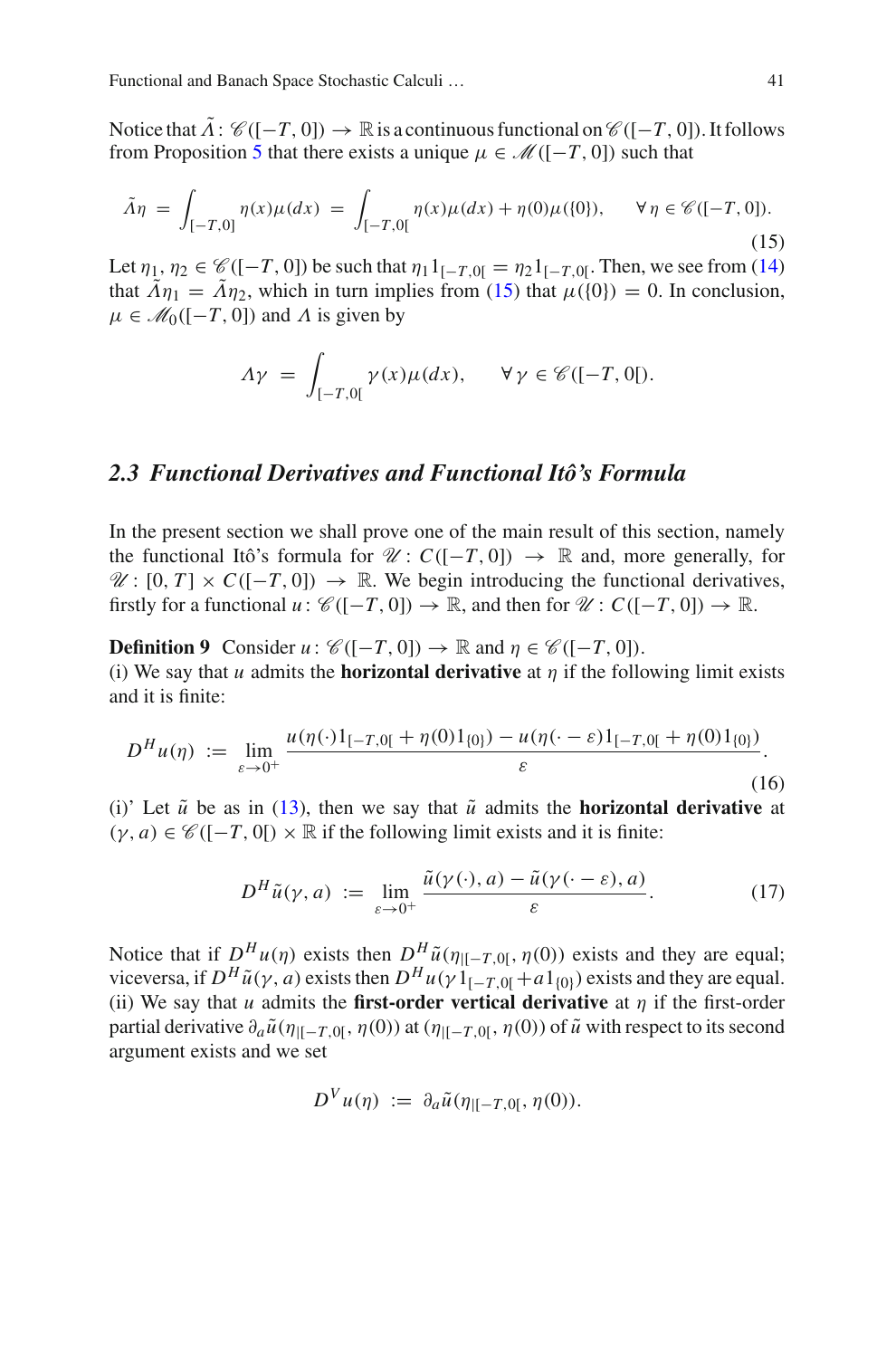(iii) We say that *u* admits the **second-order vertical derivative** at  $\eta$  if the secondorder partial derivative at  $(\eta_{\parallel - T,0}, \eta(0))$  of  $\tilde{u}$  with respect to its second argument, denoted by  $\partial_{aa}^2 \tilde{u}(\eta_{\parallel - T,0[}, \eta(0)),$  exists and we set

$$
D^{VV}u(\eta) := \partial^2_{aa}\tilde{u}(\eta_{|[-T,0[},\eta(0))).
$$

<span id="page-15-0"></span>**Definition 10** We say that *u* :  $\mathcal{C}([-T, 0]) \to \mathbb{R}$  is of class  $\mathcal{C}^{1,2}$ (past  $\times$  present) if

- (i)  $u$  is continuous;
- (ii)  $D^H u$  exists everywhere on  $\mathcal{C}([-T, 0])$  and for every  $\gamma \in \mathcal{C}([-T, 0])$  the map

$$
(\varepsilon, a) \longmapsto D^H \tilde{u}(\gamma(\cdot - \varepsilon), a), \qquad (\varepsilon, a) \in [0, \infty[ \times \mathbb{R}
$$

is continuous on [0,  $\infty$ [×R;

(iii)  $D^V u$  and  $D^{VV} u$  exist everywhere on  $\mathcal{C}([-T, 0])$  and are continuous.

*Remark 5* Notice that in Definition [10](#page-15-0) we still obtain the same class of functions  $\mathscr{C}^{1,2}$ (past  $\times$  present) if we substitute point (ii) with

<span id="page-15-1"></span>(ii) *D<sup>H</sup>u* exists everywhere on  $\mathcal{C}([-T, 0])$  and for every  $\gamma \in \mathcal{C}([-T, 0])$  there exists  $\delta(\gamma) > 0$  such that the map

$$
(\varepsilon, a) \longmapsto D^H \tilde{u}(\gamma(\cdot - \varepsilon), a), \qquad (\varepsilon, a) \in [0, \infty[ \times \mathbb{R} \tag{18}
$$

is continuous on  $[0, \delta(\gamma)] \times \mathbb{R}$ .

In particular, if (ii') holds then we can always take  $\delta(\gamma) = \infty$  for any  $\gamma \in$  $\mathscr{C}([-T, 0])$ , which implies (ii). To prove this last statement, let us proceed by contradiction assuming that

$$
\delta^*(\gamma) \ = \ \sup \big\{ \delta(\gamma) > 0 \colon \text{the map (17) is continuous on } [0, \delta(\gamma)[\times \mathbb{R}] \, < \, \infty.
$$

Notice that  $\delta^*(\gamma)$  is in fact a *max*, therefore the map [\(18\)](#page-15-1) is continuous on  $[0, \delta^*(\gamma)] \times \mathbb{R}$ . Now, define  $\bar{\gamma}(\cdot) := \gamma(\cdot - \delta^*(\gamma))$ . Then, by condition (ii) there exists  $\delta(\bar{v}) > 0$  such that the map

$$
(\varepsilon, a) \longmapsto D^H \tilde{u}(\bar{\gamma}(\cdot - \varepsilon), a) = D^H \tilde{u}(\gamma(\cdot - \varepsilon - \delta^*(\gamma)), a)
$$

is continuous on  $[0, \delta(\bar{y})[\times \mathbb{R}]$ . This shows that the map [\(18\)](#page-15-1) is continuous on  $[0, \delta^*(y) + \delta(\bar{y})[\times \mathbb{R}]$  a contradiction with the definition of  $\delta^*(y)$ .  $[0, \delta^*(\gamma) + \delta(\bar{\gamma})] \times \mathbb{R}$ , a contradiction with the definition of  $\delta^*(\gamma)$ .

<span id="page-15-2"></span>We can now provide the definition of functional derivatives for a map  $\mathcal{U}$  :  $C([-T, 0])$  $\rightarrow \mathbb{R}$ .

**Definition 11** Let  $\mathcal{U}: C([-T, 0]) \to \mathbb{R}$  and  $\eta \in C([-T, 0])$ . Suppose that there exists a unique extension  $u: \mathcal{C}([-T, 0]) \to \mathbb{R}$  of  $\mathcal{U}$  (e.g., if  $\mathcal{U}$  is continuous with respect to the topology of  $\mathcal{C}([-T, 0])$ . Then we define the following concepts.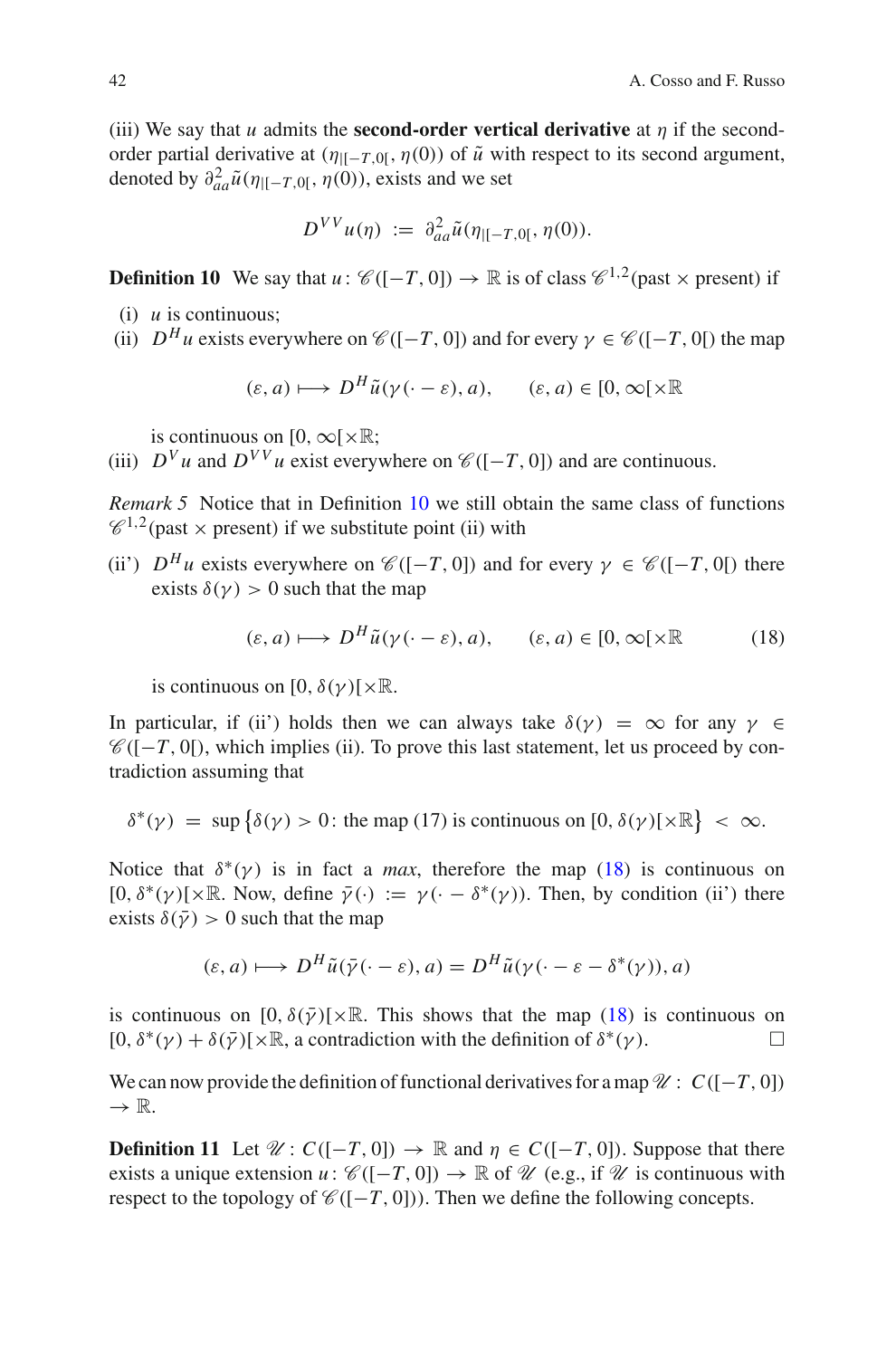Functional and Banach Space Stochastic Calculi … 43

(i) The **horizontal derivative** of  $\mathcal{U}$  at  $\eta$  as:

$$
D^H \mathscr{U}(\eta) := D^H u(\eta).
$$

(ii) The **first-order vertical derivative** of  $\mathcal{U}$  at  $\eta$  as:

$$
D^V \mathscr{U}(\eta) := D^V u(\eta).
$$

(iii) The **second-order vertical derivative** of  $\mathcal{U}$  at  $\eta$  as:

$$
D^{VV} \mathscr{U}(\eta) := D^{VV} u(\eta).
$$

**Definition 12** We say that  $\mathcal{U}: C([-T, 0]) \to \mathbb{R}$  is  $C^{1,2}$  (past × present) if  $\mathcal{U}$  admits a (necessarily unique) extension *u*:  $\mathcal{C}([-T, 0]) \to \mathbb{R}$  of class  $\mathcal{C}^{1,2}$ (past  $\times$  present).

<span id="page-16-2"></span>**Theorem 2** *Let*  $\mathcal{U}: C([-T, 0]) \rightarrow \mathbb{R}$  *be of class*  $C^{1,2}(past \times present)$  *and*  $X = (X_t)_{t \in [0, T]}$  *be a real continuous finite quadratic variation process. Then, the following functional Itô's formula holds,* P*-a.s.,*

<span id="page-16-3"></span>
$$
\mathscr{U}(\mathbb{X}_t) = \mathscr{U}(\mathbb{X}_0) + \int_0^t D^H \mathscr{U}(\mathbb{X}_s) ds + \int_0^t D^V \mathscr{U}(\mathbb{X}_s) d^- X_s + \frac{1}{2} \int_0^t D^{VV} \mathscr{U}(\mathbb{X}_s) d[X]_s,
$$
\n(19)

*for all*  $0 \le t \le T$ *, where the window process*  $\mathbb{X}$  *was defined in* [\(2\)](#page-4-3)*.* 

*Proof* Fix  $t \in [0, T]$  and consider the quantity

$$
I_0(\varepsilon,t) = \int_0^t \frac{\mathscr{U}(\mathbb{X}_{s+\varepsilon}) - \mathscr{U}(\mathbb{X}_s)}{\varepsilon} ds = \frac{1}{\varepsilon} \int_t^{t+\varepsilon} \mathscr{U}(\mathbb{X}_s) ds - \frac{1}{\varepsilon} \int_0^{\varepsilon} \mathscr{U}(\mathbb{X}_s) ds, \quad \varepsilon > 0.
$$

Since the process  $(\mathcal{U}(\mathbb{X}_s))_{s>0}$  is continuous,  $I_0(\varepsilon, t)$  converges ucp to  $\mathcal{U}(\mathbb{X}_t)$  –  $\mathscr{U}(\mathbb{X}_0)$ , namely sup<sub>0≤t≤</sub>*T*  $|I_0(\varepsilon, t) - (\mathscr{U}(\mathbb{X}_t) - \mathscr{U}(\mathbb{X}_0))|$  converges to zero in probability when  $\varepsilon \to 0^+$ . On the other hand, we can write  $I_0(\varepsilon, t)$  in terms of the function  $\tilde{u}$ , defined in [\(13\)](#page-12-0), as follows

$$
I_0(\varepsilon,t) = \int_0^t \frac{\tilde{u}(\mathbb{X}_{s+\varepsilon}[-T,0[,\,X_{s+\varepsilon})-\tilde{u}(\mathbb{X}_{s}[-T,0[,\,X_s)}{\varepsilon}ds.
$$

Now we split  $I_0(\varepsilon, t)$  into the sum of two terms

<span id="page-16-0"></span>
$$
I_1(\varepsilon, t) = \int_0^t \frac{\tilde{u}(\mathbb{X}_{s+\varepsilon[[-T,0[}, X_{s+\varepsilon}) - \tilde{u}(\mathbb{X}_{s[[-T,0[}, X_{s+\varepsilon})}ds, \qquad (20))
$$

<span id="page-16-1"></span>
$$
I_2(\varepsilon, t) = \int_0^t \frac{\tilde{u}(\mathbb{X}_{s|[-T,0[}, X_{s+\varepsilon}) - \tilde{u}(\mathbb{X}_{s|[-T,0[}, X_s))}{\varepsilon} ds. \tag{21}
$$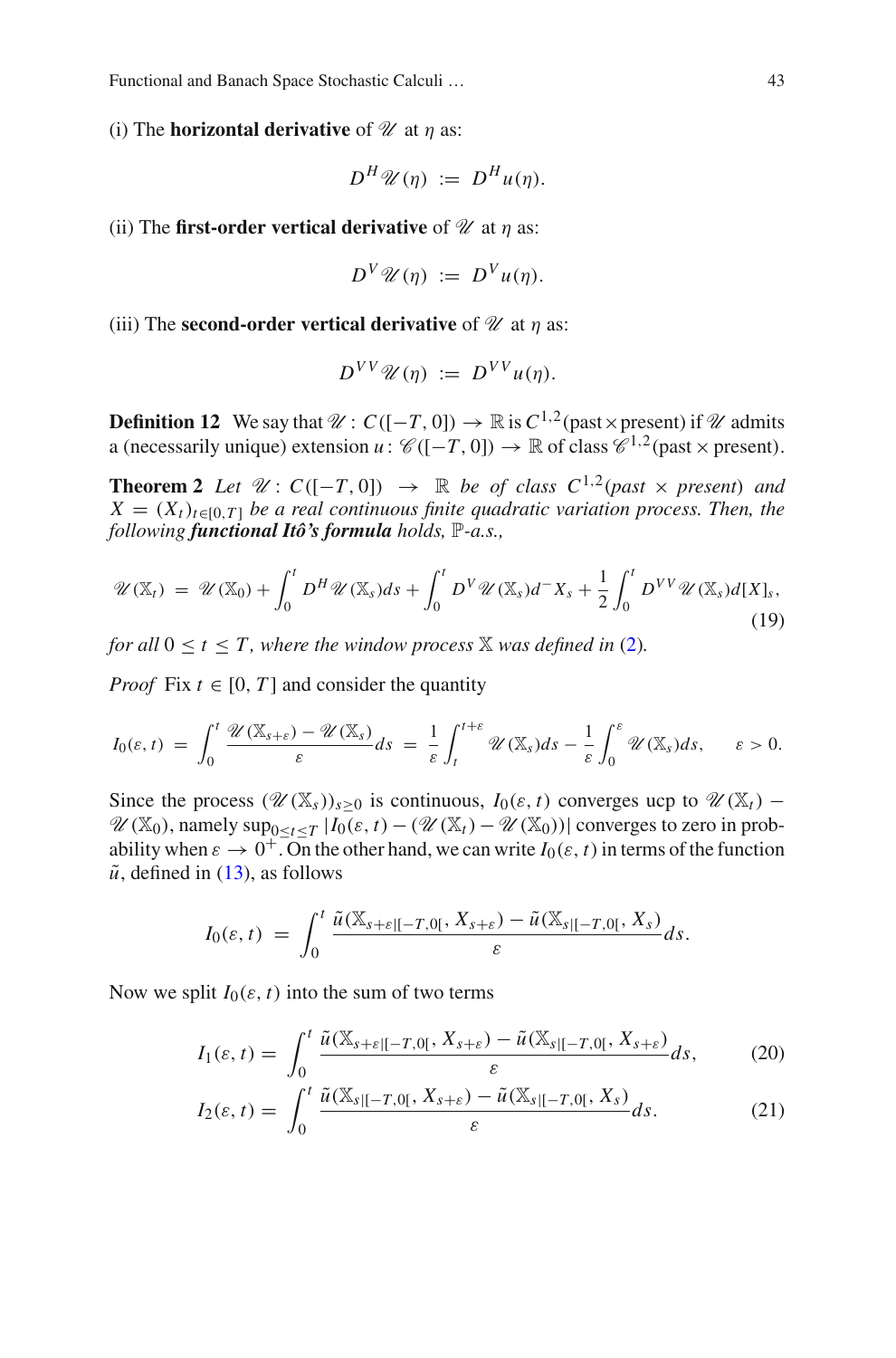<span id="page-17-2"></span>We begin proving that

$$
I_1(\varepsilon, t) \xrightarrow[\varepsilon \to 0^+]{} \int_0^t D^H \mathscr{U}(\mathbb{X}_s) ds. \tag{22}
$$

Firstly, fix  $\gamma \in \mathcal{C}([-T, 0])$  and define

$$
\phi(\varepsilon, a) := \tilde{u}(\gamma(\cdot - \varepsilon), a), \quad (\varepsilon, a) \in [0, \infty[\times \mathbb{R}].
$$

Then, denoting by  $\partial_{\varepsilon}^{+}\phi$  the right partial derivative of  $\phi$  with respect to  $\varepsilon$  and using formula [\(17\)](#page-14-2), we find

$$
\partial_{\varepsilon}^{+} \phi(\varepsilon, a) = \lim_{r \to 0^{+}} \frac{\phi(\varepsilon + r, a) - \phi(\varepsilon, a)}{r}
$$
  
= 
$$
-\lim_{r \to 0^{+}} \frac{\tilde{u}(\gamma(\cdot - \varepsilon), a) - \tilde{u}(\gamma(\cdot - \varepsilon - r), a)}{r}
$$
  
= 
$$
-D^{H} \tilde{u}(\gamma(\cdot - \varepsilon), a), \quad \forall (\varepsilon, a) \in [0, \infty[ \times \mathbb{R}].
$$

Since  $u \in \mathscr{C}^{1,2}$  (past × present), we see from Definition [10\(](#page-15-0)ii), that  $\partial_{\varepsilon}^+ \phi$  is continuous on [0,∞[×R. It follows from a standard differential calculus result (see for example Corollary 1.2, Chap. 2, in [\[32](#page-53-10)]) that  $\phi$  is continuously differentiable on [0,  $\infty$ [×R with respect to its first argument. Then, for every  $(\varepsilon, a) \in [0, \infty[\times \mathbb{R}]$ , from the fundamental theorem of calculus, we have

$$
\phi(\varepsilon, a) - \phi(0, a) = \int_0^\varepsilon \partial_\varepsilon \phi(r, a) dr,
$$

<span id="page-17-0"></span>which in terms of  $\tilde{u}$  reads

$$
\tilde{u}(\gamma(\cdot),a) - \tilde{u}(\gamma(\cdot - \varepsilon),a) = \int_0^{\varepsilon} D^H \tilde{u}(\gamma(\cdot - r),a) dr.
$$
 (23)

Now, we rewrite, by means of a shift in time, the term  $I_1(\varepsilon, t)$  in [\(20\)](#page-16-0) as follows:

<span id="page-17-1"></span>
$$
I_{1}(\varepsilon, t) = \int_{0}^{t} \frac{\tilde{u}(\mathbb{X}_{s|[-T,0[}, X_{s}) - \tilde{u}(\mathbb{X}_{s-\varepsilon|[-T,0[}, X_{s}))}{\varepsilon} ds + \int_{t}^{t+\varepsilon} \frac{\tilde{u}(\mathbb{X}_{s|[-T,0[}, X_{s}) - \tilde{u}(\mathbb{X}_{s-\varepsilon|[-T,0[}, X_{s}))}{\varepsilon} ds - \int_{0}^{\varepsilon} \frac{\tilde{u}(\mathbb{X}_{s|[-T,0[}, X_{s}) - \tilde{u}(\mathbb{X}_{s-\varepsilon|[-T,0[}, X_{s}))}{\varepsilon} ds.
$$
 (24)

Plugging [\(23\)](#page-17-0) into [\(24\)](#page-17-1), setting  $\gamma = \mathbb{X}_s$ ,  $a = X_s$ , we obtain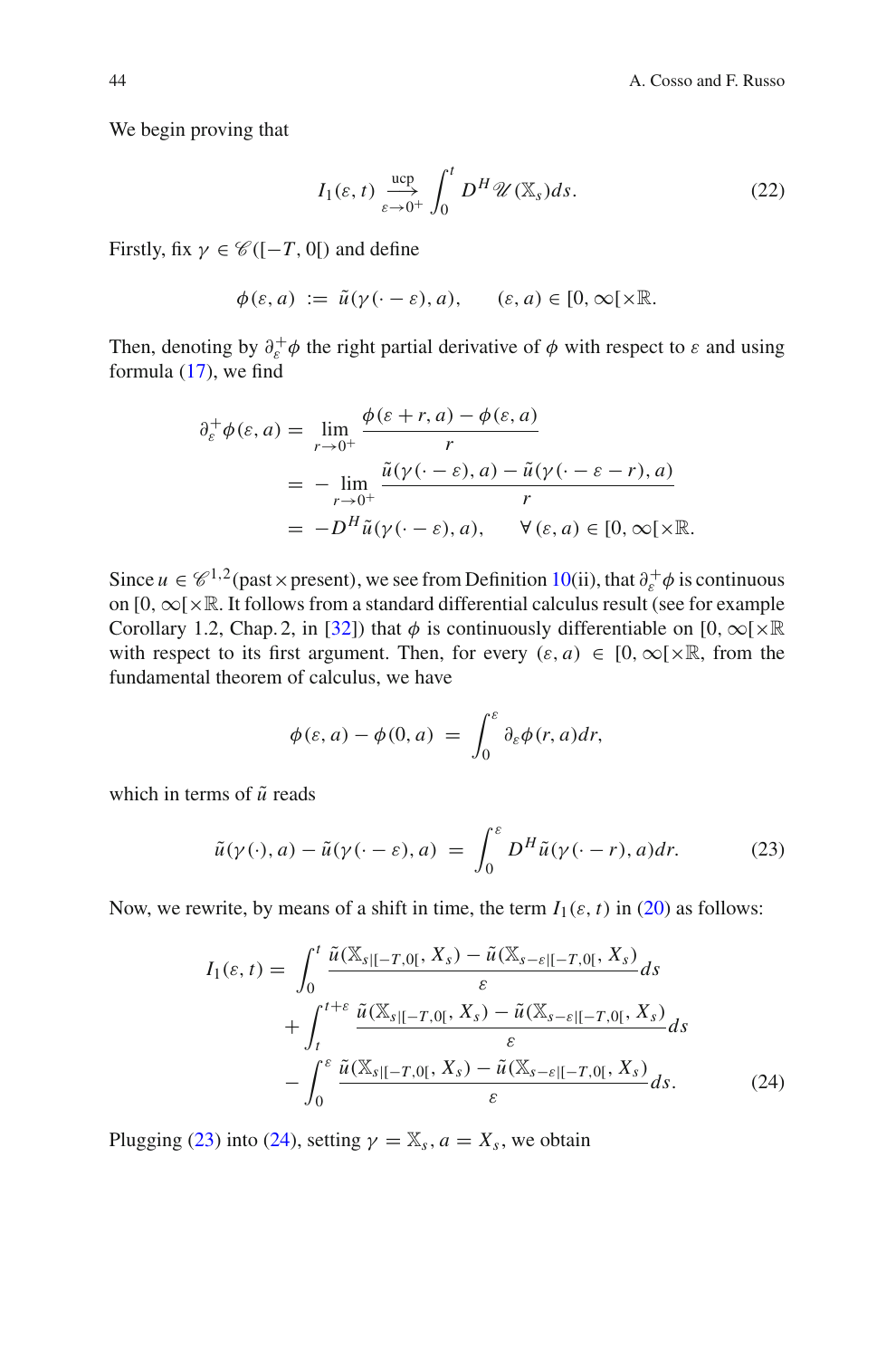Functional and Banach Space Stochastic Calculi … 45

<span id="page-18-0"></span>
$$
I_{1}(\varepsilon, t) = \int_{0}^{t} \frac{1}{\varepsilon} \left( \int_{0}^{\varepsilon} D^{H} \tilde{u}(\mathbb{X}_{s-r|[-T,0[}, X_{s}) dr) ds + \int_{t}^{t+\varepsilon} \frac{1}{\varepsilon} \left( \int_{0}^{\varepsilon} D^{H} \tilde{u}(\mathbb{X}_{s-r|[-T,0[}, X_{s}) dr) ds - \int_{0}^{\varepsilon} \frac{1}{\varepsilon} \left( \int_{0}^{\varepsilon} D^{H} \tilde{u}(\mathbb{X}_{s-r|[-T,0[}, X_{s}) dr) ds \right) ds \right)
$$
 (25)

Observe that

$$
\int_0^t \frac{1}{\varepsilon} \left( \int_0^\varepsilon D^H \tilde{u}(\mathbb{X}_{s-r|[-T,0[}, X_s) dr) \right) ds \xrightarrow[\varepsilon \to 0^+]{} \int_0^t D^H u(\mathbb{X}_s) ds.
$$

Similarly, we see that the other two terms in  $(25)$  converge ucp to zero. As a consequence, we get  $(22)$ .

Regarding  $I_2(\varepsilon, t)$  in [\(21\)](#page-16-1), it can be written, by means of the following standard Taylor's expansion for a function  $f \in C^2(\mathbb{R})$ :

$$
f(b) = f(a) + f'(a)(b - a) + \frac{1}{2}f''(a)(b - a)^2
$$

$$
+ \int_0^1 (1 - \alpha)(f''(a + \alpha(b - a)) - f''(a))(b - a)^2 d\alpha,
$$

as the sum of the following three terms:

$$
I_{21}(\varepsilon, t) = \int_0^t \partial_a \tilde{u}(\mathbb{X}_{s[[-T,0[}, X_s)) \frac{X_{s+\varepsilon} - X_s}{\varepsilon} ds \nI_{22}(\varepsilon, t) = \frac{1}{2} \int_0^t \partial_{aa}^2 \tilde{u}(\mathbb{X}_{s[[-T,0[}, X_s) \frac{(X_{s+\varepsilon} - X_s)^2}{\varepsilon} ds \nI_{23}(\varepsilon, t) = \int_0^t \left( \int_0^1 (1 - \alpha) (\partial_{aa}^2 \tilde{u}(\mathbb{X}_{s[[-T,0[}, X_s + \alpha(X_{s+\varepsilon} - X_s)) - \partial_{aa}^2 \tilde{u}(\mathbb{X}_{s[[-T,0[}, X_s)) \frac{(X_{s+\varepsilon} - X_s)^2}{\varepsilon} d\alpha \right) ds.
$$

By similar arguments as in Proposition 1.2 of [\[39](#page-53-8)], we have

$$
I_{22}(\varepsilon,t)\underset{\varepsilon\to 0^+}{\overset{\text{ucp}}{\longrightarrow}}\frac{1}{2}\int_0^t\partial^2_{aa}\tilde{u}(\mathbb{X}_s|_{[-T,0[},X_s)d[X]_s=\frac{1}{2}\int_0^t D^{VV}u(\mathbb{X}_s)d[X]_s.
$$

Regarding  $I_{23}(\varepsilon, t)$ , for every  $\omega \in \Omega$ , define  $\psi_{\omega}$ :  $[0, T] \times [0, 1] \times [0, 1] \rightarrow \mathbb{R}$  as

$$
\psi_{\omega}(s,\alpha,\varepsilon) := (1-\alpha)\partial_{aa}^2\tilde{u}\big(\mathbb{X}_{s|[-T,0]}(\omega),X_s(\omega)+\alpha(X_{s+\varepsilon}(\omega)-X_s(\omega))\big),
$$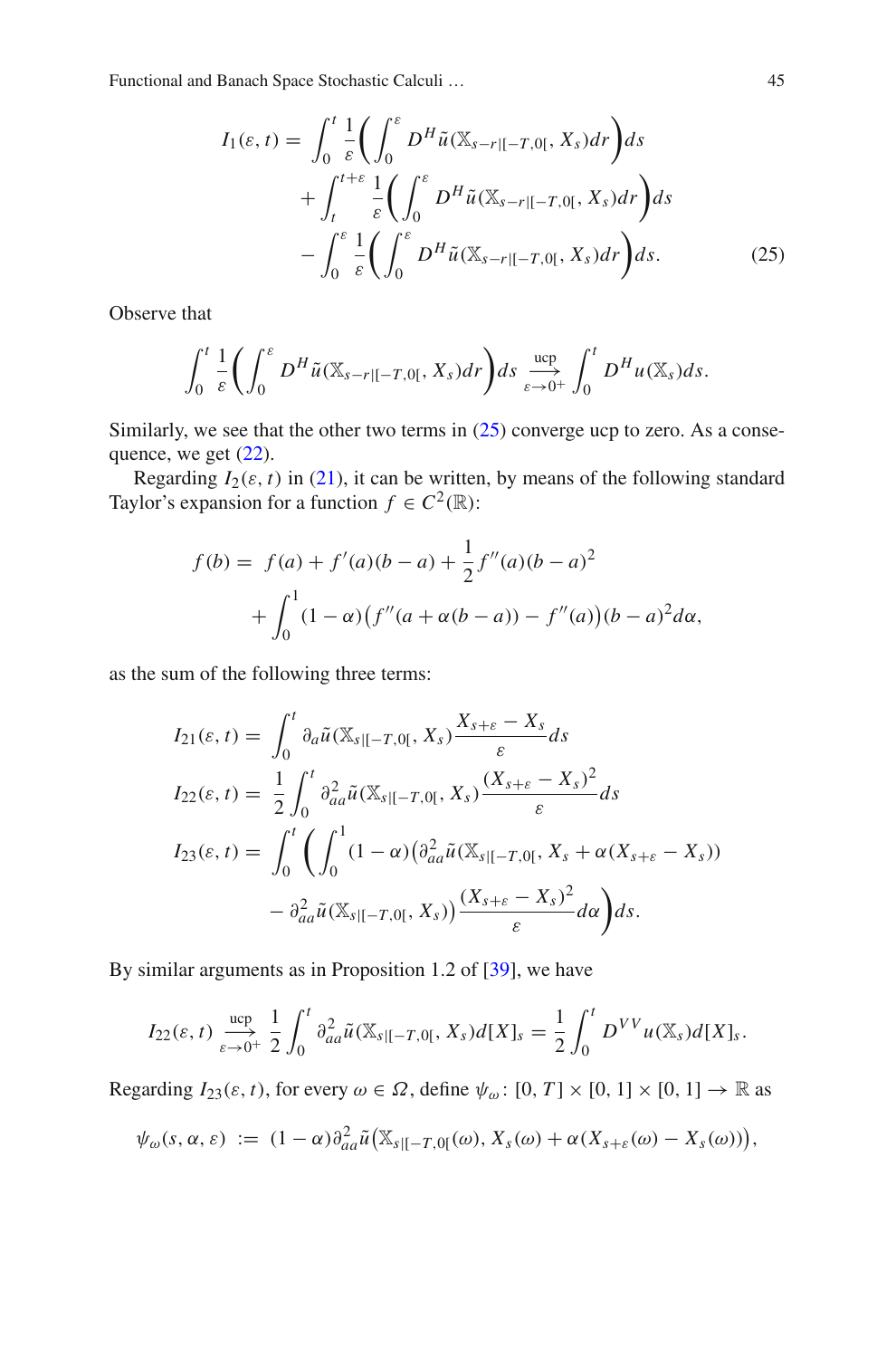for all  $(s, \alpha, \varepsilon) \in [0, T] \times [0, 1] \times [0, 1]$ . Notice that  $\psi_{\omega}$  is uniformly continuous. Denote  $\rho_{\psi_{\omega}}$  its continuity modulus, then

$$
\sup_{t\in[0,T]}|I_{23}(\varepsilon,t)| \ \leq \ \int_0^T \rho_{\psi_\omega}(\varepsilon) \frac{(X_{s+\varepsilon}-X_s)^2}{\varepsilon} ds.
$$

Since *X* has finite quadratic variation, we deduce that  $I_{23}(\varepsilon, t) \to 0$  ucp as  $\varepsilon \to 0^+$ . Finally, because of  $I_0(\varepsilon, t)$ ,  $I_1(\varepsilon, t)$ ,  $I_{22}(\varepsilon, t)$ , and  $I_{23}(\varepsilon, t)$  converge ucp, it follows that the forward integral exists:

$$
I_{21}(\varepsilon,t)\underset{\varepsilon\to 0^+}{\overset{\text{ucp}}{\longrightarrow}} \int_0^t \partial_a \tilde{u}(\mathbb{X}_{s|[-T,0[},X_s)d^{-}X_s=\int_0^t D^V u(\mathbb{X}_s)d^{-}X_s,
$$

from which the claim follows.

*Remark 6* Notice that, under the hypotheses of Theorem [2,](#page-16-2) the forward integral  $\int_0^t D^V \mathscr{U}(\mathbb{X}_s) d^{-} X_s$  exists as a ucp limit, which is generally not required.  $\Box$ 

<span id="page-19-0"></span>*Remark 7 The definition of horizontal derivative*. Notice that our definition of horizontal derivative differs from that introduced in [\[17\]](#page-52-3), since it is based on a limit on the left, while the definition proposed in [\[17](#page-52-3)] would conduct to the formula

$$
D^{H,+}u(\eta) := \lim_{\varepsilon \to 0^+} \frac{\tilde{u}(\eta(\cdot + \varepsilon)1_{[-T,0[}, \eta(0)) - \tilde{u}(\eta(\cdot)1_{[-T,0[}, \eta(0)))}{\varepsilon}.
$$
 (26)

To give an insight into the difference between  $(16)$  and  $(26)$ , let us consider a real continuous finite quadratic variation process *X* with associated window process X. Then, in the definition [\(26\)](#page-19-0) of  $D^{H,+}u(X_t)$  we consider the increment  $\tilde{u}(\mathbb{X}_{t|[-T,0]}(\cdot + \varepsilon), X_t) - \tilde{u}(\mathbb{X}_{t|[-T,0]}, X_t)$ , comparing the present value of  $u(\mathbb{X}_t) = \tilde{u}(\mathbb{X}_{t|[-T,0]}, X_t)$  with an hypothetical future value  $\tilde{u}(\mathbb{X}_{t|[-T,0]}(\cdot + \varepsilon), X_t)$ , obtained assuming a constant time evolution for *X*. On the other hand, in our defi-nition [\(16\)](#page-14-3) we consider the increment  $\tilde{u}(\mathbb{X}_{t|[-T,0]}, X_t) - \tilde{u}(\mathbb{X}_{t-\epsilon|[-T,0]}, X_t)$ , where only the present and past values of *X* are taken into account, and where we also extend in a constant way the trajectory of *X* before time 0. In particular, unlike [\(26\)](#page-19-0), since we do not call in the future in our formula  $(16)$ , we do not have to specify a future time evolution for *X*, but only a past evolution before time 0. This difference between  $(16)$  and  $(26)$  is crucial for the proof of the functional Itô's formula. In particular, the adoption of [\(26\)](#page-19-0) as definition for the horizontal derivative would require an additional regularity condition on *u* in order to prove an Itô formula for the process  $t \mapsto u(\mathbb{X}_t)$ . Indeed, as it can be seen from the proof of Theorem [2,](#page-16-2) to prove Itô's formula we are led to consider the term

$$
I_1(\varepsilon,t) = \int_0^t \frac{\tilde{u}(\mathbb{X}_{s+\varepsilon}[-T,0], X_{s+\varepsilon}) - \tilde{u}(\mathbb{X}_{s|[-T,0]}, X_{s+\varepsilon})}{\varepsilon} ds.
$$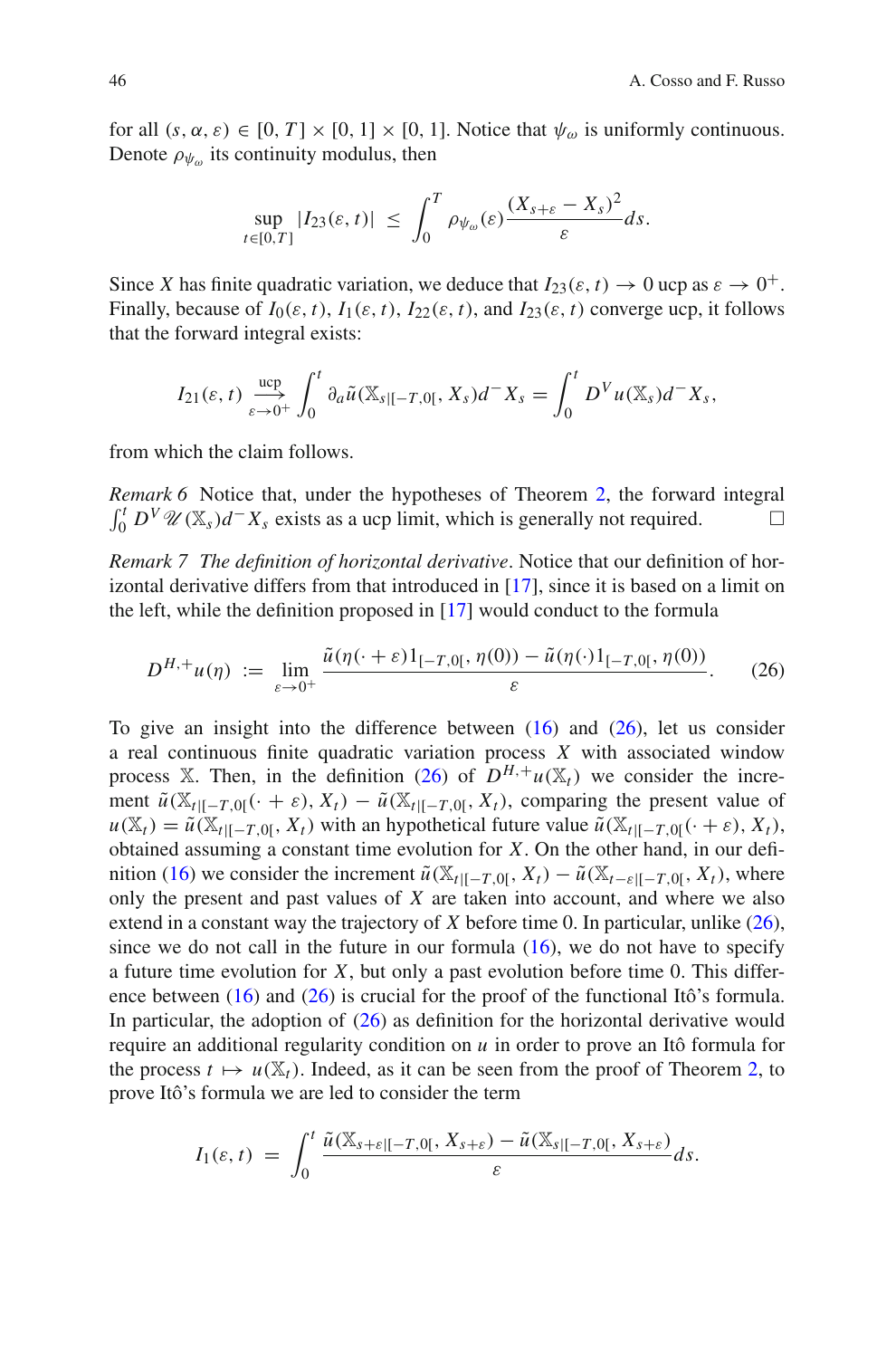When adopting definition [\(26\)](#page-19-0) it is convenient to write  $I_1(\varepsilon, t)$  as the sum of the two integrals

$$
I_{11}(\varepsilon,t) = \int_0^t \frac{\tilde{u}(\mathbb{X}_{s+\varepsilon}[-T,0], X_{s+\varepsilon}) - \tilde{u}(\mathbb{X}_{s}[-T,0], X_{s+\varepsilon})}{\varepsilon} ds,
$$
  

$$
I_{12}(\varepsilon,t) = \int_0^t \frac{\tilde{u}(\mathbb{X}_{s}[-T,0], X_{s+\varepsilon}) - \tilde{u}(\mathbb{X}_{s}[-T,0], X_{s+\varepsilon})}{\varepsilon} ds.
$$

It can be shown quite easily that, under suitable regularity conditions on *u* (more precisely, if *u* is continuous,  $D^{H,+}u$  exists everywhere on  $\mathscr{C}([-T, 0])$ , and for every  $\gamma \in \mathscr{C}([-T, 0])$  the map  $(\varepsilon, a) \longmapsto D^{H,+} \tilde{u}(\gamma(\cdot + \varepsilon), a)$  is continuous on  $[0, \infty) \times$ <sup>R</sup>[, we have

$$
I_{12}(\varepsilon,t) \xrightarrow[\varepsilon \to 0^+]{\text{ucp}} \int_0^t D^{H,+} u(\mathbb{X}_s) ds.
$$

<span id="page-20-0"></span>To conclude the proof of Itô's formula along the same lines as in Theorem [2,](#page-16-2) we should prove

$$
I_{11}(\varepsilon, t) \xrightarrow[\varepsilon \to 0^+]{\text{ucp}} 0. \tag{27}
$$

In order to guarantee [\(27\)](#page-20-0), we need to impose some additional regularity condition on  $\tilde{u}$ , and hence on  $u$ . As an example, [\(27\)](#page-20-0) is satisfied if we assume the following condition on  $\tilde{u}$ : there exists a constant  $C > 0$  such that, for every  $\varepsilon > 0$ ,

$$
|\tilde{u}(\gamma_1, a) - \tilde{u}(\gamma_2, a)| \leq C\varepsilon \sup_{x \in [-\varepsilon, 0[} |\gamma_1(x) - \gamma_2(x)|,
$$

for all  $\gamma_1, \gamma_2 \in \mathcal{C}([-T, 0])$  and  $a \in \mathbb{R}$ , with  $\gamma_1(x) = \gamma_2(x)$  for any  $x \in [-T, -\varepsilon]$ . This last condition is verified if, for example,  $\tilde{u}$  is uniformly Lipschitz continuous with respect to the  $L^1([-T, 0])$ -norm on  $\mathscr{C}([-T, 0])$ , namely: there exists a constant  $C > 0$  such that

$$
|\tilde{u}(\gamma_1, a) - \tilde{u}(\gamma_2, a)| \leq C \int_{[-T, 0]} |\gamma_1(x) - \gamma_2(x)| dx,
$$

for all  $\gamma_1, \gamma_2 \in \mathcal{C}([-T, 0])$  and  $a \in \mathbb{R}$ .

We conclude this subsection providing the functional Itô's formula for a map  $\mathcal{U}: [0, T] \times C([-T, 0]) \rightarrow \mathbb{R}$  depending also on the time variable. Firstly, we notice that for a map  $\mathcal{U} : [0, T] \times C([-T, 0]) \to \mathbb{R}$  (resp. *u* :  $[0, T] \times \mathcal{C}([-T, 0]) \to \mathbb{R}$ ) the functional derivatives  $D^H \mathscr{U}, D^V \mathscr{U}$ , and  $D^{VV} \mathscr{U}$  (resp.  $D^H u, D^V u$ , and  $D^{VV} u$ ) are defined in an obvious way as in Definition [11](#page-15-2) (resp. Definition [9\)](#page-14-4). Moreover, given  $u: [0, T] \times \mathcal{C}([-T, 0]) \rightarrow \mathbb{R}$  we can define, as in Definition [8,](#page-12-1) a map  $\tilde{u}: [0, T] \times$  $\mathscr{C}([-T, 0]) \times \mathbb{R} \to \mathbb{R}$ . Then, we can give the following definitions.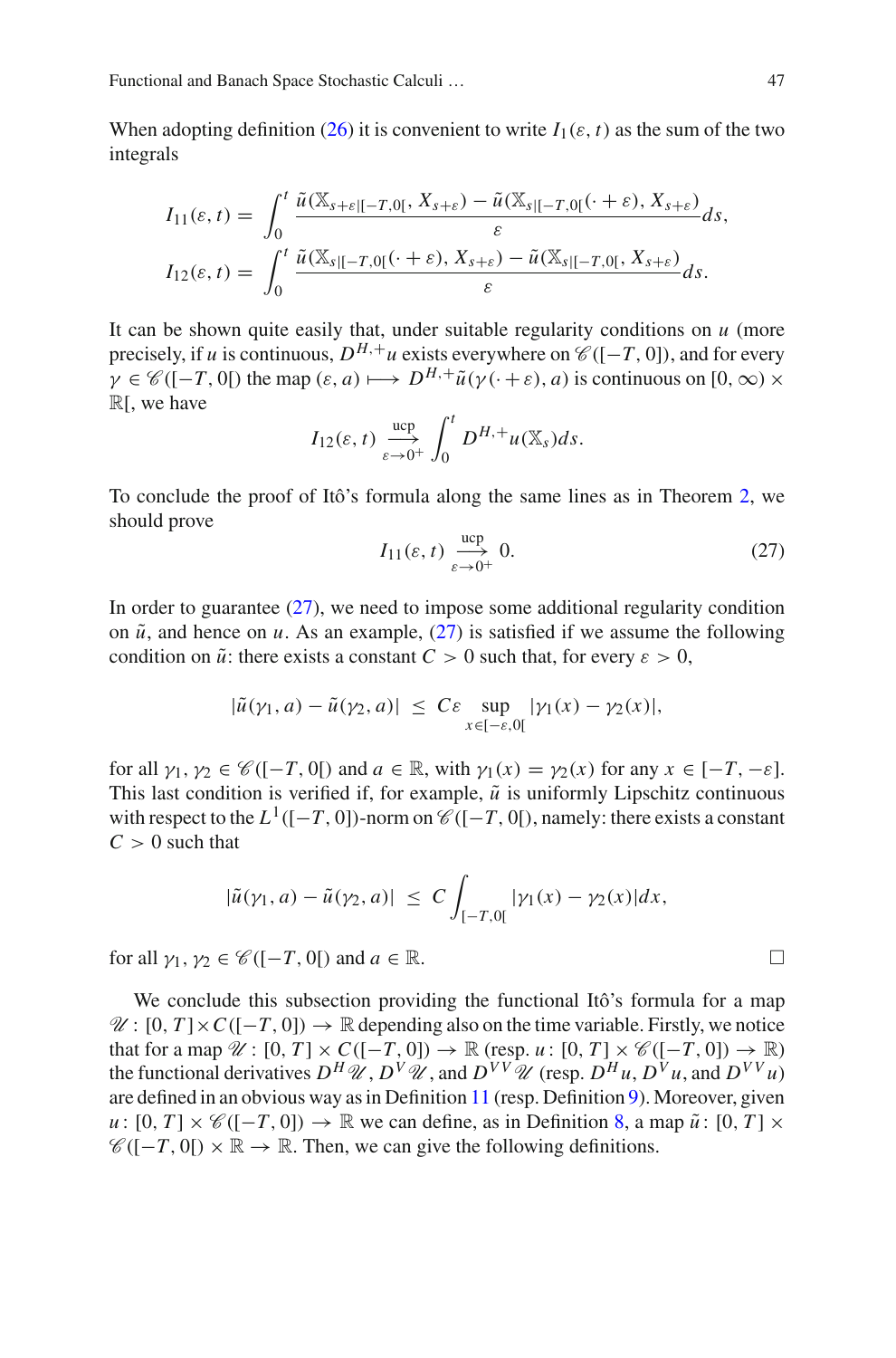**Definition 13** Let *I* be [0, *T*] or [0, *T*]. We say that  $u: I \times C([-T, 0]) \rightarrow \mathbb{R}$  is of class  $\mathcal{C}^{1,2}((I \times \text{past}) \times \text{present})$  if the properties below hold.

- (i)  $u$  is continuous;
- (ii)  $\partial_t u$  exists everywhere on  $I \times \mathcal{C}([-T, 0])$  and is continuous;
- (iii)  $D^H u$  exists everywhere on  $I \times \mathcal{C}([-T, 0])$  and for every  $\gamma \in \mathcal{C}([-T, 0])$  the map

$$
(t, \varepsilon, a) \longmapsto D^H \tilde{u}(t, \gamma(\cdot - \varepsilon), a), \qquad (t, \varepsilon, a) \in I \times [0, \infty[ \times \mathbb{R}
$$

is continuous on  $I \times [0, \infty) \times \mathbb{R}$ ;

(iv)  $D^V u$  and  $D^{VV} u$  exist everywhere on  $I \times \mathcal{C}([-T, 0])$  and are continuous.

**Definition 14** Let *I* be [0, *T*] or [0, *T*]. We say that  $\mathcal{U}: I \times C([-T, 0]) \to \mathbb{R}$  is  $C^{1,2}((I \times \text{past}) \times \text{present})$  if *U* admits a (necessarily unique) extension *u*: *I* ×  $\mathscr{C}([-T, 0]) \to \mathbb{R}$  of class  $\mathscr{C}^{1,2}((I \times \text{past}) \times \text{present}).$ 

We can now state the functional Itô's formula, whose proof is not reported, since it can be done along the same lines as Theorem [2.](#page-16-2)

**Theorem 3** *Let*  $\mathcal{U}: [0, T] \times C([-T, 0]) \rightarrow \mathbb{R}$  *be of class*  $C^{1,2}(([0, T] \times past) \times C$ *present*) and  $X = (X_t)_{t \in [0,T]}$  *be a real continuous finite quadratic variation process. Then, the following functional Itô's formula holds,*  $\mathbb{P}\text{-}a.s.,$ 

<span id="page-21-1"></span>
$$
\mathcal{U}(t, \mathbb{X}_t) = \mathcal{U}(0, \mathbb{X}_0) + \int_0^t \left( \partial_t \mathcal{U}(s, \mathbb{X}_s) + D^H \mathcal{U}(s, \mathbb{X}_s) \right) ds + \int_0^t D^V \mathcal{U}(s, \mathbb{X}_s) d^- X_s
$$

$$
+ \frac{1}{2} \int_0^t D^{VV} \mathcal{U}(s, \mathbb{X}_s) d[X]_s, \tag{28}
$$

*for all*  $0 \le t \le T$ .

*Remark 8* Notice that, as a particular case, choosing  $\mathcal{U}(t, \eta) = F(t, \eta(0))$ , for any  $(t, \eta)$  ∈ [0, *T* | × *C*([−*T*, 0]), with  $F \in C^{1,2}([0, T] \times \mathbb{R})$ , we retrieve the classical Itô formula for finite quadratic variation processes, i.e. [\(4\)](#page-6-0). More precisely, in this case *U* admits as unique continuous extension the map *u*:  $[0, T] \times \mathcal{C}([-T, 0]) \rightarrow \mathbb{R}$ given by  $u(t, \eta) = F(t, \eta(0))$ , for all  $(t, \eta) \in [0, T] \times \mathcal{C}([-T, 0])$ . Moreover, we see that  $D^H \mathscr{U} \equiv 0$ , while  $D^V \mathscr{U} = \partial_x F$  and  $D^{VV} \mathscr{U} = \partial_{xx}^2 F$ , where  $\partial_x F$  (resp.  $\partial_{xx}^2 F$ ) denotes the first-order (resp. second-order) partial derivative of *F* with respect to its second argument.

# <span id="page-21-0"></span>*2.4 Comparison with Banach Space Valued Calculus via Regularization*

In the present subsection our aim is to make a link between functional Itô calculus, as derived in this paper, and Banach space valued stochastic calculus via regularization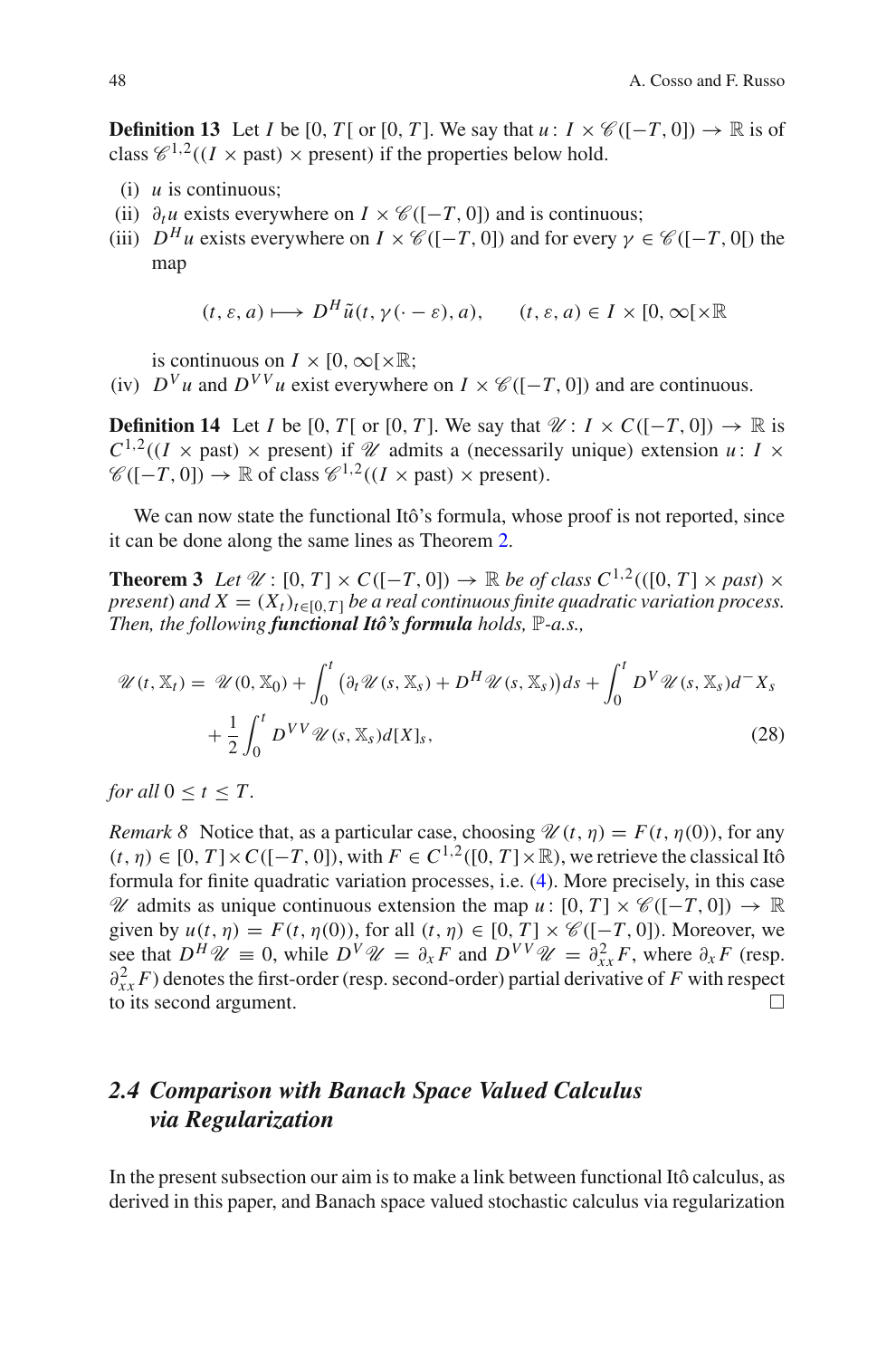for window processes, which has been conceived in [\[13](#page-52-9)], see also [\[12](#page-52-5), [14](#page-52-8)[–16](#page-52-6)] for more recent developments. More precisely, our purpose is to identify the building blocks of our functional Itô's formula [\(19\)](#page-16-3) with the terms appearing in the Itô formula derived in Theorem 6.3 and Sect. 7.2 in [\[12](#page-52-5)]. While it is expected that the vertical derivative  $D^V \mathscr{U}$  can be identified with the term  $D_{dx}^{\delta_0} \mathscr{U}$  of the Fréchet derivative, it is more difficult to guess to which terms the horizontal derivative  $D^H \mathscr{U}$  corresponds. To clarify this latter point, in this subsection we derive two formulae which express  $D^H \mathscr{U}$  in terms of Fréchet derivatives of  $\mathscr{U}$ .

Let us introduce some useful notations. We denote by  $BV([-T, 0])$  the set of càdlàg bounded variation functions on [−*T*, 0], which is a Banach space when equipped with the norm

$$
\|\eta\|_{BV([-T,0])} := |\eta(0)| + \|\eta\|_{\text{Var}([-T,0])}, \quad \eta \in BV([-T,0]),
$$

where  $\|\eta\|_{\text{Var}([-T,0])} = |d\eta|([-T,0])$  and  $|d\eta|$  is the total variation measure associated to the measure  $d\eta \in \mathcal{M}([-T, 0])$  generated by  $\eta: d\eta(]-T, -t] = \eta(-t) \eta(-T)$ ,  $t \in [-T, 0]$ . We recall from Sect. [2.1](#page-4-1) that we extend  $\eta \in BV([-T, 0])$  to all  $x \in \mathbb{R}$  setting  $\eta(x) = 0$ ,  $x < -T$ , and  $\eta(x) = \eta(0)$ ,  $x \ge 0$ . Let us now introduce some useful facts about tensor products of Banach spaces.

**Definition 15** Let  $(E, \|\cdot\|_E)$  and  $(F, \|\cdot\|_F)$  be two Banach spaces.

(i) We shall denote by  $E \otimes F$  the **algebraic tensor product** of *E* and *F*, defined as the set of elements of the form  $v = \sum_{i=1}^{n} e_i \otimes f_i$ , for some positive integer *n*, where *e* ∈ *E* and *f* ∈ *F*. The map ⊗: *E* × *F* → *E* ⊗ *F* is bilinear.

(ii) We endow  $E \otimes F$  with the **projective norm**  $\pi$ :

$$
\pi(v) := \inf \left\{ \sum_{i=1}^n \|e_i\|_E \|f_i\|_F : v = \sum_{i=1}^n e_i \otimes f_i \right\}, \quad \forall v \in E \otimes F.
$$

(iii) We denote by  $E \hat{\otimes}_{\pi} F$  the Banach space obtained as the completion of  $E \otimes F$  for the norm  $\pi$ . We shall refer to  $E \hat{\otimes}_{\pi} F$  as the **tensor product of the Banach spaces** *E* **and** *F*.

(iv) If *E* and *F* are Hilbert spaces, we denote  $E \hat{\otimes}_h F$  the **Hilbert tensor product**, which is still a Hilbert space obtained as the completion of *E*⊗*F* for the scalar product  $\langle e' \otimes f', e'' \otimes f'' \rangle := \langle e', e'' \rangle_E \langle f', f'' \rangle_F$ , for any  $e', e'' \in E$  and  $f', f'' \in F$ .

(v) The symbols  $E \hat{\otimes}_{\pi}^2$  and  $e \otimes^2$  denote, respectively, the Banach space  $E \hat{\otimes}_{\pi} E$  and the element  $e \otimes e$  of the algebraic tensor product  $E \otimes E$ .

<span id="page-22-0"></span>*Remark 9* (i) The projective norm  $\pi$  belongs to the class of the so-called *reasonable crossnorms*  $\alpha$  on  $E \otimes F$ , verifying  $\alpha(e \otimes f) = ||e||_E ||f||_F$ .

(ii) We notice, proceeding for example as in  $[16]$  $[16]$  (see, in particular, formula (2.1) in [\[16\]](#page-52-6); for more information on this subject we refer to [\[41\]](#page-53-11)), that the dual ( $E \hat{\otimes}_{\pi} F$ )<sup>\*</sup> of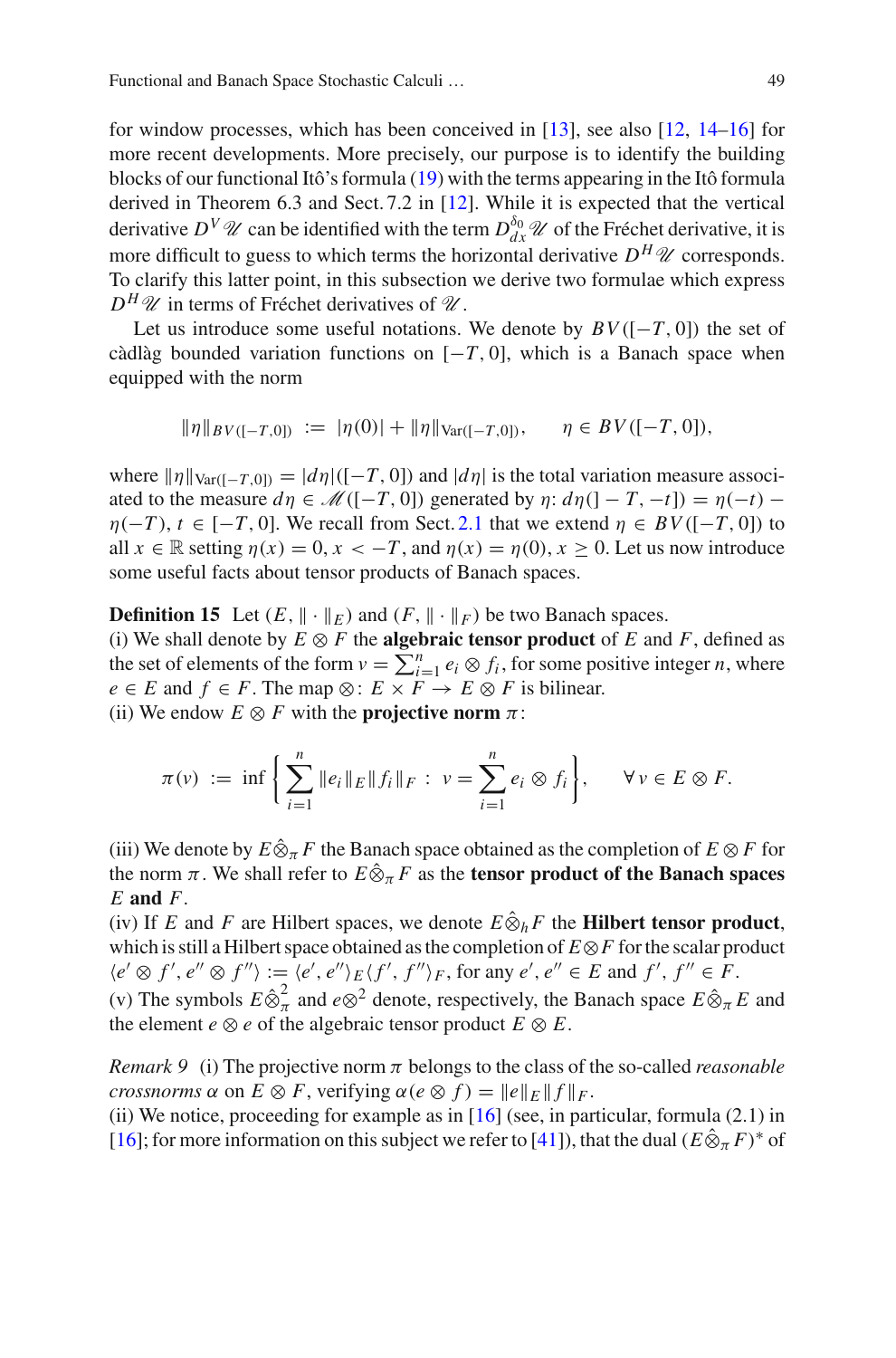$E \hat{\otimes}_{\pi} F$  is isomorphic to the space of continuous bilinear forms  $\mathscr{B}i(E, F)$ , equipped with the norm  $\|\cdot\|_{E,F}$  defined as

$$
\|\Phi\|_{E,F} := \sup_{\substack{e \in E, f \in F \\ \|e\|_E, \|f\|_F \le 1}} |\Phi(e, f)|, \quad \forall \Phi \in \mathcal{B}i(E, F).
$$

Moreover, there exists a canonical isomorphism between  $\mathcal{B}i(E, F)$  and  $L(E, F^*)$ , the space of bounded linear operators from  $E$  into  $F^*$ . Hence, we have the following chain of canonical identifications:  $(E\hat{\otimes}_{\pi} F)^* \cong \mathcal{B}i(E, F) \cong L(E; F^*)$ .

<span id="page-23-0"></span>**Definition 16** Let *E* be a Banach space. We say that  $\mathcal{U}: E \to \mathbb{R}$  is of class  $C^2(E)$ if

(i)  $D\mathcal{U}$ , the first Fréchet derivative of  $\mathcal{U}$ , belongs to  $C(E; E^*)$  and

(ii)  $D^2\mathscr{U}$ , the second Fréchet derivative of  $\mathscr{U}$ , belongs to  $C(E; L(E; E^*))$ .

*Remark 10* Take  $E = C([-T, 0])$  in Definition [16.](#page-23-0) (i) *First Fréchet derivative DU* . We have

$$
D\mathscr{U}: C([-T,0]) \longrightarrow (C([-T,0]))^* \cong \mathscr{M}([-T,0]).
$$

For every  $\eta \in C([-T, 0])$ , we shall denote  $D_{dx} \mathcal{U}(\eta)$  the unique measure in  $M([-T, 0])$  such that

$$
D\mathscr{U}(\eta)\varphi\ =\ \int_{[-T,0]}\varphi(x)D_{dx}\mathscr{U}(\eta),\qquad\forall\,\varphi\in C([-T,0]).
$$

Notice that  $\mathcal{M}([-T, 0])$  can be represented as the direct sum:  $\mathcal{M}([-T, 0]) =$  $M_0([-T, 0])\oplus\mathcal{D}_0$ , where we recall that  $M_0([-T, 0])$  is the subset of  $M([-T, 0])$  of measures  $\mu$  such that  $\mu({0}) = 0$ , instead  $\mathcal{D}_0$  (which is a shorthand for  $\mathcal{D}_0([-T, 0]))$ ) denotes the one-dimensional space of measures which are multiples of the Dirac measure  $\delta_0$ . For every  $\eta \in C([-T, 0])$  we denote by  $(D_{dx}^{\perp} \mathscr{U}(\eta), D_{dx}^{\delta_0} \mathscr{U}(\eta))$  the unique pair in  $\mathcal{M}_0([-T, 0]) \oplus \mathcal{D}_0$  such that

$$
D_{dx}\mathscr{U}(\eta) = D_{dx}^{\perp}\mathscr{U}(\eta) + D_{dx}^{\delta_0}\mathscr{U}(\eta).
$$

(ii) *Second Fréchet derivative*  $D^2\mathscr{U}$ . We have

$$
D^2 \mathscr{U} : C([-T, 0]) \longrightarrow L(C([-T, 0]); (C([-T, 0]))^*) \cong \mathscr{B}i(C([-T, 0]), C([-T, 0]))^* \cong (C([-T, 0]) \hat{\otimes}_{\pi} C([-T, 0]))^*,
$$

where we used the identifications of Remark [9\(](#page-22-0)ii). Let  $\eta \in C([-T, 0])$ ; a typical situation arises when there exists  $D_{dx\,dy}\mathscr{U}(\eta) \in \mathscr{M}([-T, 0]^2)$  such that  $D^2\mathscr{U}(\eta) \in$  $L(C([-T, 0]); (C([-T, 0]))^*)$  admits the representation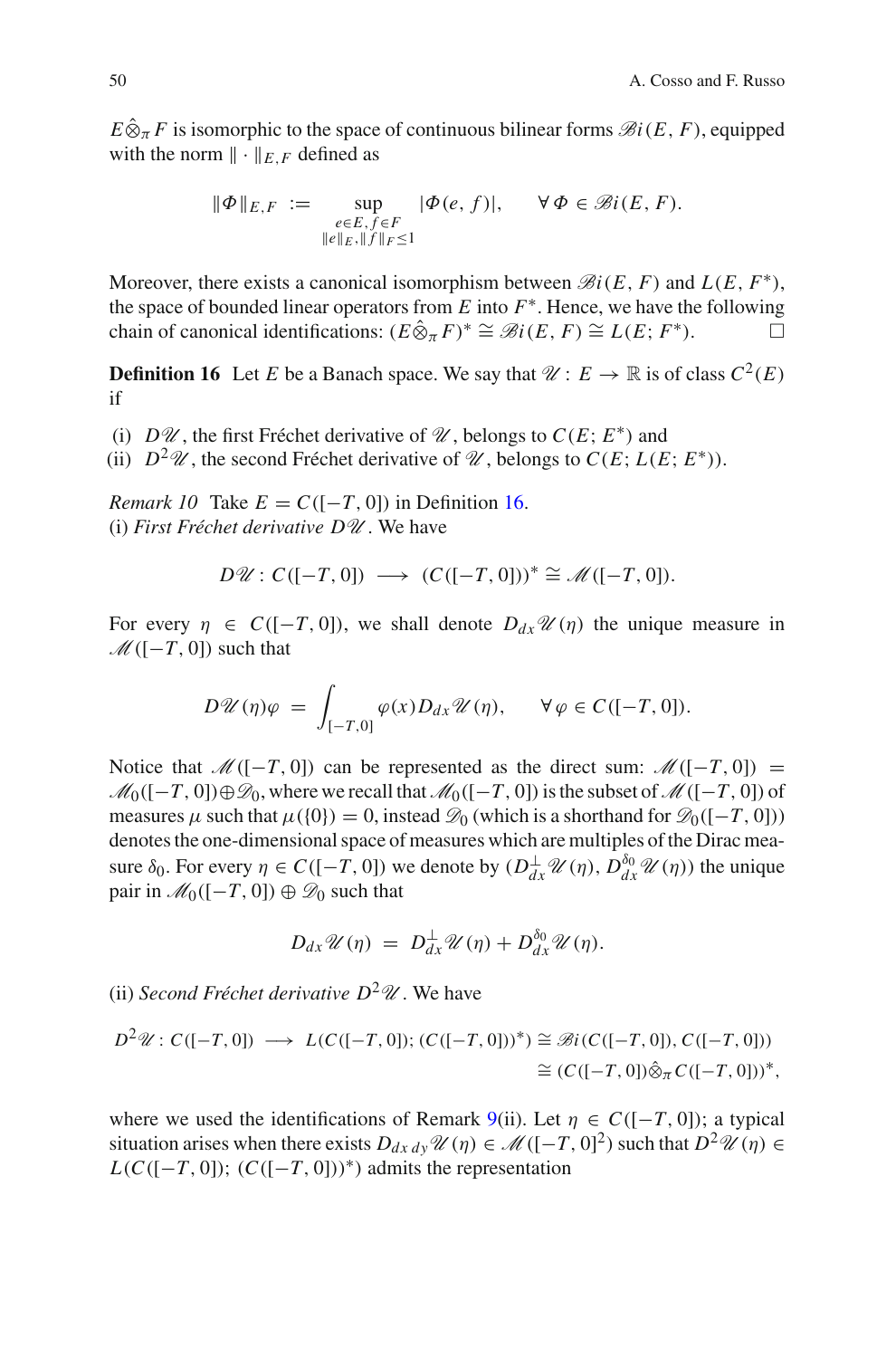Functional and Banach Space Stochastic Calculi … 51

$$
D^2 \mathscr{U}(\eta)(\varphi, \psi) = \int_{[-T,0]^2} \varphi(x) \psi(y) D_{dx\,dy} \mathscr{U}(\eta), \qquad \forall \varphi, \psi \in C([-T,0]).
$$

<span id="page-24-0"></span>Moreover,  $D_{dx\,dy}\mathscr{U}(\eta)$  is uniquely determined.

The definition below was given in [\[13](#page-52-9)].

**Definition 17** Let *E* be a Banach space. A Banach subspace  $(\chi, \|\cdot\|_{\chi})$  continuously injected into  $(E \hat{\otimes}_\pi^2)^*$ , i.e.,  $\|\cdot\|_X \ge \|\cdot\|_{(E \hat{\otimes}_\pi^2)^*}$ , will be called a **Chi-subspace** (of  $(E \hat{\otimes}_{\pi}^2)^*$ ).

<span id="page-24-3"></span>*Remark 11* Take  $E = C([-T, 0])$  in Definition [17.](#page-24-0) As indicated in [\[13](#page-52-9)], a typical example of Chi-subspace of  $C([-T, 0]) \hat{\otimes}_{\pi}^2$  is  $\mathcal{M}([-T, 0]^2)$  equipped with the usual total variation norm, denoted by  $\|\cdot\|_{\text{Var}}$ . Another important Chi-subspace of  $C([-T, 0]) \hat{\otimes}_{\pi}^2$  is the following, which is also a Chi-subspace of  $\mathcal{M}([-T, 0]^2)$ :

$$
\chi_0 := \{ \mu \in \mathcal{M}([-T, 0]^2) : \mu(dx, dy) = g_1(x, y) dx dy + \lambda_1 \delta_0(dx) \otimes \delta_0(dy) + g_2(x) dx \otimes \lambda_2 \delta_0(dy) + \lambda_3 \delta_0(dx) \otimes g_3(y) dy + g_4(x) \delta_y(dx) \otimes dy, g_1 \in L^2([-T, 0]^2), g_2, g_3 \in L^2([-T, 0]), g_4 \in L^{\infty}([-T, 0]), \lambda_1, \lambda_2, \lambda_3 \in \mathbb{R} \}.
$$

Using the notations of Example 3.4 and Remark 3.5 in [\[16\]](#page-52-6), to which we refer for more details on this subject, we notice that  $\chi_0$  is indeed given by the direct sum  $\chi_0 =$  $L^2([-T, 0]^{2}) \oplus (L^2([-T, 0]) \hat{\otimes}_h \mathscr{D}_0) \oplus (\mathscr{D}_0 \hat{\otimes}_h L^2([-T, 0])) \oplus \mathscr{D}_{0,0}([-T, 0]^{2}) \oplus$ *Diag*([−*T*, 0]<sup>2</sup>). In the sequel, we shall refer to the term  $g_4(x)\delta_y(dx) \otimes dy$  as the **diagonal component** and to  $g_4(x)$  as the **diagonal element** of  $\mu$ .

<span id="page-24-2"></span>We can now state our first representation result for  $D^H \mathscr{U}$ .

**Proposition 7** *Let*  $\mathcal{U}: C([-T, 0]) \rightarrow \mathbb{R}$  *be continuously Fréchet differentiable. Suppose the following.*

*(i)* For any  $\eta \in C([-T, 0])$  there exists  $D^{ac}_{\cdot} \mathcal{U}(\eta) \in BV([-T, 0])$  such that

$$
D_{dx}^{\perp}\mathscr{U}(\eta) = D_x^{ac}\mathscr{U}(\eta)dx.
$$

*(ii) There exist continuous extensions (necessarily unique)*

*u* :  $\mathscr{C}([-T, 0]) \to \mathbb{R},$  *D*<sup>*ac</sup> u* :  $\mathscr{C}([-T, 0]) \to BV([-T, 0])$ </sup>

*of*  $\mathcal{U}$  and  $D^{ac}_{\cdot} \mathcal{U}$ , respectively.

<span id="page-24-1"></span>*Then, for any*  $\eta \in C([-T, 0]),$ 

$$
D^H \mathscr{U}(\eta) = \int_{[-T,0]} D_x^{ac} \mathscr{U}(\eta) d^+\eta(x), \qquad (29)
$$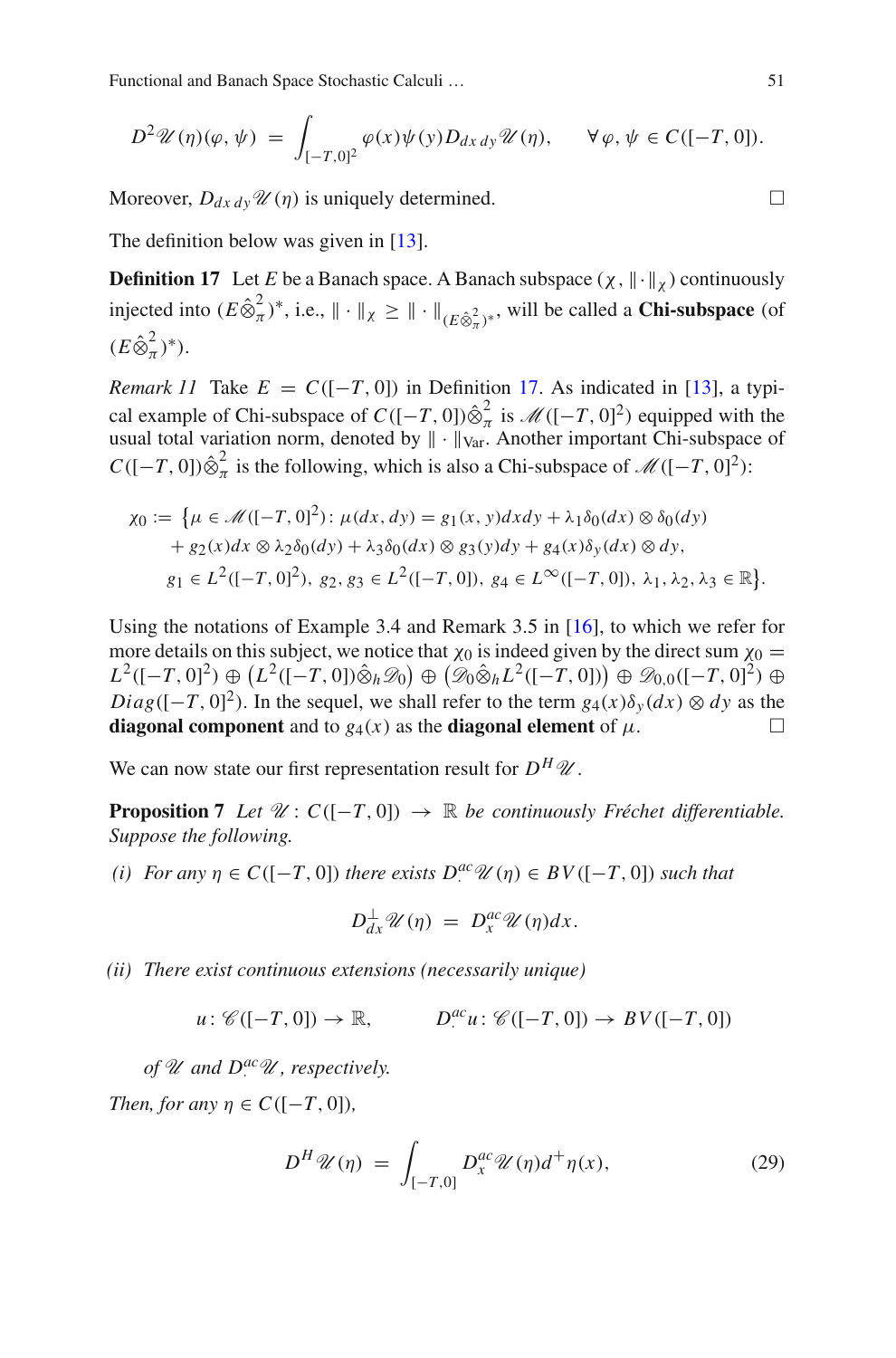*where we recall that the previous deterministic integral has been defined in Sect.* [2.1.1](#page-6-1)*. In particular, the horizontal derivative*  $D^H \mathscr{U}(n)$  *and the backward integral in* [\(29\)](#page-24-1) *exist.*

<span id="page-25-0"></span>*Proof* Let  $\eta \in C([-T, 0])$ , then starting from the left-hand side of [\(29\)](#page-24-1), using the definition of  $D^H \mathcal{U}(n)$ , we are led to consider the following increment for the function *u*:

$$
\frac{u(\eta) - u(\eta(\cdot - \varepsilon)1_{[-T,0[} + \eta(0)1_{[0]}))}{\varepsilon}.
$$
\n(30)

We shall expand [\(30\)](#page-25-0) using a Taylor's formula. Firstly, notice that, since  $\mathcal{U}$  is  $C^1$ Fréchet on  $C([-T, 0])$ , for every  $\eta_1 \in C([-T, 0])$ , with  $\eta_1(0) = \eta(0)$ , from the fundamental theorem of calculus we have

$$
\mathscr{U}(\eta) - \mathscr{U}(\eta_1) = \int_0^1 \left( \int_{-T}^0 D_x^{\text{ac}} \mathscr{U}(\eta + \lambda(\eta_1 - \eta))(\eta(x) - \eta_1(x)) dx \right) d\lambda.
$$

<span id="page-25-1"></span>Recalling from Remark [3](#page-11-0) the density of  $C_{n(0)}([-T, 0])$  in  $\mathcal{C}_{n(0)}([-T, 0])$  with respect to the topology of  $\mathcal{C}([-T, 0])$ , we deduce the following Taylor's formula for *u*:

$$
u(\eta) - u(\eta_1) = \int_0^1 \left( \int_{-T}^0 D_x^{\text{ac}} u(\eta + \lambda(\eta_1 - \eta))(\eta(x) - \eta_1(x)) dx \right) d\lambda, \quad (31)
$$

for all  $\eta_1 \in \mathcal{C}_{\eta(0)}([-T, 0])$ . As a matter of fact, for any  $\delta \in ]0, T/2]$  let (similarly to Remark  $3(i)$  $3(i)$ )

$$
\eta_{1,\delta}(x) := \begin{cases} \eta_1(x), & -T \le x \le -\delta, \\ \frac{1}{\delta}(\eta_1(0) - \eta_1(-\delta))x + \eta_1(0), & -\delta < x \le 0 \end{cases}
$$

and  $\eta_{1,0} := \eta_1$ . Then  $\eta_{1,\delta} \in C([-T, 0])$ , for any  $\delta \in ]0, T/2]$ , and  $\eta_{1,\delta} \to \eta_1$  in  $\mathscr{C}([-T, 0])$ , as  $\delta \to 0^+$ . Now, define  $f : [-T, 0] \times [0, 1] \times [0, T/2] \to \mathbb{R}$  as follows

$$
f(x, \lambda, \delta) := D_x^{\text{ac}} u(\eta + \lambda(\eta_{1,\delta} - \eta))(\eta(x) - \eta_{1,\delta}(x)),
$$

for all  $(x, \lambda, \delta) \in [-T, 0] \times [0, 1] \times [0, T/2]$ . Now  $(\lambda, \delta) \mapsto \eta + \lambda (\eta_{1,\delta} - \eta)$ , is continuous. Taking into account that  $D^{ac}u: \mathcal{C}([-T, 0]) \to BV([-T, 0])$  is continuous, hence bounded on compact sets, it follows that *f* is bounded. Then, it follows from Lebesgue dominated convergence theorem that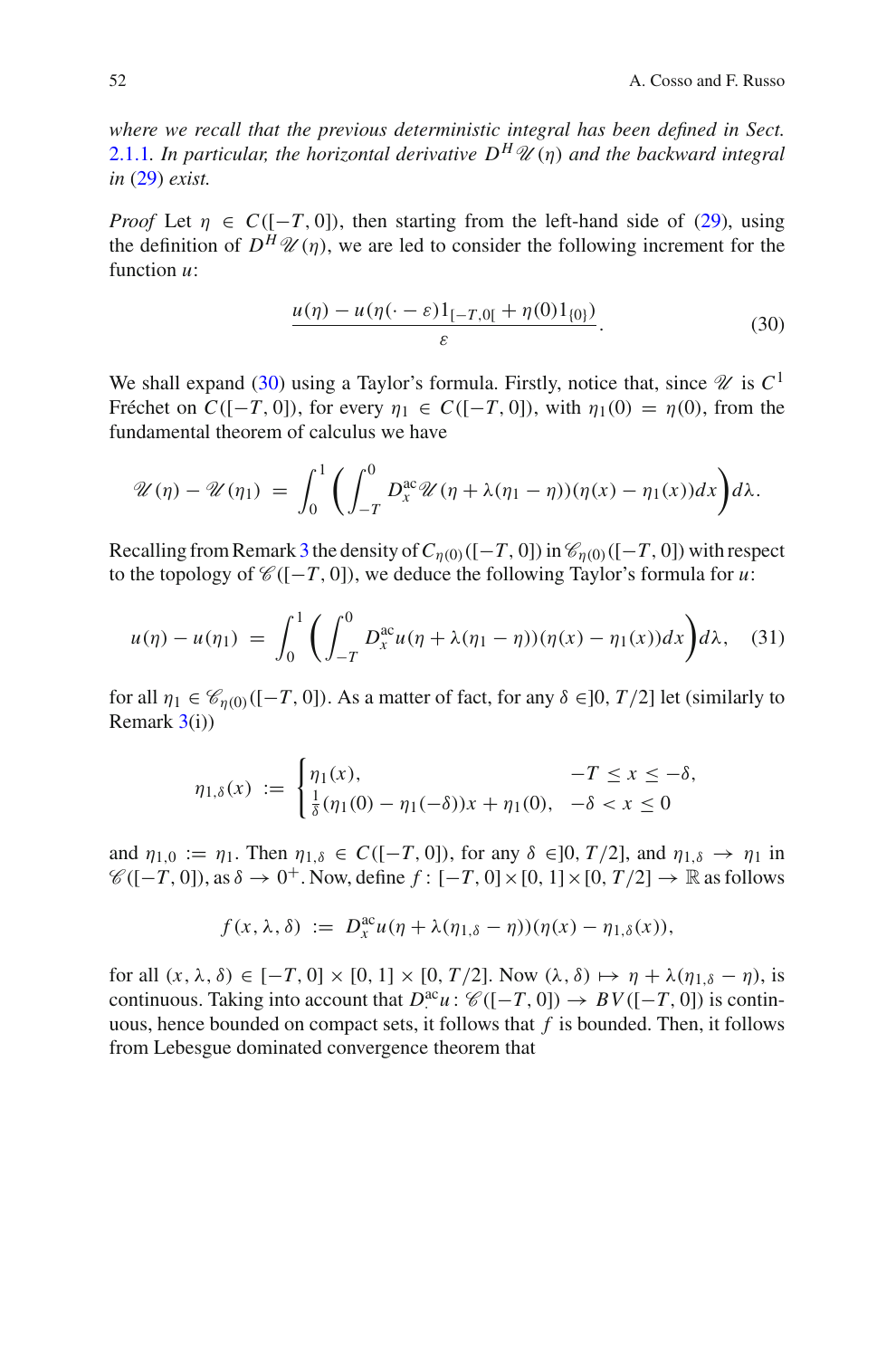Functional and Banach Space Stochastic Calculi … 53

$$
\int_0^1 \left( \int_{-T}^0 D_x^{\text{ac}} \mathcal{U}(\eta + \lambda(\eta_{1,\delta} - \eta))(\eta(x) - \eta_{1,\delta}(x)) dx \right) d\lambda
$$
  
= 
$$
\int_0^1 \left( \int_{-T}^0 f(x, \lambda, \delta) dx \right) d\lambda \stackrel{\delta \to 0^+}{\longrightarrow} \int_0^1 \left( \int_{-T}^0 f(x, \lambda, 0) dx \right) d\lambda
$$
  
= 
$$
\int_0^1 \left( \int_{-T}^0 D_x^{\text{ac}} u(\eta + \lambda(\eta_1 - \eta))(\eta(x) - \eta_1(x)) dx \right) d\lambda,
$$

from which we deduce [\(31\)](#page-25-1), since  $\mathcal{U}(\eta_1|\delta) \to u(\eta_1)$  as  $\delta \to 0^+$ . Taking  $\eta_1(\cdot) =$  $\eta(\cdot - \varepsilon)1_{[-T,0]} + \eta(0)1_{\{0\}}$ , we obtain

$$
\frac{u(\eta) - u(\eta(\cdot - \varepsilon)1_{[-T,0[} + \eta(0)1_{[0]}))}{\varepsilon}
$$
\n
$$
= \int_0^1 \left( \int_{-T}^0 D_x^{\alpha} u(\eta + \lambda(\eta(\cdot - \varepsilon) - \eta(\cdot))1_{[-T,0[}) \frac{\eta(x) - \eta(x - \varepsilon)}{\varepsilon} dx \right) d\lambda
$$
\n
$$
= I_1(\eta, \varepsilon) + I_2(\eta, \varepsilon) + I_3(\eta, \varepsilon),
$$

where

$$
I_1(\eta, \varepsilon) := \int_0^1 \left( \int_{-T}^0 \eta(x) \frac{1}{\varepsilon} \Big( D_x^{\alpha} u \big( \eta + \lambda (\eta(\cdot - \varepsilon) - \eta(\cdot) \big) 1_{[-T,0[} \Big) \right. \\ - D_{x+\varepsilon}^{\alpha} u \big( \eta + \lambda (\eta(\cdot - \varepsilon) - \eta(\cdot) \big) 1_{[-T,0[} \Big) \Big) dx \right) d\lambda,
$$
  

$$
I_2(\eta, \varepsilon) := \frac{1}{\varepsilon} \int_0^1 \left( \int_{-\varepsilon}^0 \eta(x) D_{x+\varepsilon}^{\alpha} u \big( \eta + \lambda (\eta(\cdot - \varepsilon) - \eta(\cdot) \big) 1_{[-T,0[} \Big) dx \right) d\lambda,
$$
  

$$
I_3(\eta, \varepsilon) := -\frac{1}{\varepsilon} \int_0^1 \left( \int_{-T-\varepsilon}^{-T} \eta(x) D_{x+\varepsilon}^{\alpha} u \big( \eta + \lambda (\eta(\cdot - \varepsilon) - \eta(\cdot) \big) 1_{[-T,0[} \Big) dx \right) d\lambda.
$$

Notice that, since  $\eta(x) = 0$  for  $x < -T$ , we see that  $I_3(\eta, \varepsilon) = 0$ . Moreover  $D_x^{\text{ac}}u(\cdot) = D_0^{\text{ac}}u(\cdot)$ , for  $x \ge 0$ , and  $\eta + \lambda(\eta(\cdot - \varepsilon) - \eta(\cdot))1_{[-T,0[} \to \eta \text{ in } \mathcal{C}([-T,0])$ as  $\varepsilon \to 0^+$ . Since  $D_x^{\text{ac}} u$  is continuous from  $\mathcal{C}([-T, 0])$  into  $BV([-T, 0])$ , we have  $D_0^{\text{ac}}u(\eta + \lambda(\eta(\cdot - \varepsilon) - \eta(\cdot)))1_{[-T,0[}) \to D_0^{\text{ac}}u(\eta)$  as  $\varepsilon \to 0^+$ . Then

$$
\frac{1}{\varepsilon} \int_{-\varepsilon}^{0} \eta(x) D_{x+\varepsilon}^{\mathrm{ac}} u(\eta + \lambda (\eta(\cdot - \varepsilon) - \eta(\cdot)) 1_{[-T,0[}) dx \n= \frac{1}{\varepsilon} \int_{-\varepsilon}^{0} \eta(x) dx D_{0}^{\mathrm{ac}} u(\eta + \lambda (\eta(\cdot - \varepsilon) - \eta(\cdot)) 1_{[-T,0[}) \stackrel{\varepsilon \to 0^{+}}{\longrightarrow} \eta(0) D_{0}^{\mathrm{ac}} u(\eta).
$$

So  $I_2(\eta, \varepsilon) \to \eta(0)D_0^{\text{ac}}u(\eta)$ . Finally, concerning  $I_1(\eta, \varepsilon)$ , from Fubini's theorem we obtain (denoting  $\eta_{\varepsilon,\lambda} := \eta + \lambda(\eta(\cdot - \varepsilon) - \eta(\cdot))1_{[-T,0[})$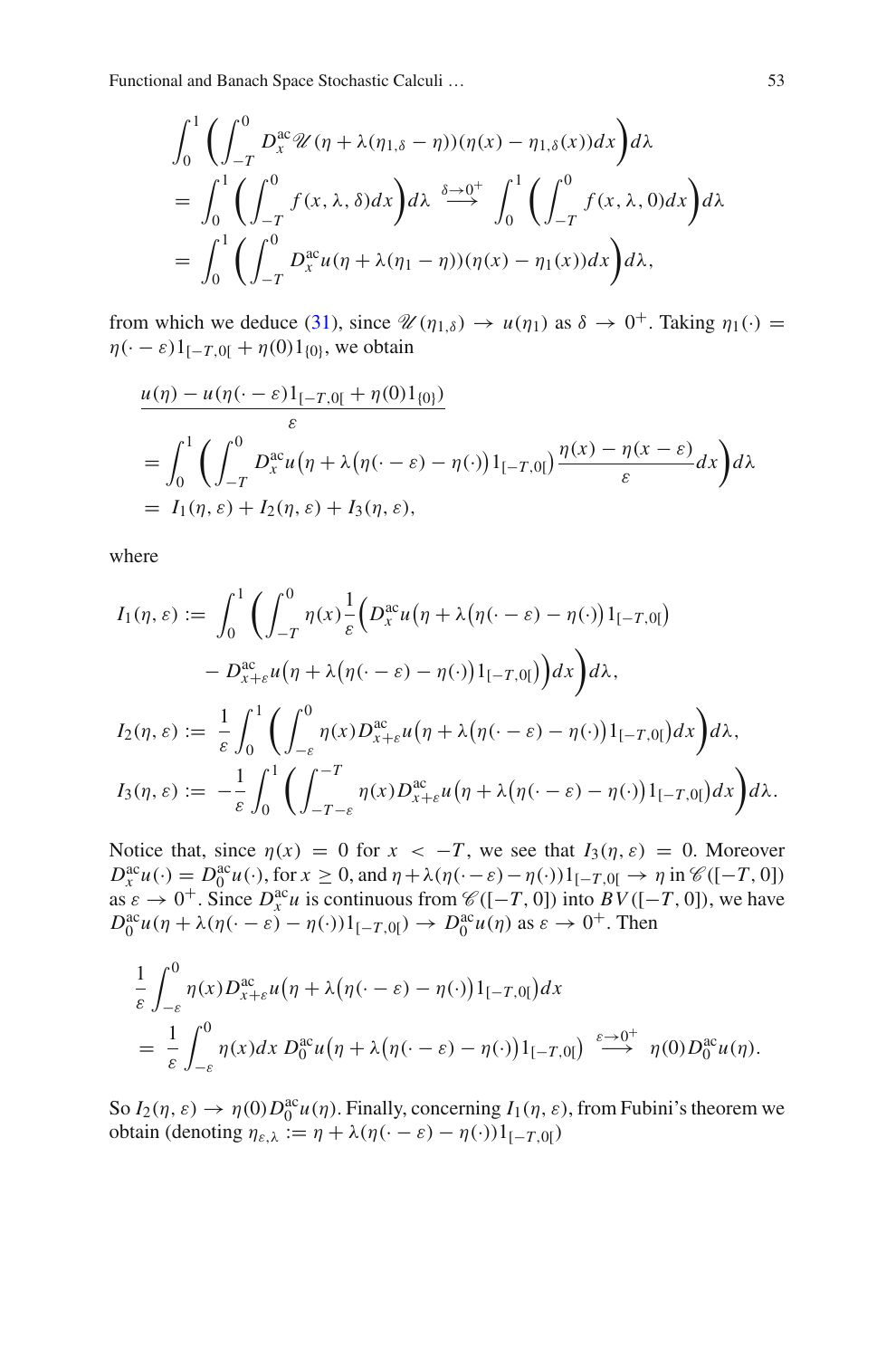$$
I_{1}(\eta,\varepsilon) = \int_{0}^{1} \left( \int_{-T}^{0} \eta(x) \frac{1}{\varepsilon} \Big( D_{x}^{\text{ac}} u(\eta_{\varepsilon,\lambda}) - D_{x+\varepsilon}^{\text{ac}} u(\eta_{\varepsilon,\lambda}) \Big) dx \right) d\lambda
$$
  
\n
$$
= -\int_{0}^{1} \left( \int_{-T}^{0} \eta(x) \frac{1}{\varepsilon} \Big( \int_{]x,x+\varepsilon]} D_{dy}^{\text{ac}} u(\eta_{\varepsilon,\lambda}) \Big) dx \right) d\lambda
$$
  
\n
$$
= -\int_{0}^{1} \left( \int_{] -T,\varepsilon]} \frac{1}{\varepsilon} \Big( \int_{(-T)\vee(y-\varepsilon)}^{0\wedge y} \eta(x) dx \Big) D_{dy}^{\text{ac}} u(\eta_{\varepsilon,\lambda}) \Big) d\lambda
$$
  
\n
$$
= I_{11}(\eta,\varepsilon) + I_{12}(\eta,\varepsilon),
$$

where

$$
I_{11}(\eta,\varepsilon) := -\int_0^1 \left( \int_{]-T,\varepsilon]} \frac{1}{\varepsilon} \left( \int_{(-T)\vee(y-\varepsilon)}^{\partial \wedge y} \eta(x) dx \right) \left( D_{dy}^{\text{ac}} u(\eta_{\varepsilon,\lambda}) - D_{dy}^{\text{ac}} u(\eta) \right) \right) d\lambda,
$$
  
\n
$$
I_{12}(\eta,\varepsilon) := -\int_0^1 \left( \int_{]-T,\varepsilon]} \frac{1}{\varepsilon} \left( \int_{(-T)\vee(y-\varepsilon)}^{\partial \wedge y} \eta(x) dx \right) D_{dy}^{\text{ac}} u(\eta) \right) d\lambda
$$
  
\n
$$
= -\left( \int_{]-T,\varepsilon]} \frac{1}{\varepsilon} \left( \int_{(-T)\vee(y-\varepsilon)}^{\partial \wedge y} \eta(x) dx \right) D_{dy}^{\text{ac}} u(\eta).
$$

Recalling that  $D_x^{\text{ac}}u(\cdot) = D_0^{\text{ac}}u(\cdot)$ , for  $x \ge 0$ , we see that in  $I_{11}(\eta, \varepsilon)$  and  $I_{12}(\eta, \varepsilon)$ the integrals on  $]-T, \varepsilon]$  are equal to the same integrals on  $]-T, 0]$ , i.e.,

$$
I_{11}(\eta, \varepsilon) = -\int_0^1 \left( \int_{]-T,0]} \frac{1}{\varepsilon} \left( \int_{(-T)\vee(y-\varepsilon)}^{\infty} \eta(x) dx \right) \left( D_{dy}^{\text{ac}} u(\eta_{\varepsilon,\lambda}) - D_{dy}^{\text{ac}} u(\eta) \right) \right) d\lambda
$$
  
\n
$$
= -\int_0^1 \left( \int_{]-T,0]} \frac{1}{\varepsilon} \left( \int_{y-\varepsilon}^y \eta(x) dx \right) \left( D_{dy}^{\text{ac}} u(\eta_{\varepsilon,\lambda}) - D_{dy}^{\text{ac}} u(\eta) \right) \right) d\lambda,
$$
  
\n
$$
I_{12}(\eta, \varepsilon) = -\int_{]-T,0]} \frac{1}{\varepsilon} \left( \int_{(-T)\vee(y-\varepsilon)}^{\infty} \eta(x) dx \right) D_{dy}^{\text{ac}} u(\eta)
$$
  
\n
$$
= -\int_{]-T,0]} \frac{1}{\varepsilon} \left( \int_{y-\varepsilon}^y \eta(x) dx \right) D_{dy}^{\text{ac}} u(\eta).
$$

Now, observe that

$$
|I_{11}(\eta,\varepsilon)| \leq \|\eta\|_{\infty} \|D^{\mathrm{ac}}_{\cdot} u(\eta_{\varepsilon,\lambda}) - D^{\mathrm{ac}}_{\cdot} u(\eta)\|_{\mathrm{Var}([-T,0])} \stackrel{\varepsilon \to 0^+}{\longrightarrow} 0.
$$

Moreover, since  $\eta$  is continuous at  $y \in ]-T, 0]$ , we deduce that  $\int_{y-\varepsilon}^{y} \eta(x) dx / \varepsilon \to$  $\eta(y)$  as  $\varepsilon \to 0^+$ . Therefore, by Lebesgue's dominated convergence theorem, we get

$$
I_{12}(\eta,\varepsilon) \stackrel{\varepsilon \to 0^+}{\longrightarrow} -\int_{]-T,0]} \eta(y)D_{dy}^{\mathrm{ac}}u(\eta).
$$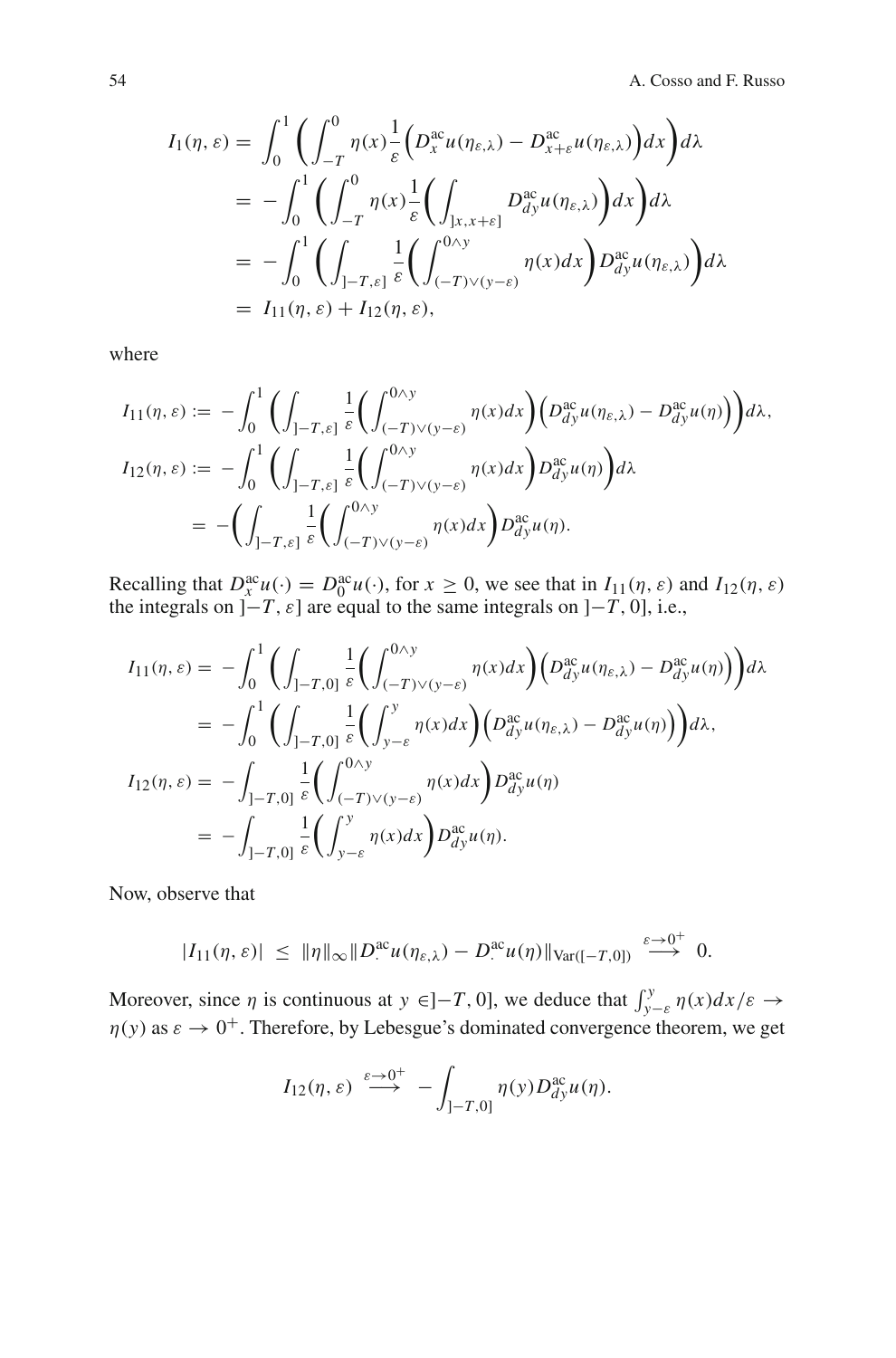So  $I_1(\eta, \varepsilon) \to -\int_{] -T, 0]} \eta(y) D_{dy}^{\text{ac}} u(\eta)$ . In conclusion, we have

$$
D^H \mathscr{U}(\eta) = \eta(0) D_0^{\text{ac}} u(\eta) - \int_{]-T,0]} \eta(y) D_{dy}^{\text{ac}} u(\eta).
$$

Notice that we can suppose, without loss of generality,  $D_0^{\text{ac}} \mathcal{U}(\eta) = D_0^{\text{ac}} \mathcal{U}(\eta)$ . Then, the above identity gives [\(29\)](#page-24-1) using the integration by parts formula [\(12\)](#page-8-2).  $\Box$ 

<span id="page-28-0"></span>For our second representation result of  $D^H \mathscr{U}$  we need the following generalization of the deterministic backward integral when the integrand is a measure.

**Definition 18** Let  $a < b$  be two reals. Let  $f : [a, b] \rightarrow \mathbb{R}$  be a càdlàg function (resp. càdlàg function with f(a) = 0) and  $g \in \mathcal{M}([-T, 0])$ . Suppose that the following limit

<span id="page-28-2"></span><span id="page-28-1"></span>
$$
\int_{[a,b]} g(ds)d^+f(s) := \lim_{\varepsilon \to 0^+} \int_{[a,b]} g(ds) \frac{f_{\overline{J}}(s) - f_{\overline{J}}(s-\varepsilon)}{\varepsilon} \tag{32}
$$

$$
\left(\text{resp. } \int_{[a,b]} g(ds)d^{-}f(s) := \lim_{\varepsilon \to 0^{+}} \int_{[a,b]} g(ds) \frac{f_{\overline{J}}(s+\varepsilon) - f_{\overline{J}}(s)}{\varepsilon}\right) \tag{33}
$$

exists and it is finite. Then, the obtained quantity is denoted by  $\int_{[a,b]} g d^+ f$ ( [*a*,*b*] *gd*<sup>−</sup> *<sup>f</sup>* ) and called (**deterministic, definite**) **backward** (**resp. forward**) **integral of**  $g$  **with respect to**  $f$  (**on**  $[a, b]$ ).

**Proposition 8** *If g is absolutely continuous with density being càdlàg* (*still denoted with g*) *then Definition [18](#page-28-0) is compatible with the one in Definition [4.](#page-6-2)*

*Proof* Suppose that  $g(ds) = g(s)ds$  with g càdlàg. *Identity* [\(32\)](#page-28-1). The right-hand side of [\(6\)](#page-6-3) gives

$$
\int_a^b g(s) \frac{f(s) - f(s - \varepsilon)}{\varepsilon} ds,
$$

which is also the right-hand side of  $(32)$  in that case.

*Identity* [\(33\)](#page-28-2). The right-hand side of [\(5\)](#page-6-4) gives, since  $f(a) = 0$ ,

$$
\frac{1}{\varepsilon}g(a)\int_{a-\varepsilon}^{a}f(s+\varepsilon)ds+\int_{a}^{b}g(s)\frac{f_{\overline{J}}(s+\varepsilon)-f_{\overline{J}}(s)}{\varepsilon}ds
$$

The first integral goes to zero. The second one equals the right-hand side of  $\Box$  [\(33\)](#page-28-2).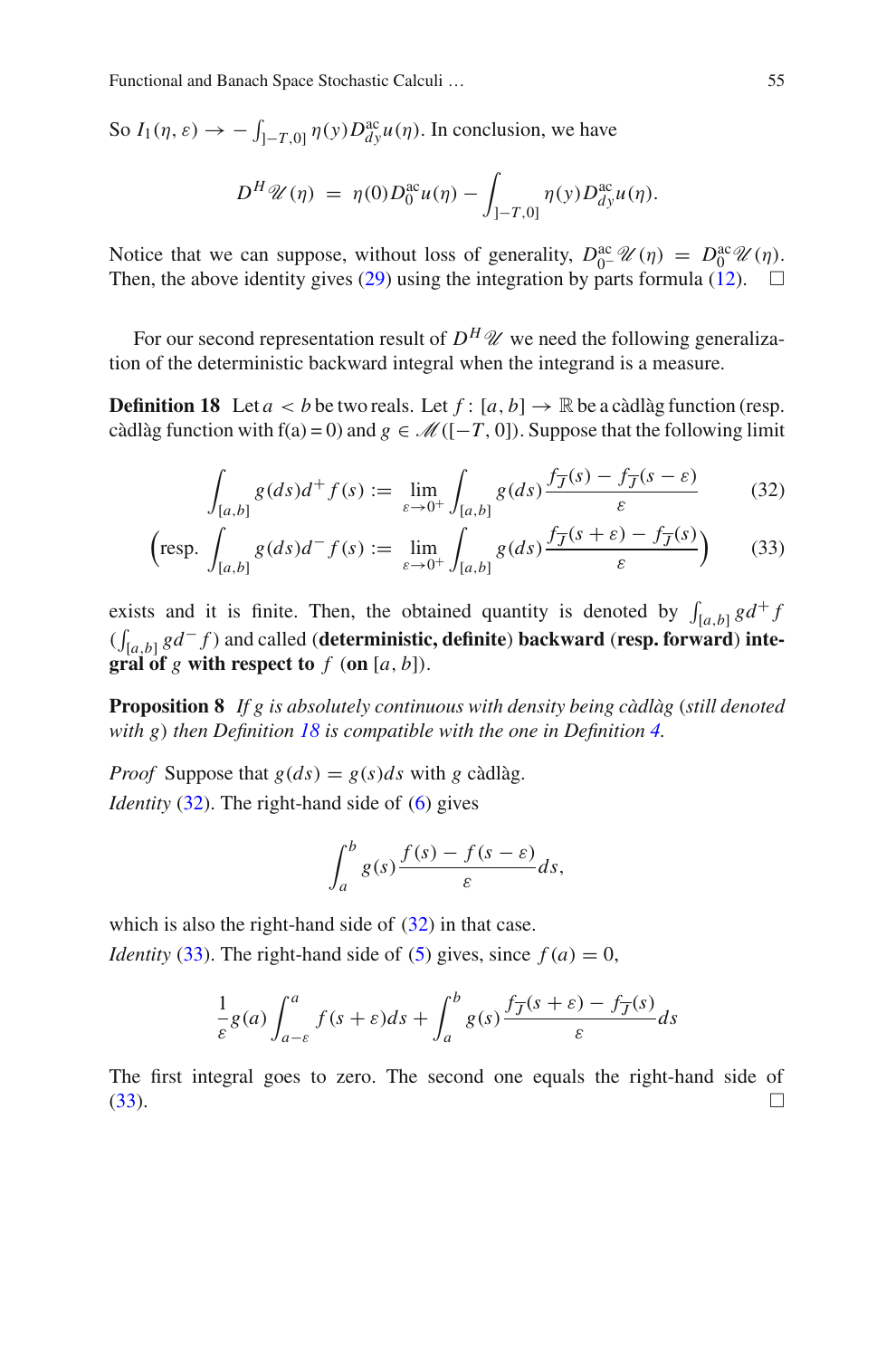**Proposition 9** *Let*  $\eta \in C([-T, 0])$  *be such that the quadratic variation on*  $[-T, 0]$ *exists. Let*  $\mathcal{U}: C([-T, 0]) \to \mathbb{R}$  *be twice continuously Fréchet differentiable such that*

 $D^2 \mathscr{U} : C([-T, 0]) \longrightarrow \chi_0 \subset (C([-T, 0]) \hat{\otimes}_{\pi} C([-T, 0]))^*$  *continuously with respect to*  $\chi_0$ .

*Let us also suppose the following.*

- *(i)*  $D_r^{2,Diag} \mathcal{U}(n)$ *, the diagonal element of the second-order derivative at*  $n$ *, has a set of discontinuity which has null measure with respect to* [η] (*in particular, if it is countable*)*.*
- *(ii) There exist continuous extensions* (*necessarily unique*):

$$
u: \mathscr{C}([-T,0]) \to \mathbb{R}, \qquad D^2_{dx\,dy}u: \mathscr{C}([-T,0]) \to \chi_0
$$

*of*  $\mathcal{U}$  and  $D^2_{dx\,dy}\mathcal{U}$ , respectively.

*(iii)* The horizontal derivative  $D^H \mathcal{U}(\eta)$  exists at  $\eta \in C([-T, 0])$ .

<span id="page-29-0"></span>*Then*

$$
D^H \mathscr{U}(\eta) = \int_{[-T,0]} D_{dx}^{\perp} \mathscr{U}(\eta) d^+\eta(x) - \frac{1}{2} \int_{[-T,0]} D_x^{2,Diag} \mathscr{U}(\eta) d[\eta](x).
$$
 (34)

*In particular, the backward integral in* [\(34\)](#page-29-0) *exists.*

<span id="page-29-1"></span>*Proof* Let  $\eta \in C([-T, 0])$ . Using the definition of  $D^H \mathscr{U}(\eta)$  we are led to consider the following increment for the function *u*:

$$
\frac{u(\eta) - u(\eta(\cdot - \varepsilon)1_{[-T,0[} + \eta(0)1_{[0]}))}{\varepsilon},\tag{35}
$$

with  $\varepsilon > 0$ . Our aim is to expand [\(35\)](#page-29-1) using a Taylor's formula. To this end, since *U* is *C*<sup>2</sup> Fréchet, we begin noting that for every  $η₁ ∈ C([-T, 0])$  the following standard Taylor's expansion holds:

$$
\mathcal{U}(\eta_1) = \mathcal{U}(\eta) + \int_{[-T,0]} D_{dx} \mathcal{U}(\eta) (\eta_1(x) - \eta(x)) \n+ \frac{1}{2} \int_{[-T,0]^2} D_{dx\,dy}^2 \mathcal{U}(\eta) (\eta_1(x) - \eta(x)) (\eta_1(y) - \eta(y)) \n+ \int_0^1 (1 - \lambda) \left( \int_{[-T,0]^2} \left( D_{dx\,dy}^2 \mathcal{U}(\eta + \lambda(\eta_1 - \eta)) - D_{dx\,dy}^2 \mathcal{U}(\eta) \right) (\eta_1(x) - \eta(x)) (\eta_1(y) - \eta(y)) \right) d\lambda.
$$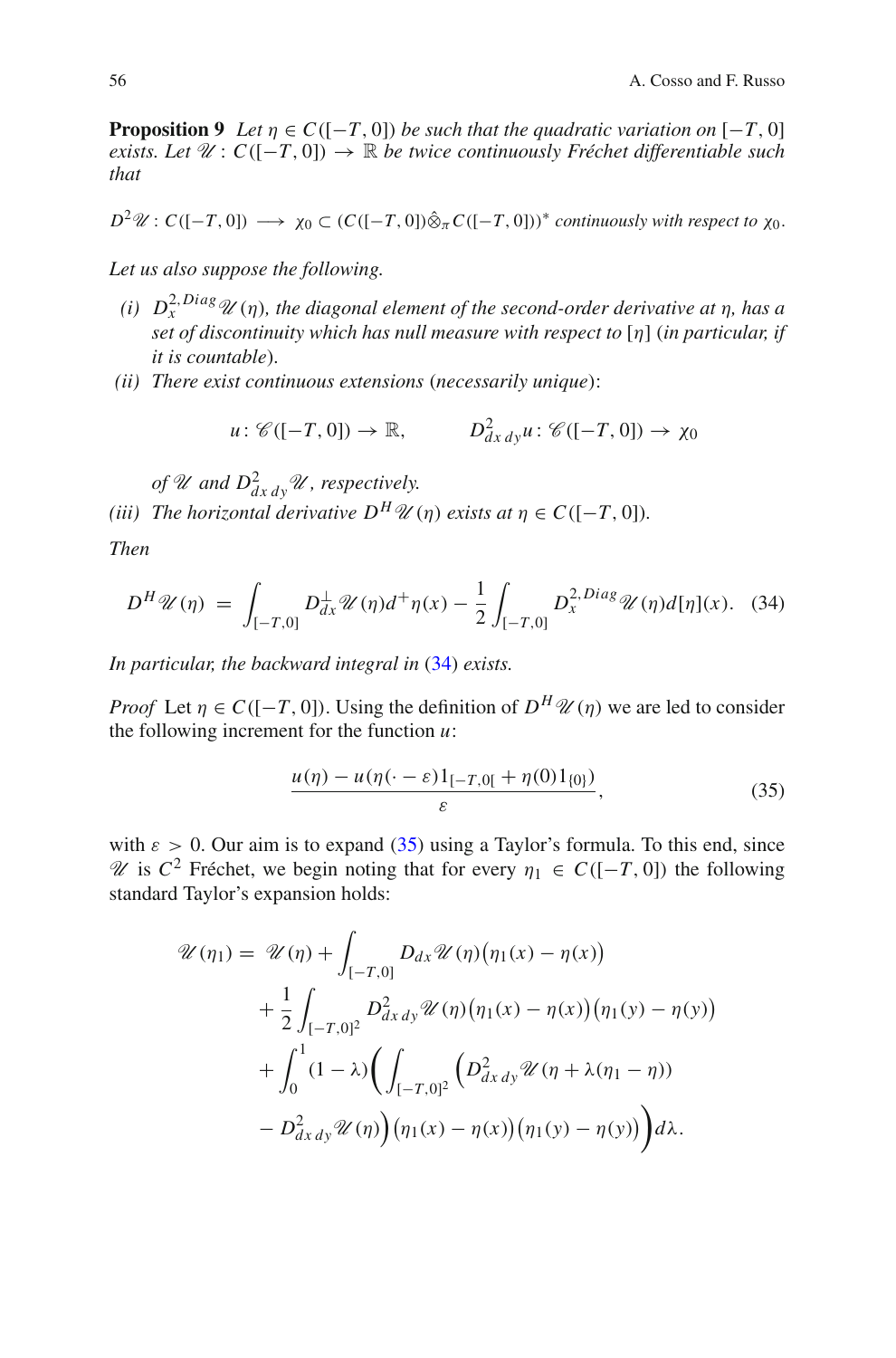Now, using the density of  $C_{n(0)}([-T, 0])$  into  $\mathcal{C}_{n(0)}([-T, 0])$  with respect to the topology of  $\mathcal{C}([-T, 0])$  and proceeding as in the proof of Proposition [7,](#page-24-2) we deduce the following Taylor's formula for *u*:

<span id="page-30-0"></span>
$$
\frac{u(\eta) - u(\eta(\cdot - \varepsilon)1_{[-T,0[} + \eta(0)1_{0]})}{\varepsilon}
$$
\n
$$
= \int_{[-T,0]} D_{dx}^{\perp} \mathcal{U}(\eta) \frac{\eta(x) - \eta(x - \varepsilon)}{\varepsilon}
$$
\n
$$
- \frac{1}{2} \int_{[-T,0]^2} D_{dx}^2 \, dy \, \mathcal{U}(\eta) \frac{(\eta(x) - \eta(x - \varepsilon))(\eta(y) - \eta(y - \varepsilon))}{\varepsilon} 1_{[-T,0[ \times [-T,0[} (x, y) - \int_0^1 (1 - \lambda) \left( \int_{[-T,0]^2} \left( D_{dx}^2 \, dy u(\eta + \lambda(\eta(\cdot - \varepsilon) - \eta(\cdot))1_{[-T,0[} \right) - D_{dx}^2 \, dy \, \mathcal{U}(\eta) \right) \frac{(\eta(x) - \eta(x - \varepsilon))(\eta(y) - \eta(y - \varepsilon))}{\varepsilon} 1_{[-T,0[ \times [-T,0[} (x, y) - \int_0^1 (1 - \lambda) \left( \int_{[-T,0]} \frac{(\eta(x) - \eta(x - \varepsilon))(\eta(y) - \eta(y - \varepsilon))}{\varepsilon} 1_{[-T,0[ \times [-T,0[} (x, y) - \int_0^1 (1 - \lambda) \left( \int_{[-T,0]} \frac{(\eta(x) - \eta(x - \varepsilon))(\eta(y) - \eta(y - \varepsilon))}{\varepsilon} 1_{[-T,0[ \times [-T,0[} (x, y - \int_0^1 (1 - \lambda) - \int_0^1 (1 - \lambda) \left( \int_{[-T,0]} \frac{(\eta(x) - \eta(x - \varepsilon))(\eta(y) - \eta(y - \varepsilon))}{\varepsilon} 1_{[-T,0]} \right) \right) \right)]
$$
\n(36)

Recalling the definition of  $\chi_0$  given in Remark [11,](#page-24-3) we notice that (due to the presence of the indicator function  $1_{[-T,0]\times[-T,0]}$ )

$$
\int_{[-T,0]^2} D_{dx\,dy}^2 \mathcal{U}(\eta) \frac{(\eta(x) - \eta(x-\varepsilon))(\eta(y) - \eta(y-\varepsilon))}{\varepsilon} 1_{[-T,0[\times[-T,0[}(x,y))]}
$$
\n
$$
= \int_{[-T,0]^2} D_{x\,y}^{2,L^2} \mathcal{U}(\eta) \frac{(\eta(x) - \eta(x-\varepsilon))(\eta(y) - \eta(y-\varepsilon))}{\varepsilon} dx dy
$$
\n
$$
+ \int_{[-T,0]} D_{x}^{2,Diag} \mathcal{U}(\eta) \frac{(\eta(x) - \eta(x-\varepsilon))^{2}}{\varepsilon} dx,
$$

where, by hypothesis, the maps  $\eta \in \mathcal{C}([-T, 0]) \mapsto D_{xy}^{2, L^2} u(\eta) \in L^2([-T, 0]^2)$  and  $\eta \in \mathscr{C}([-T, 0]) \mapsto D_{x}^{2, Diag} u(\eta) \in L^{\infty}([-T, 0])$  are continuous. In particular, [\(36\)](#page-30-0) becomes

<span id="page-30-1"></span>
$$
\frac{u(\eta) - u(\eta(\cdot - \varepsilon)1_{[-T,0[} + \eta(0)1_{[0]})}{\varepsilon} = I_1(\varepsilon) + I_2(\varepsilon) + I_3(\varepsilon) + I_4(\varepsilon) + I_5(\varepsilon),
$$
\n(37)

where

$$
I_1(\varepsilon) := \int_{[-T,0]} D_{dx}^{\perp} \mathcal{U}(\eta) \frac{\eta(x) - \eta(x - \varepsilon)}{\varepsilon},
$$
  
\n
$$
I_2(\varepsilon) := -\frac{1}{2} \int_{[-T,0]^2} D_{x,y}^{2} \mathcal{L}^2 \mathcal{U}(\eta) \frac{(\eta(x) - \eta(x - \varepsilon))(\eta(y) - \eta(y - \varepsilon))}{\varepsilon} dx dy,
$$
  
\n
$$
I_3(\varepsilon) := -\frac{1}{2} \int_{[-T,0]} D_{x}^{2} \mathcal{D}^{iag} \mathcal{U}(\eta) \frac{(\eta(x) - \eta(x - \varepsilon))}{\varepsilon} dx,
$$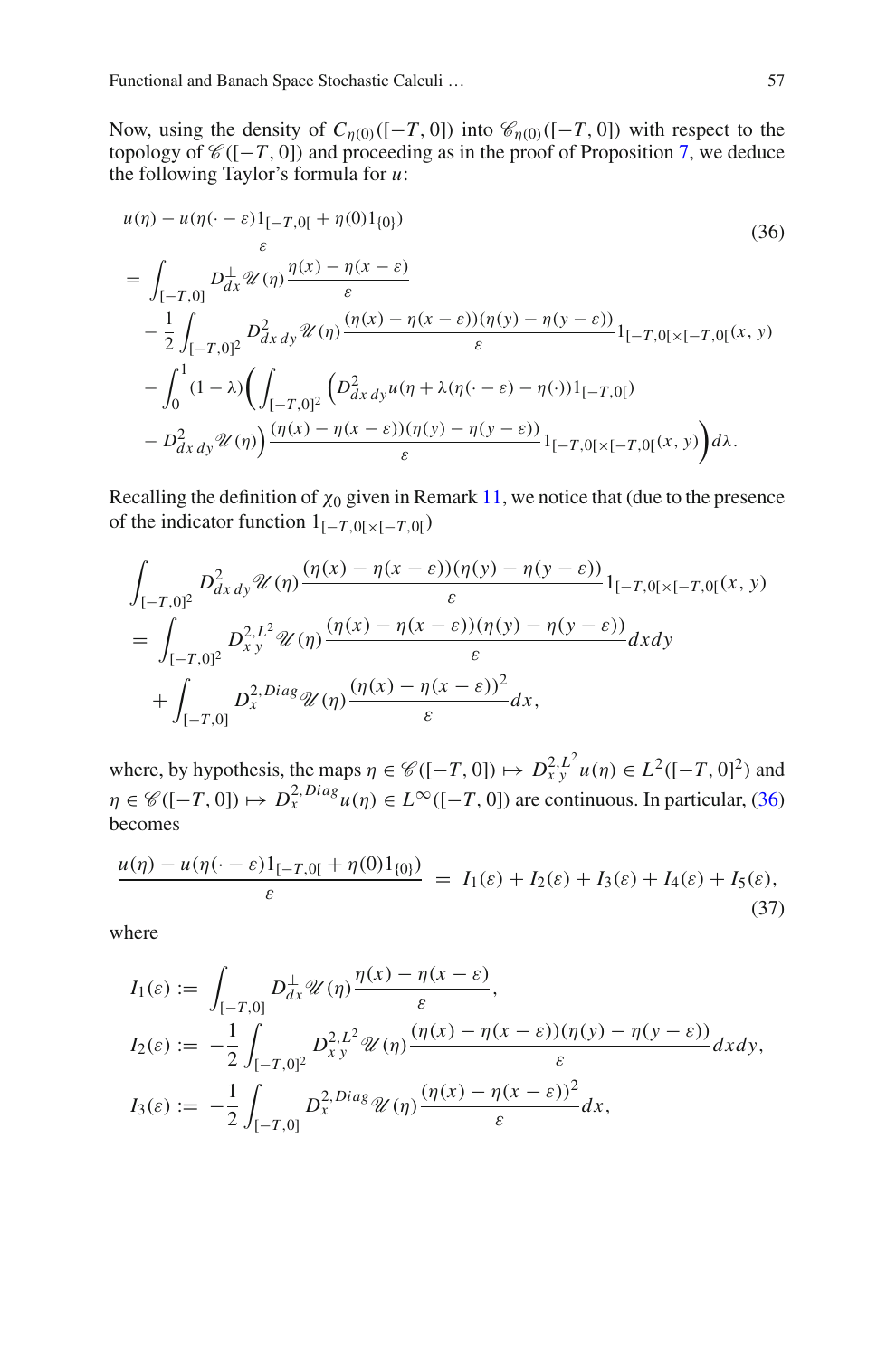$$
I_4(\varepsilon) := -\int_0^1 (1-\lambda) \Biggl( \int_{[-T,0]^2} \Biggl( D_{xy}^{2,L^2} u(\eta + \lambda(\eta(\cdot - \varepsilon) - \eta(\cdot)) 1_{[-T,0[})
$$

$$
- D_{xy}^{2,L^2} \mathscr{U}(\eta) \Biggr) \frac{(\eta(x) - \eta(x - \varepsilon)) (\eta(y) - \eta(y - \varepsilon))}{\varepsilon} dx dy \Biggr) d\lambda,
$$

$$
I_5(\varepsilon) := -\int_0^1 (1-\lambda) \Biggl( \int_{[-T,0]} \Biggl( D_x^{2,Diag} u(\eta + \lambda(\eta(\cdot - \varepsilon) - \eta(\cdot)) 1_{[-T,0[})
$$

$$
- D_x^{2,Diag} \mathscr{U}(\eta) \Biggr) \frac{(\eta(x) - \eta(x - \varepsilon))^2}{\varepsilon} dx \Biggr) d\lambda.
$$

<span id="page-31-2"></span>Firstly, we shall prove that

$$
I_2(\varepsilon) \stackrel{\varepsilon \to 0^+}{\longrightarrow} 0. \tag{38}
$$

To this end, for every  $\varepsilon > 0$ , we define the operator  $T_{\varepsilon}$ :  $L^2([-T, 0]^2) \to \mathbb{R}$  as follows:

$$
T_{\varepsilon} g = \int_{[-T,0]^2} g(x,y) \frac{(\eta(x) - \eta(x-\varepsilon))(\eta(y) - \eta(y-\varepsilon))}{\varepsilon} dx dy, \quad \forall g \in L^2([-T,0]^2).
$$

Then  $T_{\varepsilon} \in L^2([-T, 0])^*$ . Indeed, from Cauchy-Schwarz inequality,

$$
|T_{\varepsilon} g| \leq ||g||_{L^{2}([-T,0]^{2})} \sqrt{\int_{[-T,0]^{2}} \frac{(\eta(x) - \eta(x - \varepsilon))^{2} (\eta(y) - \eta(y - \varepsilon))^{2}}{\varepsilon^{2}} dx dy}
$$
  
=  $||g||_{L^{2}([-T,0]^{2})} \int_{[-T,0]} \frac{(\eta(x) - \eta(x - \varepsilon))^{2}}{\varepsilon} dx$ 

and the latter quantity is bounded with respect to  $\varepsilon$  since the quadratic variation of  $\eta$  on [−*T*, 0] exists. In particular, we have proved that for every  $g \in L^2([-T, 0]^2)$ there exists a constant  $M_g \geq 0$  such that

$$
\sup_{0 < \varepsilon < 1} |T_{\varepsilon} g| \leq M_g.
$$

<span id="page-31-1"></span>It follows from Banach-Steinhaus theorem that there exists a constant  $M \geq 0$  such that

$$
\sup_{0 < \varepsilon < 1} \|T_{\varepsilon}\|_{L^2([-T, 0])^*} \le M. \tag{39}
$$

<span id="page-31-0"></span>Now, let us consider the set  $\mathscr{S} := \{ g \in L^2([-T, 0]^2) : g(x, y) = e(x) f(y), \text{ with }$ *e*, *f* ∈ *C*<sup>1</sup>([−*T*, 0])}, which is dense in  $L^2([-T, 0]^2)$ . Let us show that

$$
T_{\varepsilon} g \stackrel{\varepsilon \to 0^+}{\longrightarrow} 0, \qquad \forall g \in \mathscr{S}.
$$
 (40)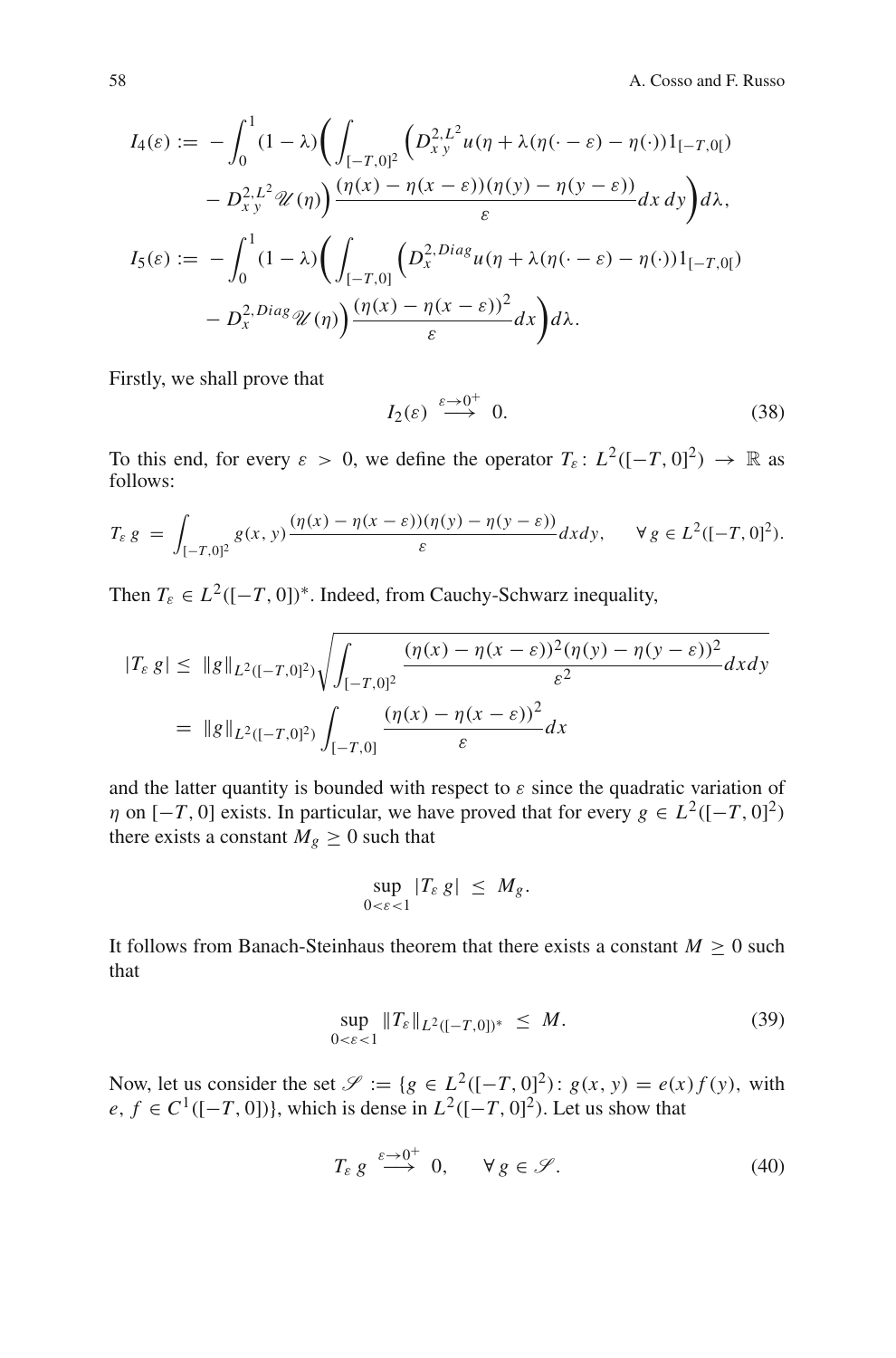<span id="page-32-0"></span>Fix  $g \in \mathscr{S}$ , with  $g(x, y) = e(x) f(y)$  for any  $(x, y) \in [-T, 0]$ , then

$$
T_{\varepsilon} g = \frac{1}{\varepsilon} \int_{[-T,0]} e(x) \big( \eta(x) - \eta(x-\varepsilon) \big) dx \int_{[-T,0]} f(y) \big( \eta(y) - \eta(y-\varepsilon) \big) dy. \tag{41}
$$

We have

$$
\left| \int_{[-T,0]} e(x) (\eta(x) - \eta(x - \varepsilon)) dx \right| = \left| \int_{[-T,0]} (e(x) - e(x + \varepsilon)) \eta(x) dx \right|
$$
  

$$
- \int_{[-T-\varepsilon,-T]} e(x + \varepsilon) \eta(x) dx + \int_{[-\varepsilon,0]} e(x + \varepsilon) \eta(x) dx \right|
$$
  

$$
\leq \varepsilon \left( \int_{[-T,0]} |\dot{e}(x)| dx + 2||e||_{\infty} \right) ||\eta||_{\infty}.
$$

Similarly,

$$
\left| \int_{[-T,0]} f(y) \big( \eta(y) - \eta(y - \varepsilon) \big) dy \right| \leq \varepsilon \left( \int_{[-T,0]} |\dot{f}(y)| dy + 2 \|f\|_{\infty} \right) \| \eta \|_{\infty}.
$$

Therefore, from [\(41\)](#page-32-0) we find

$$
|T_{\varepsilon} g| \ \leq \ \varepsilon \bigg( \int_{[-T,0]} |\dot{e}(x)| dx + 2||e||_{\infty} \bigg) \bigg( \int_{[-T,0]} |\dot{f}(y)| dy + 2||f||_{\infty} \bigg) \|\eta\|_{\infty}^2,
$$

<span id="page-32-1"></span>which converges to zero as  $\varepsilon$  goes to zero and therefore [\(40\)](#page-31-0) is established. This in turn implies that

$$
T_{\varepsilon} g \stackrel{\varepsilon \to 0^+}{\longrightarrow} 0, \qquad \forall g \in L^2([-T, 0]^2). \tag{42}
$$

Indeed, fix  $g \in L^2([-T, 0]^2)$  and let  $(g_n)_n \subset \mathscr{S}$  be such that  $g_n \to g$  in  $L^2([-T, 0]^2)$ . Then

$$
|T_{\varepsilon} g| \leq |T_{\varepsilon}(g - g_n)| + |T_{\varepsilon} g_n| \leq \|T_{\varepsilon}\|_{L^2([-T,0]^2)^*} \|g - g_n\|_{L^2([-T,0]^2)} + |T_{\varepsilon} g_n|.
$$

From [\(39\)](#page-31-1) it follows that

$$
|T_{\varepsilon} g| \leq M \|g - g_n\|_{L^2([-T,0]^2)} + |T_{\varepsilon} g_n|,
$$

which implies  $\limsup_{\varepsilon\to 0^+} |T_{\varepsilon} g| \leq M \|g - g_n\|_{L^2([-T,0]^2)}$ . Sending *n* to infinity, we deduce [\(42\)](#page-32-1) and finally [\(38\)](#page-31-2).

Let us now consider the term  $I_3(\varepsilon)$  in [\(37\)](#page-30-1). Since the quadratic variation [η] exists, it follows from Portmanteau's theorem and hypothesis (i) that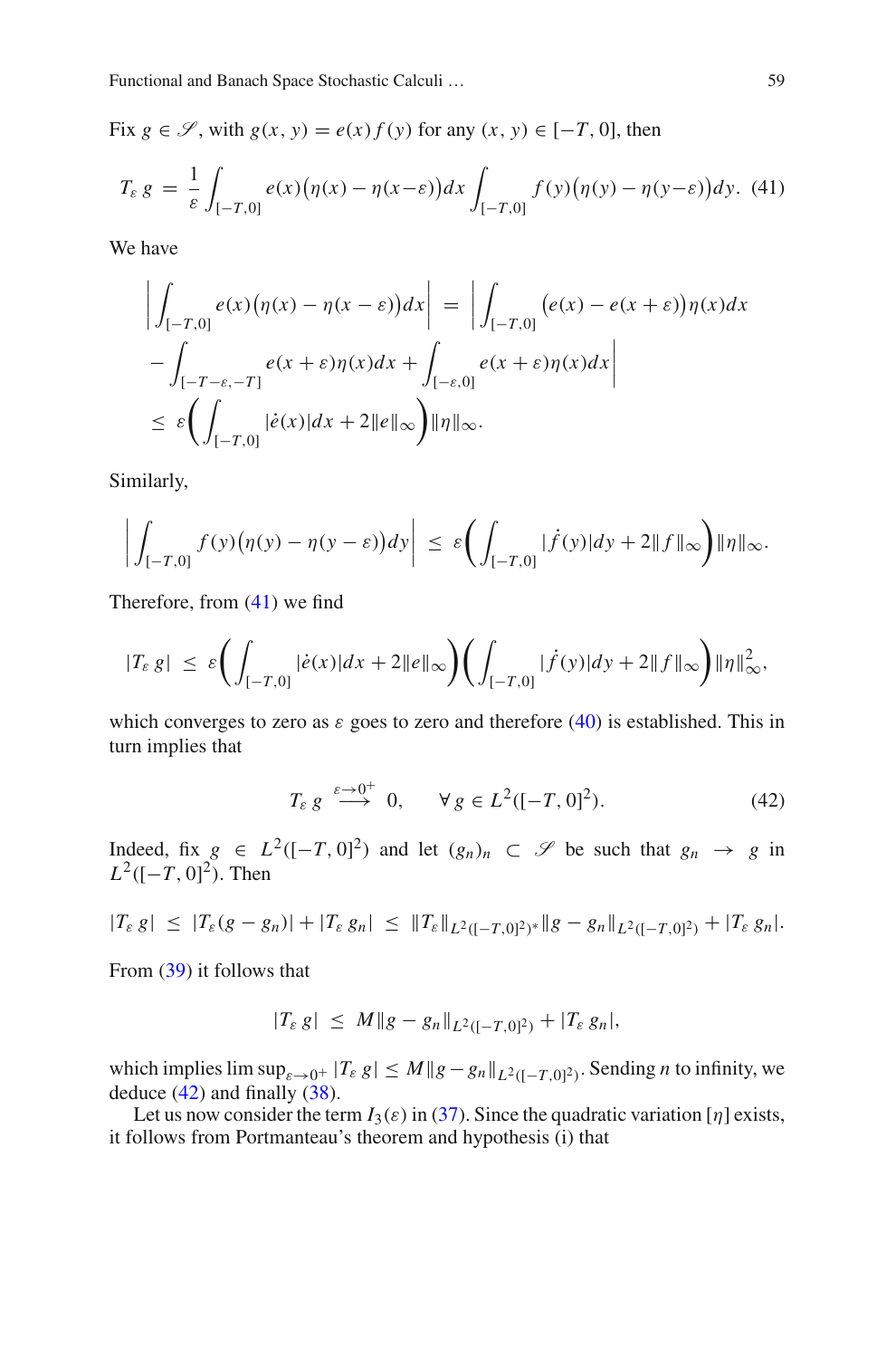$$
I_3(\varepsilon) = \int_{[-T,0]} D_x^{2,Diag} \mathscr{U}(\eta) \frac{(\eta(x) - \eta(x-\varepsilon))^2}{\varepsilon} dx \implies \int_{[-T,0]} D_x^{2,Diag} \mathscr{U}(\eta) d[\eta](x).
$$

Regarding the term  $I_4(\varepsilon)$  in [\(37\)](#page-30-1), let  $\phi_\eta$ :  $[0, 1]^2 \rightarrow L^2([-T, 0]^2)$  be given by

$$
\phi_{\eta}(\varepsilon,\lambda)(\cdot,\cdot) = D^{2,L^2}_{\cdot\cdot\cdot}u(\eta+\lambda(\eta(\cdot-\varepsilon)-\eta(\cdot))1_{[-T,0[}).
$$

By hypothesis,  $\phi_{\eta}$  is a continuous map, and hence it is uniformly continuous, since [0, 1]<sup>2</sup> is a compact set. Let  $\rho_{\phi_{\eta}}$  denote the continuity modulus of  $\phi_{\eta}$ , then

$$
\|D^{2,L^2}_{\cdot\cdot\cdot}u(\eta+\lambda(\eta(\cdot-\varepsilon)-\eta(\cdot))1_{[-T,0[})-D^{2,L^2}_{\cdot\cdot\cdot}(\mathscr{U}(\eta))\|_{L^2([-T,0]^2)}
$$
  
=  $\|\phi_{\eta}(\varepsilon,\lambda)-\phi_{\eta}(0,\lambda)\|_{L^2([-T,0]^2)} \leq \rho_{\phi_{\eta}}(\varepsilon).$ 

This implies, by Cauchy-Schwarz inequality,

$$
\begin{split}\n&\left|\int_{0}^{1} (1-\lambda) \left(\int_{[-T,0]^2} \left(D_{xy}^{2,L^2} u(\eta + \lambda(\eta(\cdot-\varepsilon) - \eta(\cdot))1_{[-T,0[})\right)\right.\\
&\left. - D_{xy}^{2,L^2} \mathscr{U}(\eta)\right) \frac{(\eta(x) - \eta(x-\varepsilon))(\eta(y) - \eta(y-\varepsilon))}{\varepsilon} dx dy\right) d\lambda\right| \\
&\leq \int_{0}^{1} (1-\lambda) \left\|D_{\cdot,\cdot}^{2,L^2} u(\eta + \lambda(\eta(\cdot-\varepsilon) - \eta(\cdot))1_{[-T,0]})\right.\\
&\left. - D_{\cdot,\cdot}^{2,L^2} \mathscr{U}(\eta)\right\|_{L^2([-T,0]^2)} \sqrt{\int_{[-T,0]^2} \frac{(\eta(x) - \eta(x-\varepsilon))^2(\eta(y) - \eta(y-\varepsilon))^2}{\varepsilon^2} dx dy} dx\right| \\
&\leq \int_{0}^{1} (1-\lambda) \rho_{\phi_{\eta}}(\varepsilon) \left(\int_{[-T,0]} \frac{(\eta(x) - \eta(x-\varepsilon))^2}{\varepsilon} dx\right) d\lambda \\
&= \frac{1}{2} \rho_{\phi_{\eta}}(\varepsilon) \int_{[-T,0]} \frac{(\eta(x) - \eta(x-\varepsilon))^2}{\varepsilon} dx \xrightarrow{\varepsilon \to 0^+} 0.\n\end{split}
$$

Finally, we consider the term *I*<sub>5</sub>( $\varepsilon$ ) in [\(37\)](#page-30-1). Define  $\psi_{\eta} : [0, 1]^2 \to L^{\infty}([-T, 0])$  as follows:

$$
\psi_{\eta}(\varepsilon,\lambda)(\cdot) = D^{2,Diag}_{\cdot}u(\eta + \lambda(\eta(\cdot - \varepsilon) - \eta(\cdot))1_{[-T,0[}).
$$

We see that  $\psi_{\eta}$  is uniformly continuous. Let  $\rho_{\psi_{\eta}}$  denote the continuity modulus of  $\psi_{\eta}$ , then

$$
\|D^{2,Diag}_{\cdot}u(\eta+\lambda(\eta(\cdot-\varepsilon)-\eta(\cdot))1_{[-T,0[})-D^{2,Diag}_{\cdot}\mathscr{U}(\eta)\|_{L^{\infty}([-T,0])}
$$
  
=  $\|\psi_{\eta}(\varepsilon,\lambda)-\psi_{\eta}(0,\lambda)\|_{L^{\infty}([-T,0])}\leq \rho_{\psi_{\eta}}(\varepsilon).$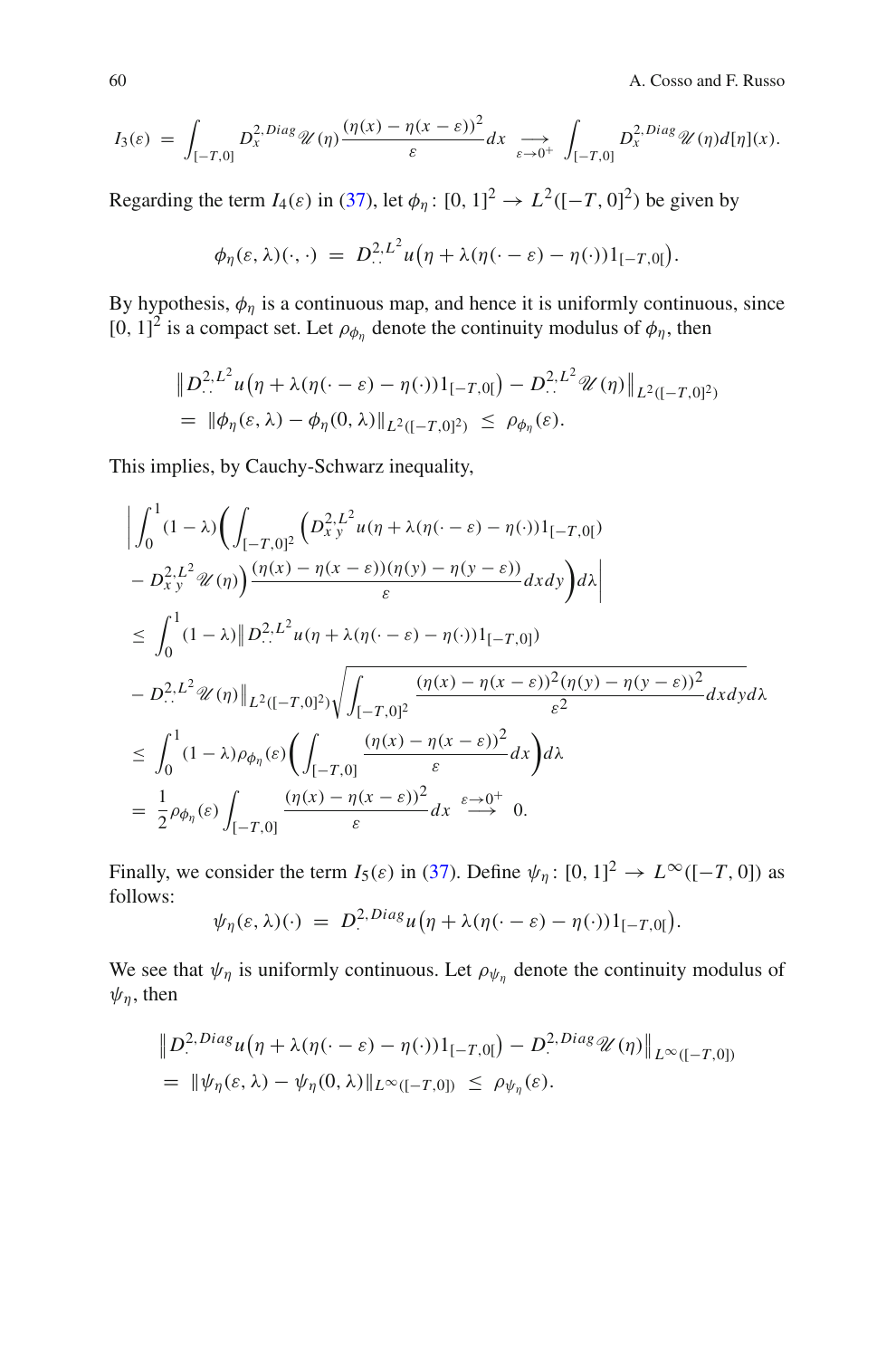Therefore, we have

$$
\left| \int_0^1 (1 - \lambda) \left( \int_{[-T,0]} \left( D_x^{2,Diag} u(\eta + \lambda(\eta(\cdot - \varepsilon) - \eta(\cdot)) 1_{[-T,0[} \right) \right) d\eta \right| \right|
$$
  

$$
- D_x^{2,Diag} \mathscr{U}(\eta) \left) \frac{(\eta(x) - \eta(x - \varepsilon))^2}{\varepsilon} dx \right) d\lambda
$$
  

$$
\leq \int_0^1 (1 - \lambda) \left( \int_{[-T,0]} \rho_{\psi_\eta}(\varepsilon) \frac{(\eta(x) - \eta(x - \varepsilon))^2}{\varepsilon} dx \right) d\lambda
$$
  

$$
= \frac{1}{2} \rho_{\psi_\eta}(\varepsilon) \int_{[-T,0]} \frac{(\eta(x) - \eta(x - \varepsilon))^2}{\varepsilon} dx \xrightarrow{\varepsilon \to 0^+} 0.
$$

In conclusion, we have proved that all the integral terms in the right-hand side of [\(37\)](#page-30-1), unless  $I_1(\varepsilon)$ , admit a limit when  $\varepsilon$  goes to zero. Since the left-hand side admits a limit, namely  $D^H \mathcal{U}(\eta)$ , we deduce that the backward integral

$$
I_1(\varepsilon) = \int_{[-T,0]} D^{\perp}_{dx} \mathscr{U}(\eta) \frac{\eta(x) - \eta(x - \varepsilon)}{\varepsilon} \stackrel{\varepsilon \to 0^+}{\longrightarrow} \int_{[-T,0]} D^{\perp}_{dx} \mathscr{U}(\eta) d^{\perp} \eta(x)
$$

exists and it is finite, which concludes the proof.  $\Box$ 

### <span id="page-34-0"></span>**3 Strong-Viscosity Solutions to Path-Dependent PDEs**

<span id="page-34-1"></span>In the present section we study the semilinear parabolic path-dependent equation

$$
\begin{cases} \partial_t \mathcal{U} + D^H \mathcal{U} + \frac{1}{2} D^{VV} \mathcal{U} + F(t, \eta, \mathcal{U}, D^V \mathcal{U}) = 0, & \forall (t, \eta) \in [0, T[ \times C([-T, 0]), \\ \mathcal{U}(T, \eta) = H(\eta), & \forall \eta \in C([-T, 0]). \end{cases}
$$

We refer to  $\mathscr{L}\mathscr{U} = \partial_t \mathscr{U} + D^H \mathscr{U} + \frac{1}{2}D^{VV} \mathscr{U}$  as the *path-dependent heat operator*. The results of this section are generalized in [\[9,](#page-52-0) [10](#page-52-1)], where more general path-dependent equations will be considered. Here we shall impose the following assumptions on *H* and *F*.

(A) *H* :  $C([-T, 0]) \rightarrow \mathbb{R}$  and  $F$  : [0, *T*] ×  $C([-T, 0]) \times \mathbb{R} \times \mathbb{R} \rightarrow \mathbb{R}$  are Borel measurable functions and satisfy, for some positive constants *C* and *m*,

$$
|F(t, \eta, y, z) - F(t, \eta, y', z')| \le C(|y - y'| + |z - z'|),
$$
  

$$
|H(\eta)| + |F(t, \eta, 0, 0)| \le C(1 + ||\eta||_{\infty}^{m}),
$$

for all  $(t, \eta) \in [0, T] \times C([-T, 0]), \gamma, \gamma' \in \mathbb{R}$ , and  $z, z' \in \mathbb{R}$ .

(43)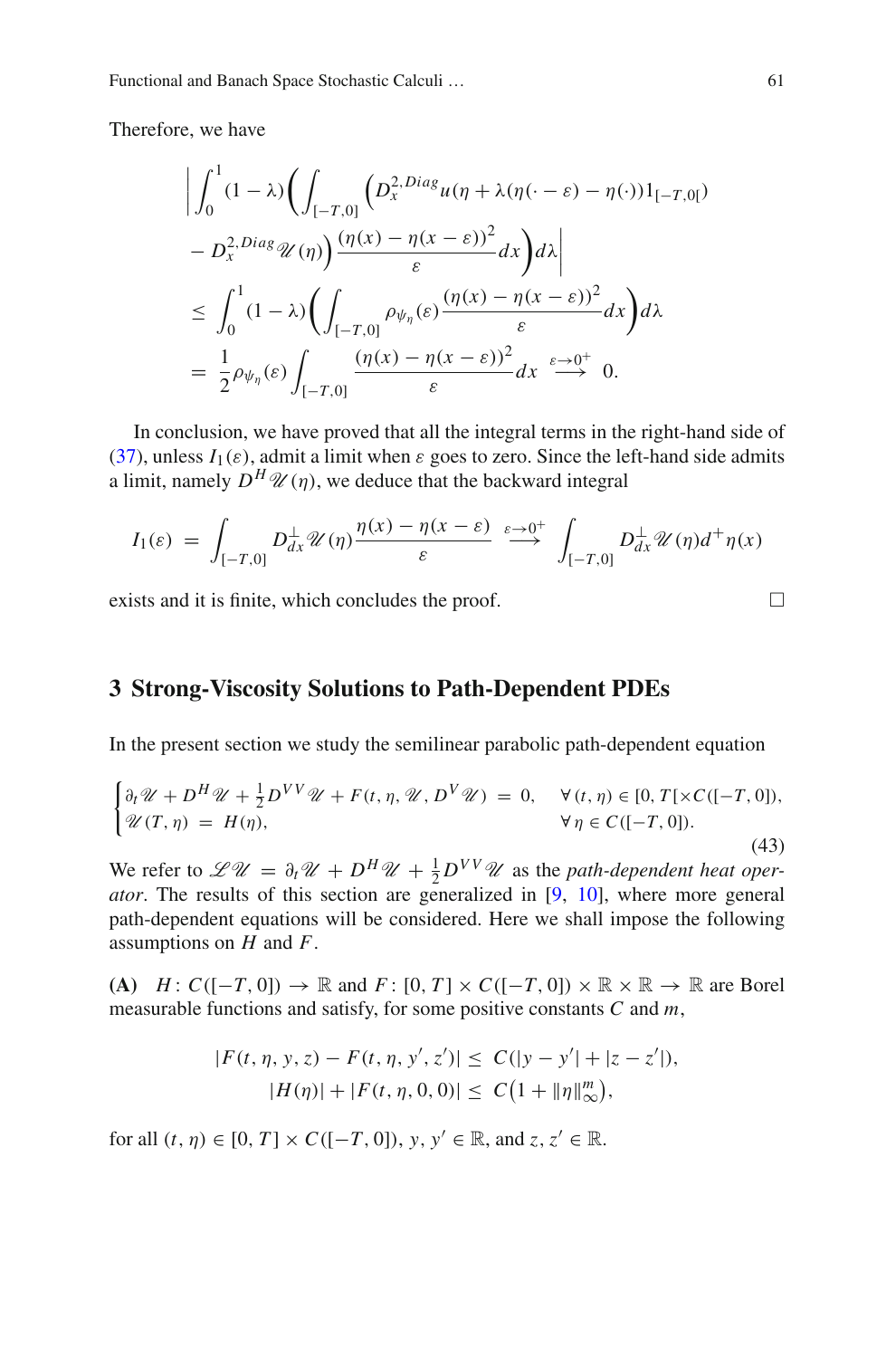### <span id="page-35-0"></span>*3.1 Strict Solutions*

In the present subsection, we provide the definition of strict solution to Eq. [\(43\)](#page-34-1) and we state an existence and uniqueness result.

**Definition 19** A function  $\mathcal{U}: [0, T] \times C([-T, 0]) \rightarrow \mathbb{R}$  in  $C^{1,2}(([0, T] \times \text{past}) \times$ present)  $\cap C([0, T] \times C([-T, 0]))$ , which solves Eq. [\(43\)](#page-34-1), is called a **strict solution** to [\(43\)](#page-34-1).

We now introduce some additional notations. Let  $(\Omega, \mathcal{F}, \mathbb{P})$  be a complete probability space on which a real Brownian motion  $W = (W_t)_{t \geq 0}$  is defined. Let  $\mathbb{F} = (\mathscr{F}_t)_{t>0}$  denote the completion of the natural filtration generated by W.

•  $\mathbb{S}^p(t, T)$ ,  $p \geq 1$ ,  $0 \leq t \leq T$ , the set of real càdlàg **F**-adapted processes  $Y =$  $(Y_s)_{t \leq s \leq T}$  such that

$$
||Y||_{\mathbb{S}^p(t,T)}^p := \mathbb{E}\Big[\sup_{t\leq s\leq T}|Y_s|^p\Big] < \infty.
$$

•  $\mathbb{H}^p(t, T)^d$ ,  $p > 1$ ,  $0 \le t \le T$ , the set of  $\mathbb{R}^d$ -valued predictable processes  $Z =$  $(Z_s)_{t \leq s \leq T}$  such that

$$
||Z||_{\mathbb{H}^p(t,T)^d}^p := \mathbb{E}\bigg[\bigg(\int_t^T |Z_s|^2 ds\bigg)^{\frac{p}{2}}\bigg] < \infty.
$$

We simply write  $\mathbb{H}^p(t, T)$  when  $d = 1$ .

•  $\mathbb{A}^{+,2}(t, T), 0 \le t \le T$ , the set of real nondecreasing predictable processes  $K =$  $(K_s)_{t \leq s \leq T} \in \mathbb{S}^2(t, T)$  with  $K_t = 0$ , so that

$$
||K||_{\mathbb{S}^2(t,T)}^2 := \mathbb{E}[|K_T|^2].
$$

•  $\mathbb{L}^p(t, T; \mathbb{R}^m)$ ,  $p \geq 1, 0 \leq t \leq T$ , the set of  $\mathbb{R}^m$ -valued  $\mathbb{F}\text{-predictable processes}$  $\phi = (\phi_s)_{t \leq s \leq T}$  such that

$$
\|\phi\|_{\mathbb{L}^p(t,T;\mathbb{R}^m)}^p := \mathbb{E}\bigg[\int_t^T |\phi_s|^p ds\bigg] < \infty.
$$

**Definition 20** Let  $t \in [0, T]$  and  $\eta \in C([-T, 0])$ . Then, we define the **stochastic flow**

$$
\mathbb{W}_{s}^{t,\eta}(x) = \begin{cases} \eta(x+s-t), & -T \leq x \leq t-s, \\ \eta(0) + W_{x+s} - W_t, & t-s < x \leq 0, \end{cases}
$$

for any  $t \leq s \leq T$ .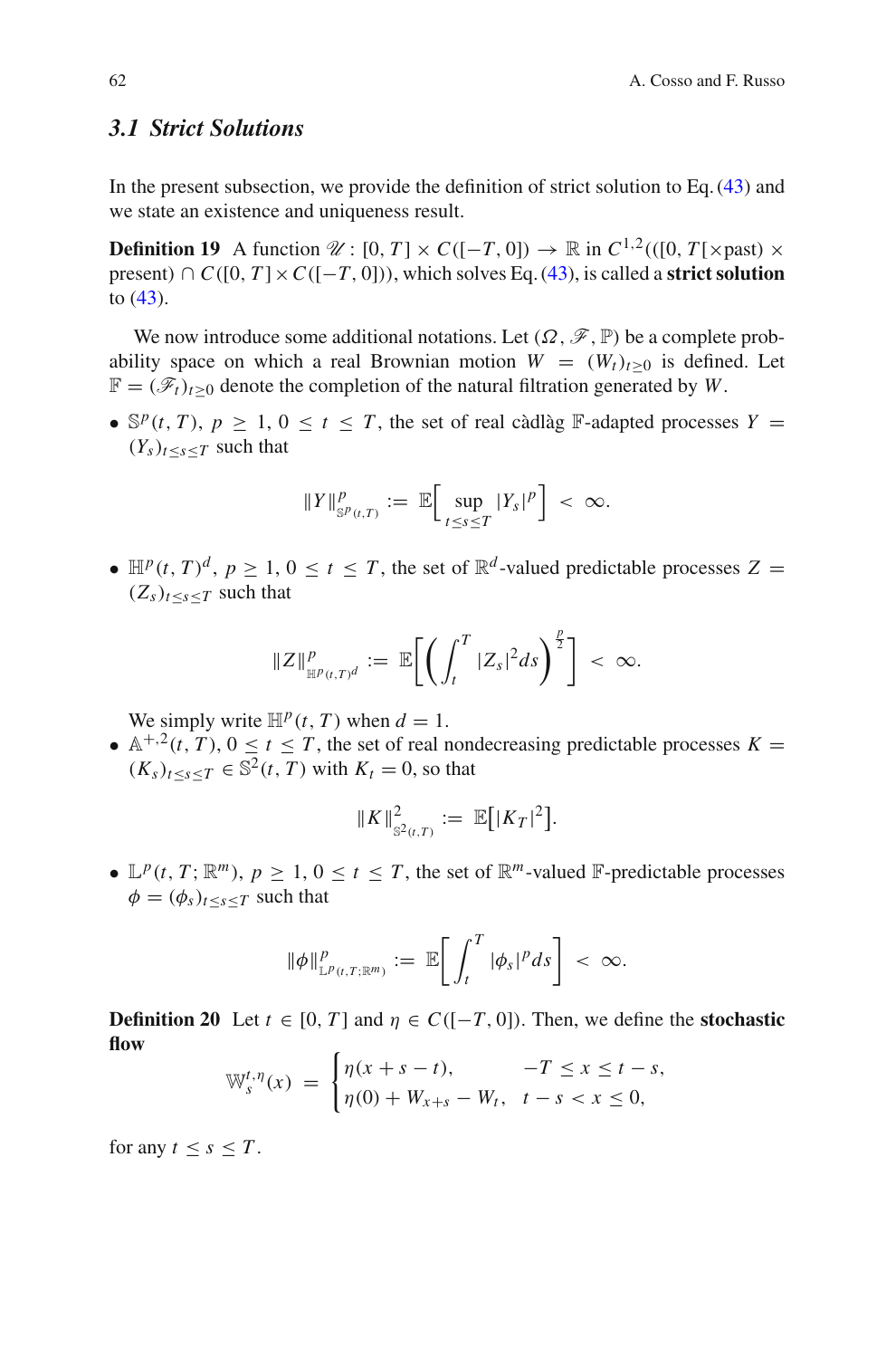<span id="page-36-2"></span><span id="page-36-1"></span>**Theorem 4** *Suppose that Assumption* **(A)** *holds. Let*  $\mathcal{U}: [0, T] \times C([-T, 0]) \rightarrow \mathbb{R}$ *be a strict solution to Eq.*[\(43\)](#page-34-1)*, satisfying the polynomial growth condition*

$$
|\mathscr{U}(t,\eta)| \le C\big(1 + \|\eta\|_{\infty}^m\big), \quad \forall (t,\eta) \in [0,T] \times C([-T,0]). \tag{44}
$$

*for some positive constants C and m. Then, we have*

$$
\mathscr{U}(t,\eta) = Y_t^{t,\eta}, \quad \forall (t,\eta) \in [0,T] \times C([-T,0]),
$$

where  $(Y_s^{t,\eta}, Z_s^{t,\eta})_{s \in [t,T]} = (\mathcal{U}(s, \mathbb{W}_s^{t,\eta}), D^V \mathcal{U}(s, \mathbb{W}_s^{t,\eta})1_{[t,T]}(s))_{s \in [t,T]} \in \mathbb{S}^2$  $(t, T) \times \mathbb{H}^2(t, T)$  *is the solution to the backward stochastic differential equation:* P*-a.s.,*

$$
Y_s^{t,\eta} = H(\mathbb{W}_T^{t,\eta}) + \int_s^T F(r, \mathbb{W}_r^{t,\eta}, Y_r^{t,\eta}, Z_r^{t,\eta})dr - \int_s^T Z_r^{t,\eta}dW_r, \quad t \leq s \leq T.
$$

*In particular, there exists at most one strict solution to Eq.*[\(43\)](#page-34-1)*.*

*Proof* Fix  $(t, \eta) \in [0, T[ \times C([-T, 0])$  and set, for all  $t \leq s \leq T$ ,

$$
Y_s^{t,\eta} = \mathscr{U}(s, \mathbb{W}_s^{t,\eta}), \quad Z_s^{t,\eta} = D^V \mathscr{U}(s, \mathbb{W}_s^{t,\eta}) 1_{[t,T[}(s).
$$

Then, for any  $T_0 \in [t, T]$ , applying Itô formula [\(28\)](#page-21-1) to  $\mathcal{U}(s, \mathbb{W}_s^{t, \eta})$  and using the fact that  $\mathcal U$  solves Eq. [\(43\)](#page-34-1), we find, P-a.s.,

<span id="page-36-0"></span>
$$
Y_s^{t,\eta} = Y_{T_0}^{t,\eta} + \int_s^{T_0} F(r, \mathbb{W}_r^{t,\eta}, Y_r^{t,\eta}, Z_r^{t,\eta}) dr - \int_s^{T_0} Z_r^{t,\eta} dW_r, \qquad t \le s \le T_0. \tag{45}
$$

The claim would follow if we could pass to the limit in [\(45\)](#page-36-0) as  $T_0 \rightarrow T$ . To do this, we notice that it follows from Proposition B.1 in [\[10](#page-52-1)] that there exists a positive constant *c*, depending only on *T* and the constants *C* and *m* appearing in the statement of the present Theorem [4,](#page-36-1) such that

$$
\mathbb{E}\int_{t}^{T_0}|Z_s^{t,\eta}|^2ds\ \leq\ c\|Y^{t,\eta}\|_{\mathbb{S}^2(t,T)}^2+c\mathbb{E}\int_{t}^{T}|F(r,\mathbb{W}_r^{t,\eta},0,0)|^2dr,\qquad\forall\,T_0\in[t,T[.
$$

<span id="page-36-3"></span>We recall that, for any  $q \geq 1$ ,

$$
\mathbb{E}\Big[\sup_{t\leq s\leq T} \|\mathbb{W}_s^{t,\eta}\|_{\infty}^q\Big] < \infty. \tag{46}
$$

Notice that from [\(44\)](#page-36-2) and [\(46\)](#page-36-3) we have  $||Y^{t,\eta}||_{\mathbb{S}^2(t,T)} < \infty$ , so that  $Y \in \mathbb{S}^2(t,T)$ . Then, from the monotone convergence theorem we find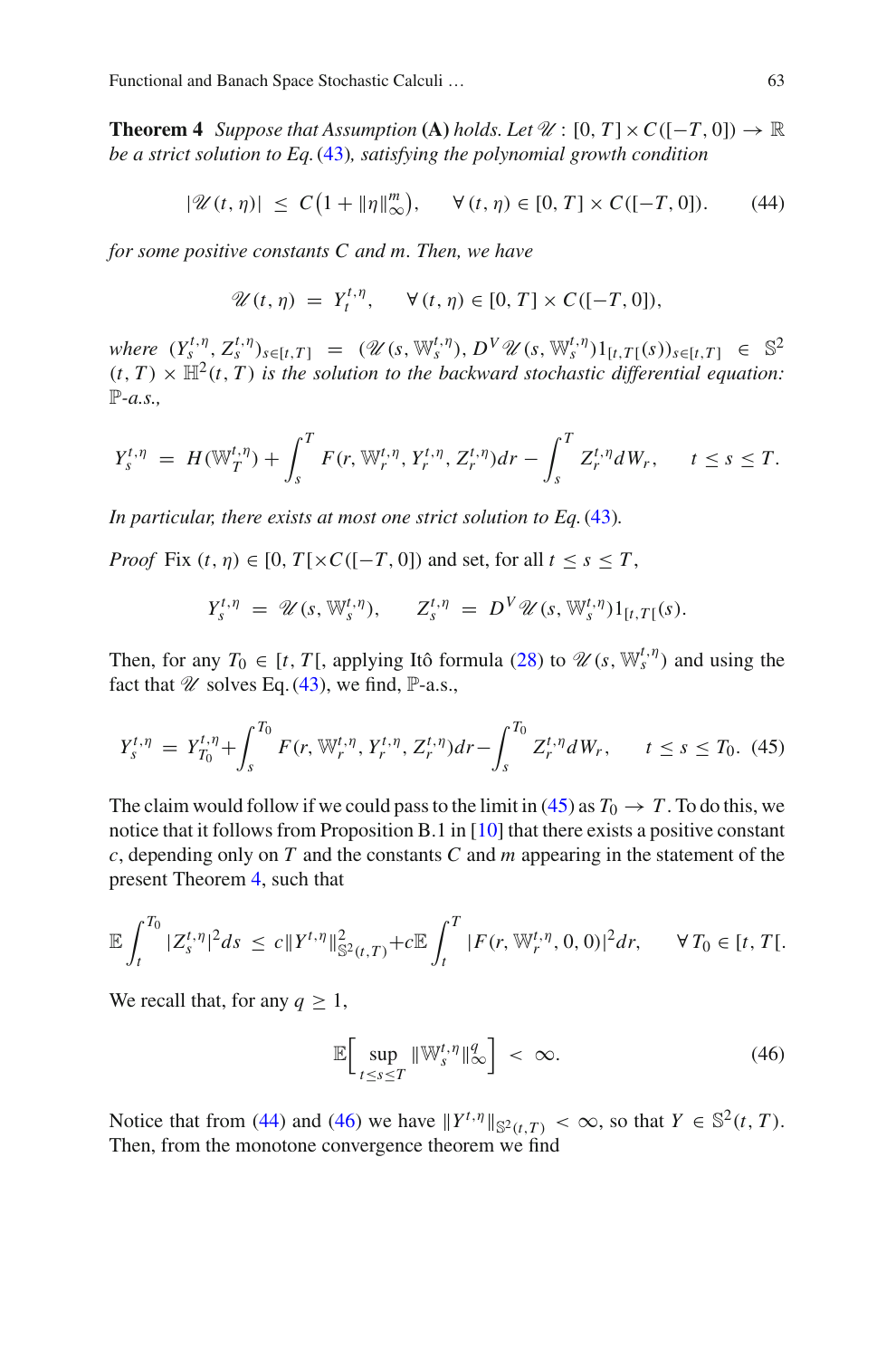$$
\mathbb{E}\int_t^T |Z_s^{t,\eta}|^2 ds \ \leq c \|Y^{t,\eta}\|_{\mathbb{S}^2(t,T)}^2 + c \mathbb{E}\int_t^T |F(r,\mathbb{W}_r^{t,\eta},0,0)|^2 dr.
$$

Therefore, it follows from the polynomial growth condition of *F* and [\(46\)](#page-36-3) that  $Z \in \mathbb{H}^2(t, T)$ . This implies, using the Lipschitz character of *F* in (*y*, *z*), that  $\mathbb{E} \int_t^T |F(r, \mathbb{W}_r^{t,\eta}, Y_r^{t,\eta}, Z_r^{t,\eta})|^2 dr < \infty$ , so that we can pass to the limit in [\(45\)](#page-36-0) and we get the claim.

We conclude this subsection with an existence result for the *path-dependent heat equation*, namely for Eq. [\(43\)](#page-34-1) with  $F \equiv 0$ , for which we provide an *ad hoc* proof. For more general cases we refer to [\[9\]](#page-52-0).

<span id="page-37-1"></span>**Theorem 5** *Suppose that Assumption* **(A)** *holds. Let*  $F \equiv 0$  *and*  $H$  *be given by, for all*  $\eta \in C([-T, 0])$ *, (the deterministic integrals are defined according to Definition [4\(](#page-6-2)i))*

<span id="page-37-0"></span>
$$
H(\eta) = h\bigg(\int_{[-T,0]} \varphi_1(x+T)d^{-}\eta(x), \dots, \int_{[-T,0]} \varphi_N(x+T)d^{-}\eta(x)\bigg), \quad (47)
$$

*where*

- *h belongs*  $C^2(\mathbb{R}^N)$  *and its second order partial derivatives satisfy a polynomial growth condition,*
- $\varphi_1, \ldots, \varphi_N \in C^2([0, T]).$

*Then, there exists a unique strict solution*  $\mathcal U$  *to the path-dependent heat Eq.*[\(43\)](#page-34-1)*, which is given by*

$$
\mathscr{U}(t,\eta) = \mathbb{E}\big[H(\mathbb{W}_T^{t,\eta})\big], \quad \forall (t,\eta) \in [0,T] \times C([-T,0]).
$$

*Proof* Let us consider the function  $\mathcal{U} : [0, T] \times C([-T, 0]) \rightarrow \mathbb{R}$  given by, for all  $(t, η) ∈ [0, T] × C([-T, 0]),$ 

$$
\mathcal{U}(t, \eta) = \mathbb{E}\Big[H(\mathbb{W}_T^{t, \eta})\Big] \n= \mathbb{E}\Big[h\Big(\int_{[-t,0]} \varphi_1(x+t)d^-\eta(x) + \int_t^T \varphi_1(s)dW_s, \dots\Big)\Big] \n= \Psi\Big(t, \int_{[-t,0]} \varphi_1(x+t)d^-\eta(x), \dots, \int_{[-t,0]} \varphi_N(x+t)d^-\eta(x)\Big),
$$

where

$$
\Psi(t,x_1,\ldots,x_N) = \mathbb{E}\bigg[h\bigg(x_1+\int_t^T\varphi_1(s)dW_s,\ldots,x_N+\int_t^T\varphi_N(s)dW_s\bigg)\bigg],
$$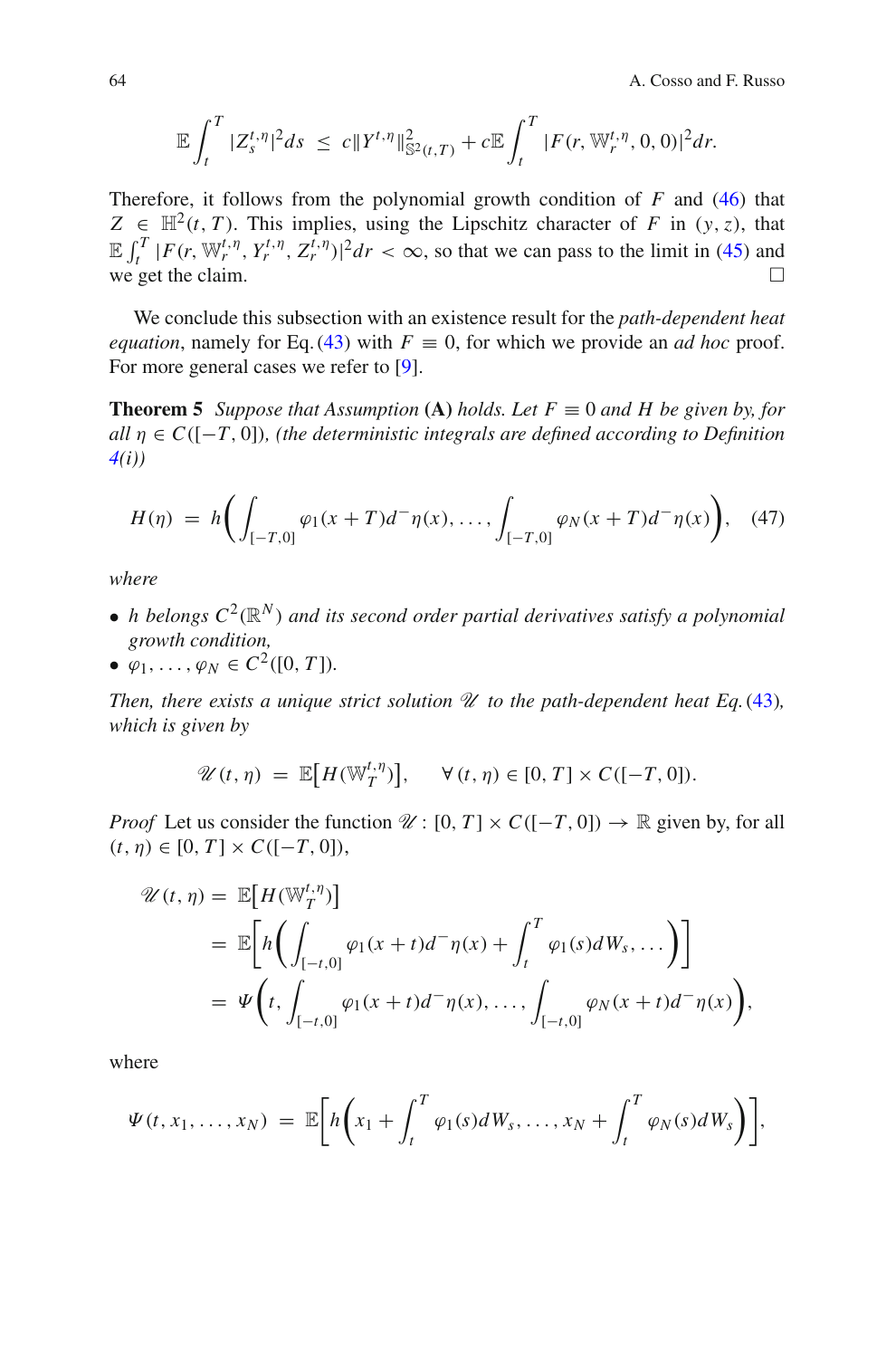for any  $(t, x_1, \ldots, x_N) \in [0, T] \times \mathbb{R}^N$ . Notice that, for any  $i, j = 1, \ldots, N$ ,

$$
D_{x_i}\Psi(t, x_1,..., x_N) = \mathbb{E}\bigg[D_{x_i}h\bigg(x_1 + \int_t^T \varphi_1(s)dW_s,..., x_N + \int_t^T \varphi_N(s)dW_s\bigg)\bigg],
$$
  

$$
D_{x_ix_j}^2\Psi(t, x_1,..., x_N) = \mathbb{E}\bigg[D_{x_ix_j}^2h\bigg(x_1 + \int_t^T \varphi_1(s)dW_s,..., x_N + \int_t^T \varphi_N(s)dW_s\bigg)\bigg],
$$

so that  $\Psi$  and its first and second spatial derivatives are continuous on [0,  $T \times \mathbb{R}^N$ . Let us focus on the time derivative  $\partial_t \Psi$  of  $\Psi$ . We have, for any  $\delta > 0$  such that  $t + \delta \in [0, T]$ ,

<span id="page-38-1"></span>
$$
\frac{\Psi(t+\delta,x_1,\ldots,x_N)-\Psi(t,x_1,\ldots,x_N)}{\delta}=\frac{1}{\delta}\mathbb{E}\bigg[h\bigg(x_1+\int_{t+\delta}^T\varphi_1(s)dW_s,\ldots\bigg)-h\bigg(x_1+\int_t^T\varphi_1(s)dW_s,\ldots\bigg)\bigg].
$$

Then, using a standard Taylor formula, we find

<span id="page-38-0"></span>*j*=1

$$
\frac{\Psi(t+\delta,x_1,\ldots,x_N)-\Psi(t,x_1,\ldots,x_N)}{\delta} \qquad (48)
$$
\n
$$
= -\frac{1}{\delta} \mathbb{E} \bigg[ \int_0^1 \sum_{i=1}^N D_{x_i} h\bigg(x_1 + \int_t^T \varphi_1(s) dW_s - \alpha \int_t^{t+\delta} \varphi_1(s) dW_s, \ldots\bigg) \int_t^{t+\delta} \varphi_i(s) dW_s d\alpha \bigg].
$$

Now, it follows from the integration by parts formula of Malliavin calculus, see, e.g., formula (1.42) in [\[31\]](#page-53-12) (taking into account that Itô integrals are Skorohod integrals), that, for any  $i = 1, \ldots, N$ ,

$$
\mathbb{E}\bigg[D_{x_i}h\bigg(x_1+\int_t^T\varphi_1(s)\big(1-\alpha 1_{[t,t+\delta]}(s)\big)dW_s,\dots\bigg)\int_t^{t+\delta}\varphi_i(s)dW_s\bigg]\n= (1-\alpha)\mathbb{E}\bigg[\sum_{i=1}^N D_{x_ix_j}^2h\bigg(x_1+\int_t^T\varphi_1(s)\big(1-\alpha 1_{[t,t+\delta]}(s)\big)dW_s,\dots\bigg)\int_t^{t+\delta}\varphi_i(s)\varphi_j(s)ds\bigg].
$$
\n(49)

Then, plugging [\(49\)](#page-38-0) into [\(48\)](#page-38-1) and letting  $\delta \to 0^+$ , we get (recalling that  $D^2_{x_ix_j}h$  has polynomial growth, for any *i*, *j*)

<span id="page-38-2"></span>
$$
\partial_t^+ \Psi(t, x_1, \dots, x_N) = -\frac{1}{2} \mathbb{E} \bigg[ \sum_{i,j=1}^N D_{x_i x_j}^2 h\bigg( x_1 + \int_t^T \varphi_1(s) dW_s, \dots \bigg) \varphi_i(t) \varphi_j(t) \bigg], \tag{50}
$$

for any  $(t, x_1, \ldots, x_N) \in [0, T[ \times \mathbb{R}^N, \text{ where } \partial_t^+ \Psi \text{ denotes the right-time derivative}]$ of  $\Psi$ . Since  $\Psi$  and  $\partial_t^+ \Psi$  are continuous, we deduce that  $\partial_t \Psi$  exists and is continuous on  $[0, T]$  (see for example Corollary 1.2, Chap. 2, in  $[32]$  $[32]$ ). Moreover, from the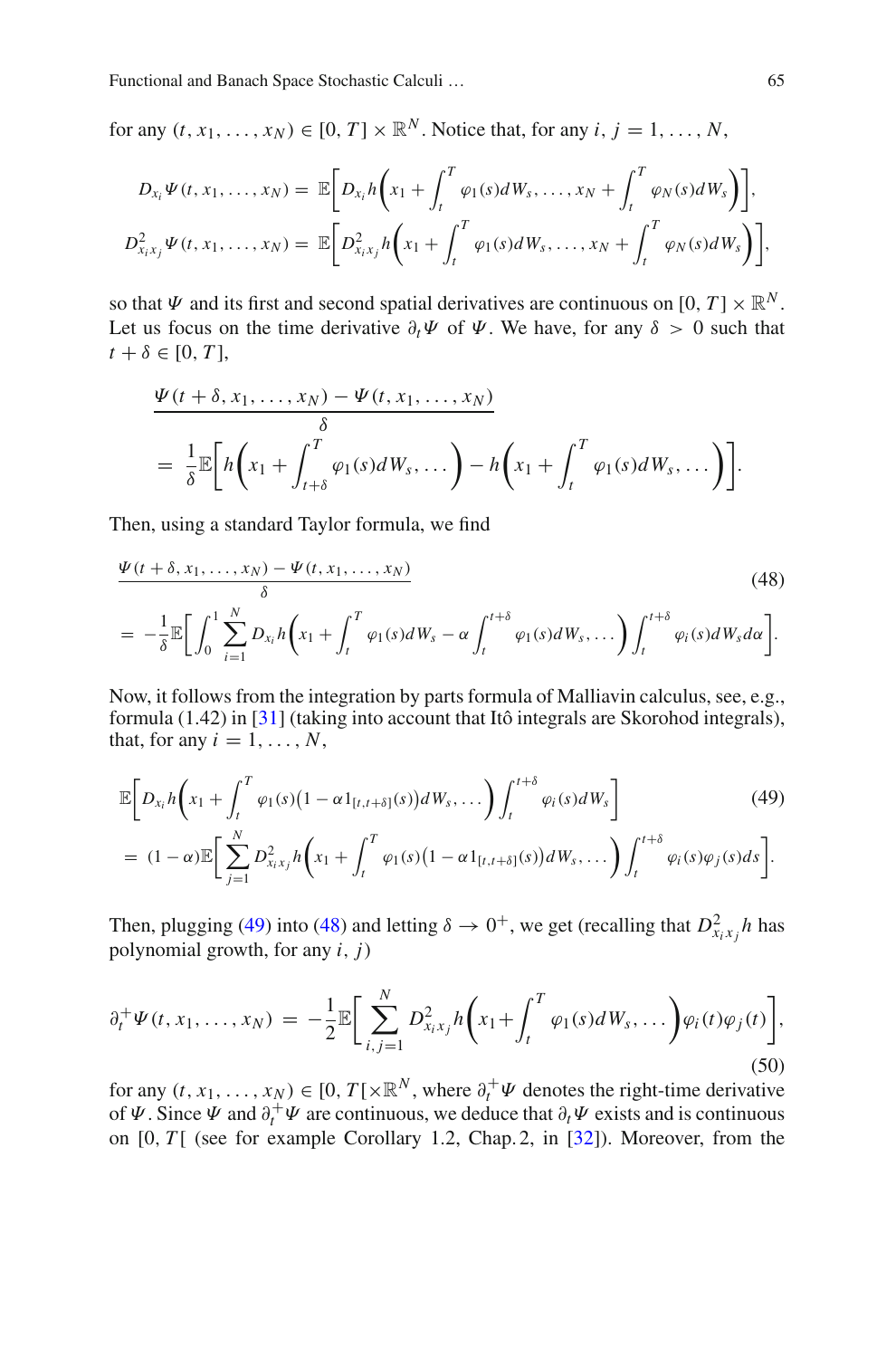representation formula [\(50\)](#page-38-2) we see that  $\partial_t \Psi$  exists and is continuous up to time *T*. Furthermore, from the expression of  $D^2_{x_ix_j}\Psi$ , we see that

$$
\partial_t \Psi(t, x_1, \dots, x_N) = -\frac{1}{2} \sum_{i,j=1}^N \varphi_i(t) \varphi_j(t) D^2_{x_i x_j} \Psi(t, x_1, \dots, x_N).
$$

<span id="page-39-0"></span>Therefore,  $\Psi \in C^{1,2}([0, T] \times \mathbb{R}^N)$  and is a classical solution to the Cauchy problem

$$
\begin{cases} \partial_t \Psi(t, \mathbf{x}) + \frac{1}{2} \sum_{i,j=1}^N \varphi_i(t) \varphi_j(t) D_{x_i x_j}^2 \Psi(t, \mathbf{x}) = 0, & \forall (t, \mathbf{x}) \in [0, T[ \times \mathbb{R}^N, \\ \Psi(T, \mathbf{x}) = h(\mathbf{x}), & \forall \mathbf{x} \in \mathbb{R}^N. \end{cases}
$$
\n(51)

Now we express the derivatives of  $\mathcal U$  in terms of  $\mathcal V$ . We begin noting that, taking into account Proposition [4,](#page-8-3) we have

$$
\int_{[-t,0]} \varphi_i(x+t) d^-\eta(x) = \eta(0)\varphi_i(t) - \int_{-t}^0 \eta(x)\dot{\varphi}_i(x+t)dx, \quad \forall \eta \in C([-T,0]).
$$

This in turn implies that  $\mathcal U$  is continuous with respect to the topology of  $\mathcal C([-T, 0])$ . Therefore,  $\mathcal U$  admits a unique extension  $u : \mathcal C([-T, 0]) \to \mathbb{R}$ , which is given by

$$
u(t,\eta) = \Psi\bigg(t, \int_{[-t,0]} \varphi_1(x+t) d^-\eta(x), \ldots, \int_{[-t,0]} \varphi_N(x+t) d^-\eta(x)\bigg),
$$

for all  $(t, \eta) \in [0, T] \times \mathcal{C}([-T, 0])$ . We also define the map  $\tilde{u}$  :  $[0, T] \times \mathcal{C}([-T, 0]) \times$  $\mathbb{R} \to \mathbb{R}$  as in [\(13\)](#page-12-0):

$$
\tilde{u}(t,\gamma,a) = u(t,\gamma 1_{[-T,0[} + a1_{\{0\}})) = \Psi\bigg(t,\ldots,a\varphi_i(t) - \int_{-t}^0 \gamma(x)\dot{\varphi}_i(x+t)dx,\ldots\bigg),
$$

for all  $(t, \gamma, a) \in [0, T] \times \mathcal{C}([-T, 0]) \times \mathbb{R}$ . Let us evaluate the time derivative  $\partial_t \mathcal{U}(t, \eta)$ , for a given  $(t, \eta) \in [0, T] \times C([-T, 0])$ :

$$
\partial_t \mathscr{U}(t, \eta) = \partial_t \Psi \bigg( t, \int_{[-t,0]} \varphi_1(x+t) d^-\eta(x), \dots, \int_{[-t,0]} \varphi_N(x+t) d^-\eta(x) \bigg) + \sum_{i=1}^N D_{x_i} \Psi \bigg( t, \dots, \int_{[-t,0]} \varphi_i(x+t) d^-\eta(x), \dots \bigg) \partial_t \bigg( \int_{[-t,0]} \varphi_i(x+t) d^-\eta(x) \bigg).
$$

Notice that

$$
\partial_t \left( \int_{[-t,0]} \varphi_i(x+t) d^-\eta(x) \right) = \partial_t \left( \eta(0)\varphi(t) - \int_{-t}^0 \eta(x)\dot{\varphi}_i(x+t) dx \right)
$$
  
= 
$$
\eta(0)\dot{\varphi}(t) - \eta(-t)\dot{\varphi}_i(0^+) - \int_{-t}^0 \eta(x)\ddot{\varphi}_i(x+t) dx.
$$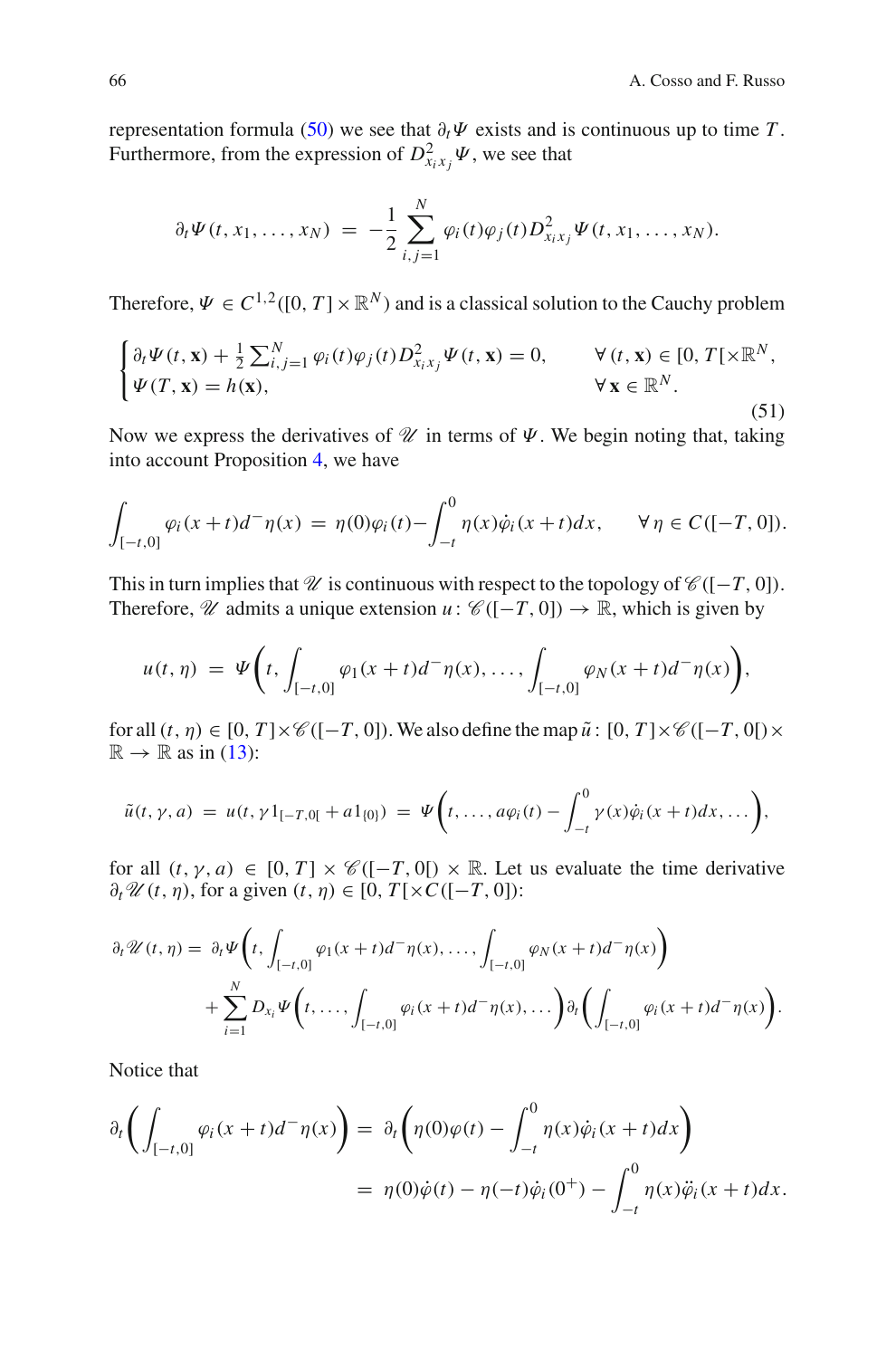Let us proceed with the horizontal derivative. We have

$$
D^H \mathscr{U}(t, \eta) = D^H u(t, \eta) = D^H \tilde{u}(t, \eta_{\parallel -T,0[}, \eta(0))
$$
  
\n
$$
= \lim_{\varepsilon \to 0^+} \frac{\tilde{u}(t, \eta_{\parallel -T,0[}(\cdot), \eta(0)) - \tilde{u}(t, \eta_{\parallel -T,0[}(\cdot - \varepsilon), \eta(0))}{\varepsilon}
$$
  
\n
$$
= \lim_{\varepsilon \to 0^+} \left( \frac{1}{\varepsilon} \Psi \left( t, \dots, \eta(0) \varphi_i(t) - \int_{-t}^0 \eta(x) \dot{\varphi}_i(x+t) dx, \dots \right) - \frac{1}{\varepsilon} \Psi \left( t, \dots, \eta(0) \varphi_i(t) - \int_{-t}^0 \eta(x-\varepsilon) \dot{\varphi}_i(x+t) dx, \dots \right) \right).
$$

From the fundamental theorem of calculus, we obtain

$$
\frac{1}{\varepsilon}\Psi\left(t,\ldots,\eta(0)\varphi_i(t)-\int_{-t}^0\eta(x)\dot{\varphi}_i(x+t)dx,\ldots\right) \n-\frac{1}{\varepsilon}\Psi\left(t,\ldots,\eta(0)\varphi_i(t)-\int_{-t}^0\eta(x-\varepsilon)\dot{\varphi}_i(x+t)dx,\ldots\right) \n=\frac{1}{\varepsilon}\int_0^\varepsilon\sum_{i=1}^N D_{x_i}\Psi\left(t,\ldots,\eta(0)\varphi_i(t)-\int_{-t}^0\eta(x-y)\dot{\varphi}_i(x+t)dx,\ldots\right)\partial_y\left(\eta(0)\varphi_i(t)-\int_{-t}^0\eta(x-y)\dot{\varphi}_i(x+t)dx\right)dy.
$$

Notice that

$$
\partial_y \left( \eta(0) \varphi_i(t) - \int_{-t}^0 \eta(x - y) \dot{\varphi}_i(x + t) dx \right) = -\partial_y \left( \int_{-t - y}^{-y} \eta(x) \dot{\varphi}_i(x + y + t) dx \right)
$$
  
=  $-\left( \eta(-y) \dot{\varphi}_i(t) - \eta(-t - y) \dot{\varphi}_i(0^+) + \int_{-t - y}^{-y} \eta(x) \ddot{\varphi}_i(x + y + t) dx \right).$ 

Therefore

 $D^H \mathscr{U}(t, n)$ 

$$
= -\lim_{\varepsilon \to 0^{+}} \frac{1}{\varepsilon} \int_{0}^{\varepsilon} \sum_{i=1}^{N} D_{x_{i}} \Psi \left( t, \dots, \eta(0) \varphi_{i}(t) - \int_{-t}^{0} \eta(x - y) \dot{\varphi}_{i}(x + t) dx, \dots \right) \left( \eta(-y) \dot{\varphi}_{i}(t) - \eta(-t - y) \dot{\varphi}_{i}(0^{+}) + \int_{-t - y}^{-y} \eta(x) \ddot{\varphi}_{i}(x + y + t) dx \right) dy
$$
  

$$
= -\sum_{i=1}^{N} D_{x_{i}} \Psi \left( t, \dots, \eta(0) \varphi_{i}(t) - \int_{-t}^{0} \eta(x) \dot{\varphi}_{i}(x + t) dx, \dots \right) \left( \eta(0) \dot{\varphi}(t) - \eta(-t) \dot{\varphi}_{i}(0^{+}) - \int_{-t}^{0} \eta(x) \ddot{\varphi}_{i}(x + t) dx \right).
$$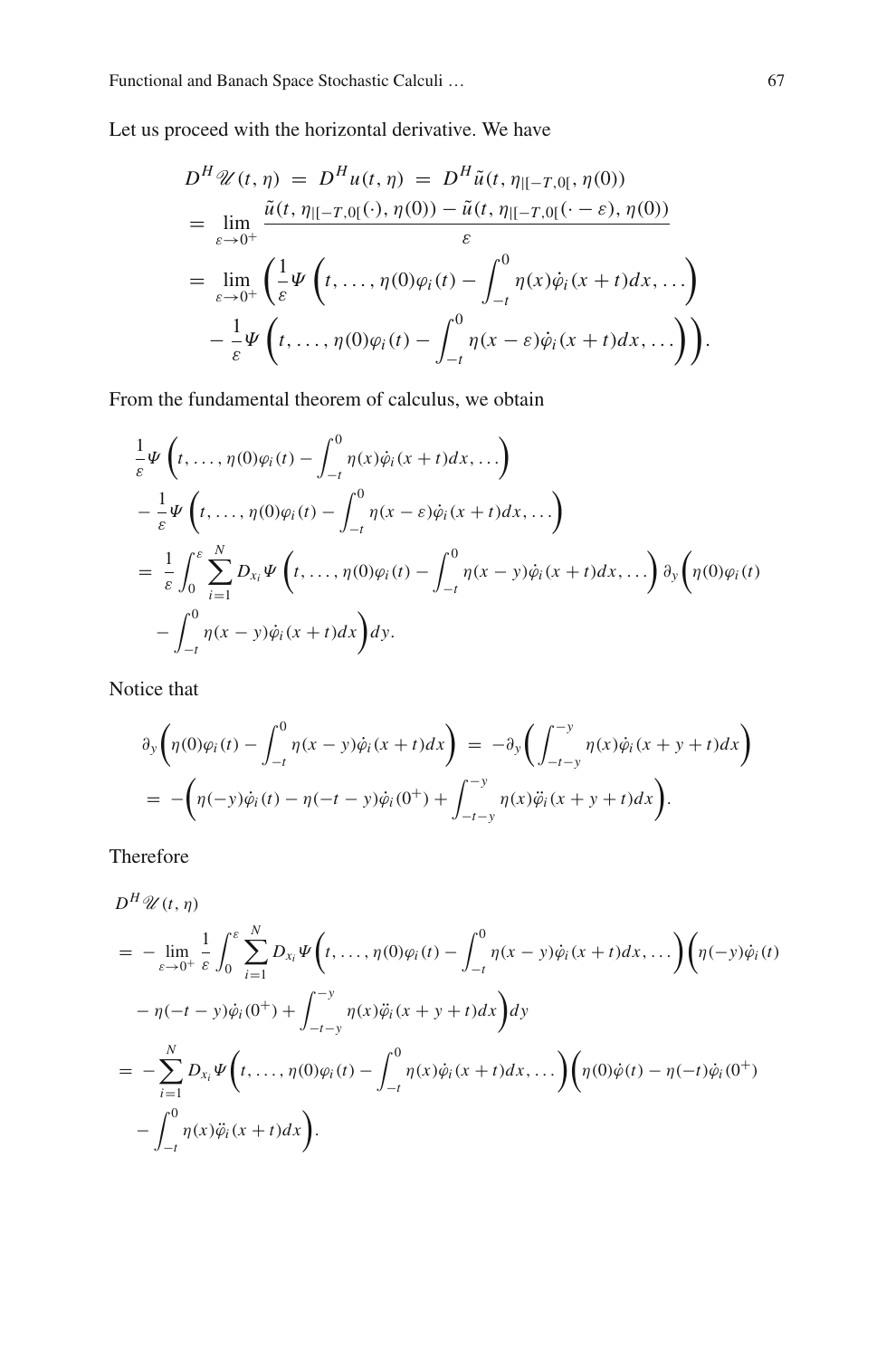Finally, concerning the vertical derivative we have

$$
D^{V} \mathscr{U}(t, \eta) = D^{V} u(t, \eta) = \partial_{a} \tilde{u}(t, \eta 1_{[-T, 0[} + \eta(0) 1_{[0]})
$$
  
= 
$$
\sum_{i=1}^{N} D_{x_{i}} \Psi \left( t, \int_{[-t, 0]} \varphi_{1}(x+t) d^{-} \eta(x), \dots \right) \varphi_{i}(t)
$$

and

$$
D^{VV} \mathscr{U}(t, \eta) = D^{VV} u(t, \eta) = \partial_{aa}^2 \tilde{u}(t, \eta 1_{[-T,0[} + \eta(0)1_{[0]}))
$$
  
= 
$$
\sum_{i,j=1}^N D_{x_i x_j}^2 \Psi \left( t, \int_{[-t,0]} \varphi_1(x+t) d^{\eta}(x), \dots \right) \varphi_i(t) \varphi_j(t).
$$

From the regularity of  $\Psi$  it follows that  $\Psi \in C^{1,2}((0,T] \times \text{past}) \times \text{present})$ . Moreover, since  $\Psi$  satisfies the Cauchy problem [\(51\)](#page-39-0), we conclude that  $\partial_t \mathcal{U}(t, \eta)$  +  $D^H \mathcal{U}(t, \eta) + \frac{1}{2} D^{VV} \mathcal{U}(t, \eta) = 0$ , for all  $(t, \eta) \in [0, T[ \times C([-T, 0]),$  therefore  $\mathcal{U}$ is a classical solution to the path-dependent heat Eq. [\(43\)](#page-34-1).

# <span id="page-41-0"></span>*3.2 Towards a Weaker Notion of Solution: A Significant Hedging Example*

In the present subsection, we consider Eq. [\(43\)](#page-34-1) in the case  $F \equiv 0$ . This situation is particularly interesting, since it arises, for example, in hedging problems of path-dependent contingent claims. More precisely, consider a real continuous finite quadratic variation process *X* on  $(\Omega, \mathcal{F}, \mathbb{P})$  and denote X the window process associated to *X*. Let us assume that  $[X]_t = t$ , for any  $t \in [0, T]$ . The hedging problem that we have in mind is the following: given a contingent claim's payoff  $H(\mathbb{X}_T)$ , is it possible to have

$$
H(\mathbb{X}_T) = H_0 + \int_0^T Z_t \, d^- X_t,\tag{52}
$$

<span id="page-41-1"></span>for some  $H_0 \in \mathbb{R}$  and some F-adapted process  $Z = (Z_t)_{t \in [0,T]}$  such that  $Z_t =$  $v(t, X_t)$ , with  $v: [0, T] \times C([-T, 0]) \to \mathbb{R}$ ? When *X* is a Brownian motion *W* and  $\int_0^T |Z_t|^2 dt < \infty$ , P-a.s., the previous forward integral is an Itô integral. If *H* is regular enough and it is cylindrical in the sense of [\(47\)](#page-37-0), we know from Theorem [5](#page-37-1) that there exists a unique classical solution  $\mathcal{U}: [0, T] \times C([-T, 0]) \rightarrow \mathbb{R}$  to Eq. [\(43\)](#page-34-1).

<span id="page-41-2"></span>Then, we see from Itô's formula  $(28)$  that  $\mathcal U$  satisfies, P-a.s.,

$$
\mathscr{U}(t, \mathbb{X}_t) = \mathscr{U}(0, \mathbb{X}_0) + \int_0^t D^V \mathscr{U}(s, \mathbb{X}_s) d^- X_s, \qquad 0 \le t \le T. \tag{53}
$$

In particular, [\(52\)](#page-41-1) holds with  $Z_t = D^V \mathcal{U}(t, \mathbb{X}_t)$ , for any  $t \in [0, T]$ ,  $H_0 = \mathcal{U}(0, \mathbb{X}_t)$ .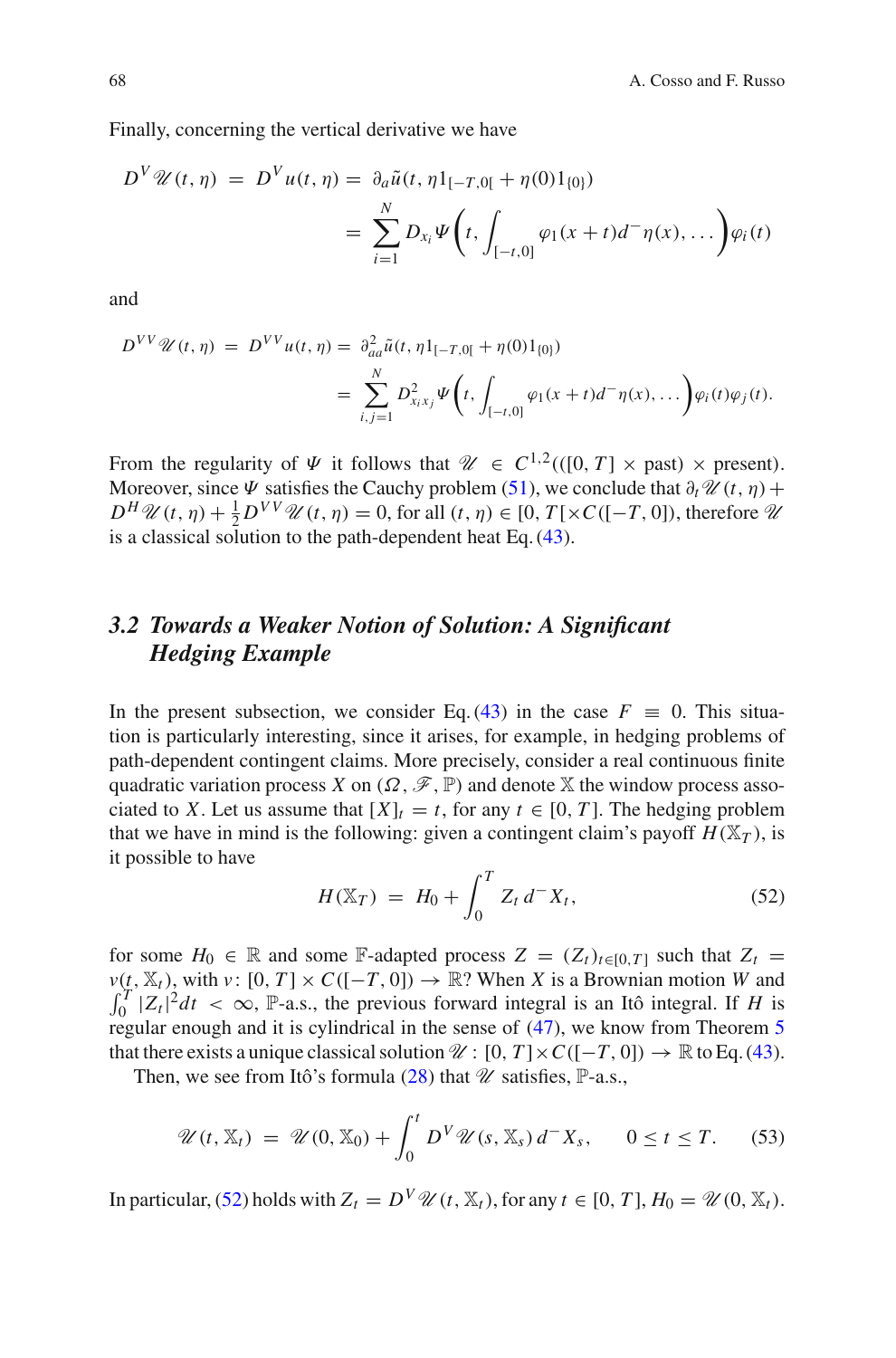Functional and Banach Space Stochastic Calculi … 69

However, a significant hedging example is the *lookback-type payoff*

$$
H(\eta) = \sup_{x \in [-T,0]} \eta(x), \quad \forall \eta \in C([-T,0]).
$$

We look again for  $\mathcal{U} : [0, T] \times C([-T, 0]) \to \mathbb{R}$  which verifies [\(53\)](#page-41-2), at least for *X* being a Brownian motion *W*. Since  $\mathcal{U}(t, \mathbb{W}_t)$  has to be a martingale, a candidate for *U* is  $\mathcal{U}(t, \eta) = \mathbb{E}[H(\mathbb{W}_T^{t, \eta})],$  for all  $(t, \eta) \in [0, T] \times C([-T, 0]).$  However, this latter *U* can be shown not to be regular enough in order to be a classical solution to Eq. [\(43\)](#page-34-1), even if it is "virtually" a solution to the path-dependent semilinear Kolmogorov equation [\(43\)](#page-34-1). This will lead us to introduce a weaker notion of solution to Eq.  $(43)$ . To characterize the map  $\mathcal{U}$ , we notice that it admits the probabilistic representation formula, for all  $(t, \eta) \in [0, T] \times C([-T, 0]),$ 

$$
\mathcal{U}(t,\eta) = \mathbb{E}\big[H(\mathbb{W}_T^{t,\eta})\big] = \mathbb{E}\Big[\sup_{-T \le x \le 0} \mathbb{W}_T^{t,\eta}(x)\Big]
$$
  
= 
$$
\mathbb{E}\Big[\Big(\sup_{-t \le x \le 0} \eta(x)\Big) \vee \Big(\sup_{t \le x \le T} \big(W_x - W_t + \eta(0)\big)\Big)\Big] = f\Big(t, \sup_{-t \le x \le 0} \eta(x), \eta(0)\Big),
$$

<span id="page-42-1"></span>where the function  $f : [0, T] \times \mathbb{R} \times \mathbb{R} \to \mathbb{R}$  is given by

$$
f(t, m, x) = \mathbb{E}[m \vee (S_{T-t} + x)], \quad \forall (t, m, x) \in [0, T] \times \mathbb{R} \times \mathbb{R}, \quad (54)
$$

with  $S_t = \sup_{0 \le s \le t} W_s$ , for all  $t \in [0, T]$ . Recalling Remark [3,](#page-11-0) it follows from the presence of  $\sup_{-t\leq x\leq 0} \eta(x)$  among the arguments of f, that  $\mathscr U$  is not continuous with respect to the topology of  $\mathcal{C}([-T, 0])$ , therefore it can not be a classical solution to Eq. [\(43\)](#page-34-1). However, we notice that  $\sup_{-t \le x \le 0} \eta(x)$  is Lipschitz on ( $C([-T, 0])$ ,  $\|\cdot\|$ ∞), therefore it will follow from Theorem [7](#page-48-0) that *U* is a strong-viscosity solution to Eq. [\(43\)](#page-34-1) in the sense of Definition [21.](#page-46-2) Nevertheless, in this particular case, even if  $\mathcal U$  is not a classical solution, we shall prove that it is associated to the classical solution of a certain finite dimensional PDE. To this end, we begin computing an explicit form for f, for which it is useful to recall the following standard result.

<span id="page-42-0"></span>**Lemma 1** (Reflection principle) *For every a*  $> 0$  *and t*  $> 0$ ,

$$
\mathbb{P}(S_t \geq a) = \mathbb{P}(|B_t| \geq a).
$$

*In particular, for each t, the random variables*  $S_t$  *and*  $|B_t|$  *have the same law, whose density is given by:*

$$
\varphi_t(z) = \sqrt{\frac{2}{\pi t}} e^{-\frac{z^2}{2t}} 1_{[0,\infty[}(z), \quad \forall z \in \mathbb{R}.
$$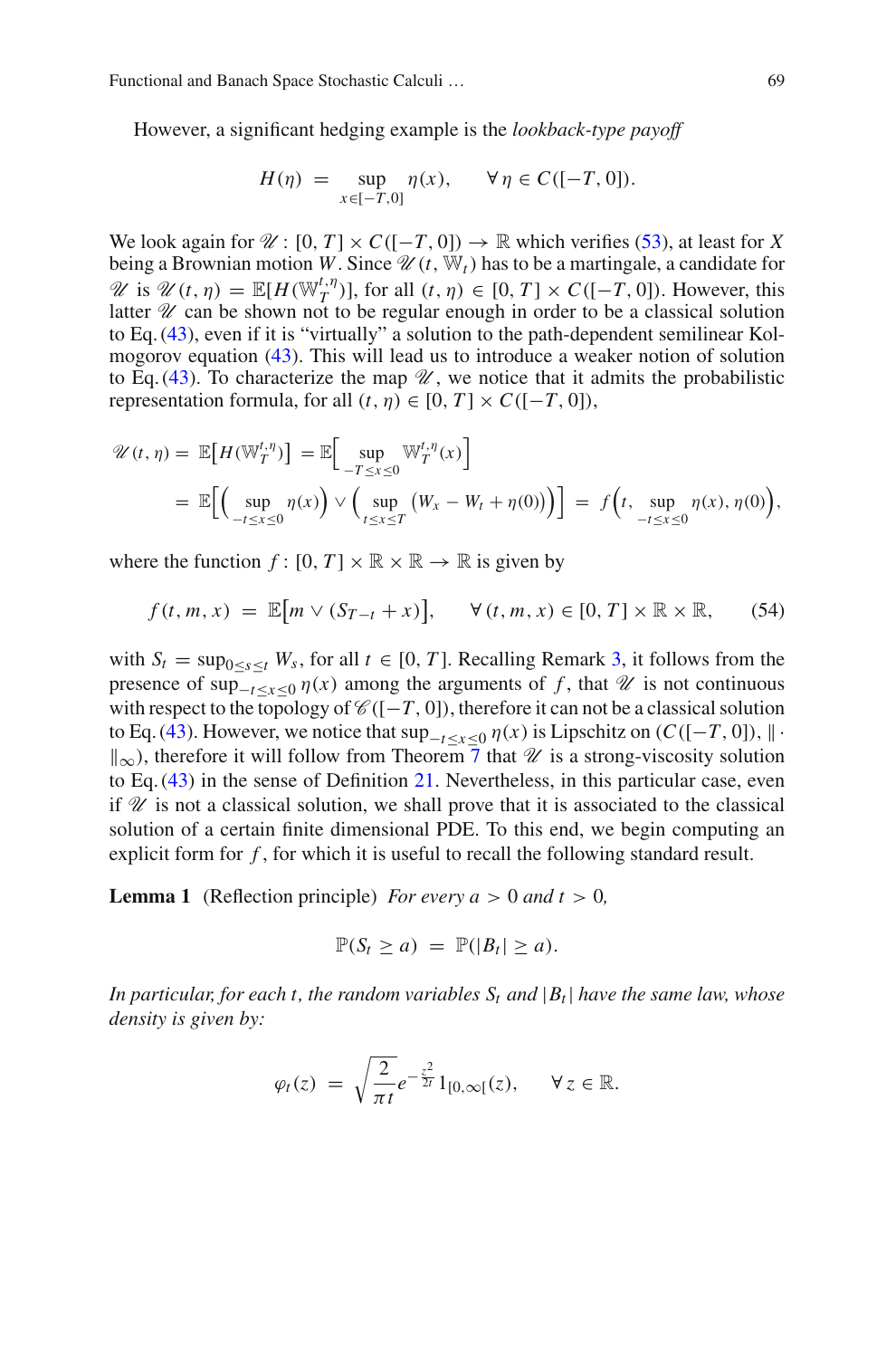*Proof* See Proposition 3.7, Chapter III, in [\[35](#page-53-13)].

From Lemma [1](#page-42-0) it follows that, for all  $(t, m, x) \in [0, T] \times \mathbb{R} \times \mathbb{R}$ ,

$$
f(t, m, x) = \int_0^\infty m \vee (z + x) \varphi_{T-t}(z) dz = \int_0^\infty m \vee (z + x) \frac{2}{\sqrt{T-t}} \varphi \left( \frac{z}{\sqrt{T-t}} \right) dz,
$$

<span id="page-43-1"></span>where  $\varphi(z) = \exp(\frac{z^2}{2})/\sqrt{2\pi}, z \in \mathbb{R}$ , is the standard Gaussian density.

**Lemma 2** *The function f defined in* [\(54\)](#page-42-1) *is given by, for all*  $(t, m, x) \in [0, T] \times \mathbb{R} \times$ R*,*

$$
f(t, m, x) = 2m\left(\Phi\left(\frac{m - x}{\sqrt{T - t}}\right) - \frac{1}{2}\right) + 2x\left(1 - \Phi\left(\frac{m - x}{\sqrt{T - t}}\right)\right) + \sqrt{\frac{2(T - t)}{\pi}}e^{-\frac{(m - x)^2}{2(T - t)}},
$$

*for*  $x \leq m$ *, and* 

$$
f(t,x,m) = x + \sqrt{\frac{2(T-t)}{\pi}},
$$

*for*  $x > m$ , where  $\Phi(y) = \int_{-\infty}^{y} \varphi(z) dz$ ,  $y \in \mathbb{R}$ , is the standard Gaussian cumulative *distribution function.*

<span id="page-43-0"></span>*Proof First case:*  $x \leq m$ . We have

$$
f(t,m,x) = \int_0^{m-x} m \frac{2}{\sqrt{T-t}} \varphi\left(\frac{z}{\sqrt{T-t}}\right) dz + \int_{m-x}^{\infty} (z+x) \frac{2}{\sqrt{T-t}} \varphi\left(\frac{z}{\sqrt{T-t}}\right) dz. \tag{55}
$$

The first integral on the right-hand side of  $(55)$  becomes

$$
\int_0^{m-x} m \frac{2}{\sqrt{T-t}} \varphi \Big( \frac{z}{\sqrt{T-t}} \Big) dz = 2m \int_0^{\frac{m-x}{\sqrt{T-t}}} \varphi(z) dz = 2m \Big( \Phi \Big( \frac{m-x}{\sqrt{T-t}} \Big) - \frac{1}{2} \Big),
$$

where  $\Phi(y) = \int_{-\infty}^{y} \varphi(z) dz$ ,  $y \in \mathbb{R}$ , is the standard Gaussian cumulative distribution function. Concerning the second integral in [\(55\)](#page-43-0), we have

$$
\int_{m-x}^{\infty} (z+x) \frac{2}{\sqrt{T-t}} \varphi \left( \frac{z}{\sqrt{T-t}} \right) dz = 2\sqrt{T-t} \int_{\frac{m-x}{\sqrt{T-t}}}^{\infty} z \varphi(z) dz + 2x \int_{\frac{m-x}{\sqrt{T-t}}}^{\infty} \varphi(z) dz
$$

$$
= \sqrt{\frac{2(T-t)}{\pi}} e^{-\frac{(m-x)^2}{2(T-t)}} + 2x \left( 1 - \varphi \left( \frac{m-x}{\sqrt{T-t}} \right) \right).
$$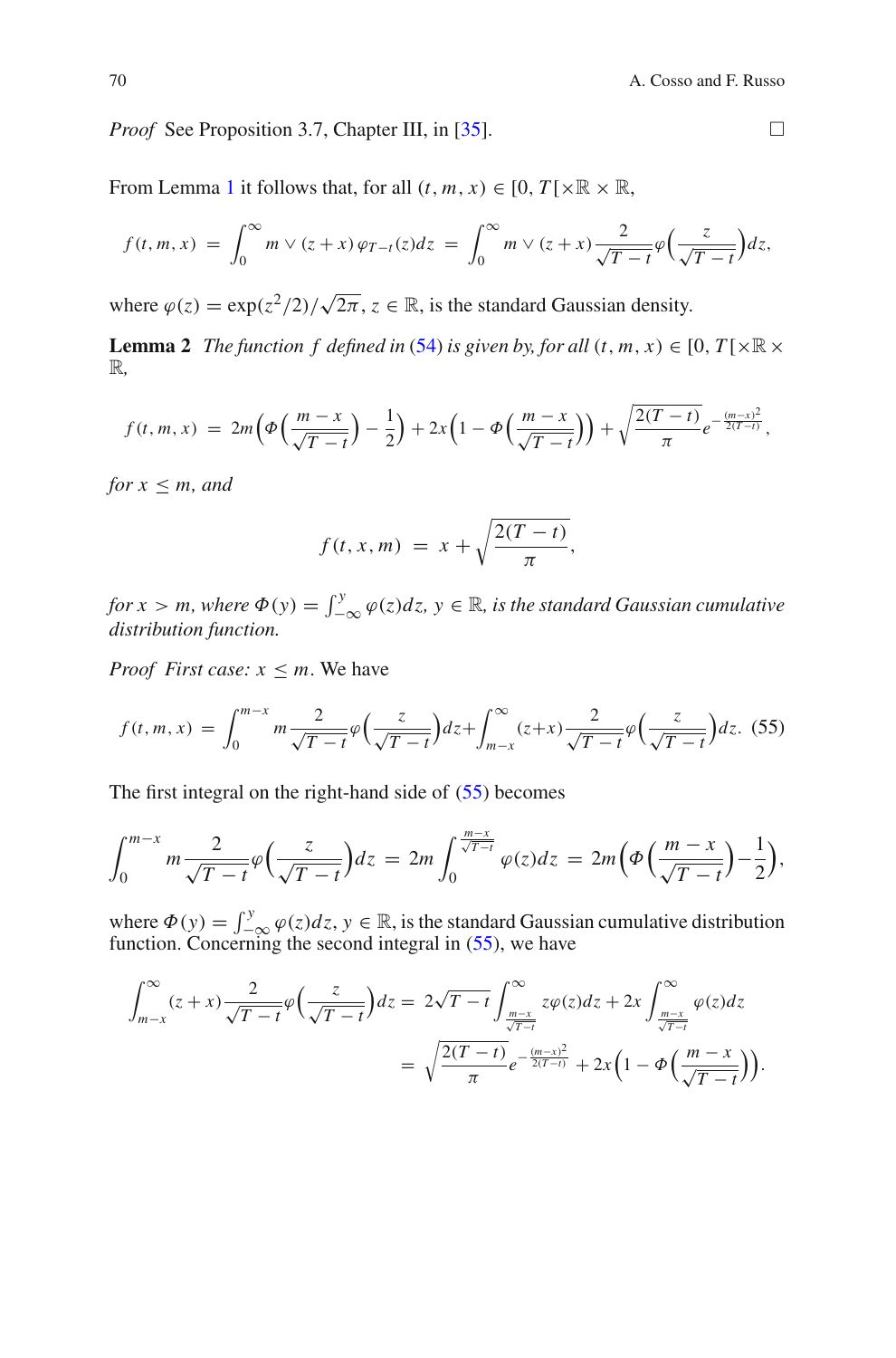*Second case:*  $x > m$ . We have

$$
f(t, m, x) = \int_0^\infty (z + x) \frac{2}{\sqrt{T - t}} \varphi \left( \frac{z}{\sqrt{T - t}} \right) dz
$$
  
=  $2\sqrt{T - t} \int_0^\infty z \varphi(z) dz + 2x \int_0^\infty \varphi(z) dz = \sqrt{\frac{2(T - t)}{\pi}} + x.$ 

We also have the following regularity result regarding the function *f* .

**Lemma 3** *The function f defined in* [\(54\)](#page-42-1) *is continuous on* [0,  $T$ ]  $\times \mathbb{R} \times \mathbb{R}$ *, moreover it is once* (*resp. twice*) *continuously differentiable in*  $(t, m)$  (*resp. in x*) *on* [0,  $T[\times \overline{Q}]$ , *where*  $\overline{Q}$  *is the closure of the set*  $Q := \{(m, x) \in \mathbb{R} \times \mathbb{R} : m > x\}$ *. In addition, the following Itô formula holds:*

<span id="page-44-0"></span>
$$
f(t, S_t, B_t) = f(0, 0, 0) + \int_0^t \left( \partial_t f(s, S_s, B_s) + \frac{1}{2} \partial_{xx}^2 f(s, S_s, B_s) \right) ds
$$
  
+ 
$$
\int_0^t \partial_m f(s, S_s, B_s) dS_s + \int_0^t \partial_x f(s, S_s, B_s) dB_s, \quad 0 \le t \le T, \ \mathbb{P}\text{-}a.s.
$$
 (56)

*Proof* The regularity properties of f are deduced from its explicit form derived in Lemma [2,](#page-43-1) after straightforward calculations. Concerning Itô's formula [\(56\)](#page-44-0), the proof can be done along the same lines as the standard Itô formula. We simply notice that, in the present case, only the restriction of  $f$  to  $\overline{Q}$  is smooth. However, the process  $((S_t, B_t))_t$  is  $\overline{Q}$ -valued. It is well-known that if  $\overline{Q}$  would be an open set, then Itô's formula would hold. In our case,  $\overline{O}$  is the closure of its interior O. This latter property is enough for the validity of Itô's formula. In particular, the basic tools for the proof of Itô's formula are the following Taylor expansions for the function *f* :

$$
f(t', m, x) = f(t, m, x) + \partial_t f(t, m, x)(t' - t)
$$
  
+  $\int_0^1 \partial_t f(t + \lambda(t' - t), m, x)(t' - t) d\lambda$ ,  

$$
f(t, m', x) = f(t, m, x) + \partial_m f(t, m, x)(m' - m)
$$
  
+  $\int_0^1 \partial_m f(t, m + \lambda(m' - m), x)(m' - m) d\lambda$ ,  

$$
f(t, m, x') = f(t, m, x) + \partial_x f(t, m, x)(x' - x) + \frac{1}{2} \partial_{xx}^2 f(t, m, x)(x' - x)^2
$$
  
+  $\int_0^1 (1 - \lambda) (\partial_{xx}^2 f(t, m, x + \lambda(x' - x)) - \partial_{xx}^2 f(t, m, x))(x' - x)^2 d\lambda$ ,

for all  $(t, m, x) \in [0, T] \times \overline{Q}$ . To prove the above Taylor formulae, note that they hold on the open set *Q*, using the regularity of *f* . Then, we can extend them to the closure of *Q*, since *f* and its derivatives are continuous on  $\overline{Q}$ . Consequently, Itô's formula can be proved in the usual way.  $\Box$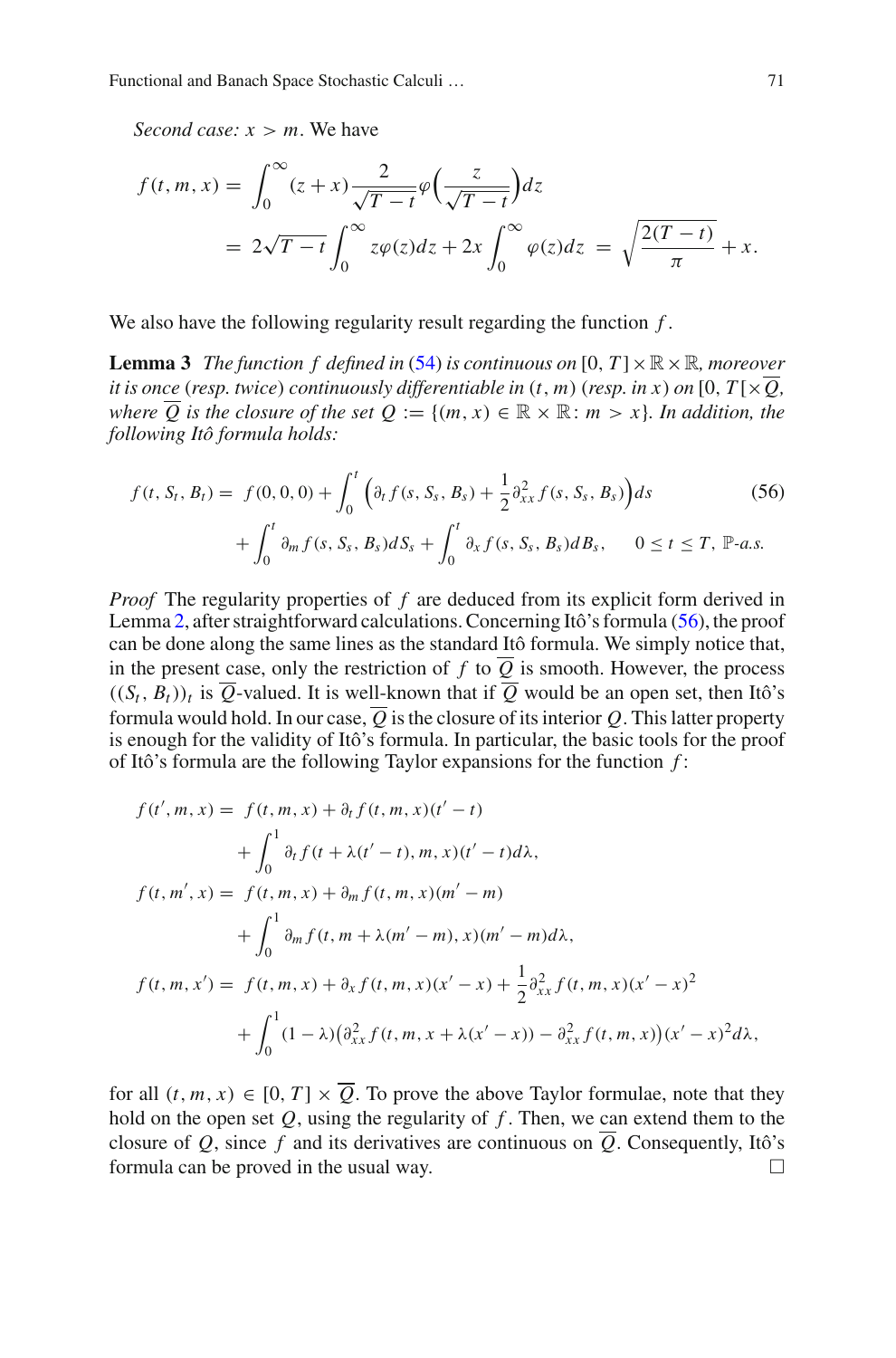Even though, as already observed,  $\mathcal{U}$  does not belong to  $C^{1,2}((0, T[\times \text{past}) \times$ present)∩*C*([0, *T* ]×*C*([−*T*, 0])), so that it can not be a classical solution to Eq. [\(43\)](#page-34-1), the function  $f$  is a solution to a certain Cauchy problem, as stated in the following proposition.

**Proposition 10** *The function f defined in* [\(54\)](#page-42-1) *solves the backward heat equation:*

$$
\begin{cases} \partial_t f(t, m, x) + \frac{1}{2} \partial_{xx}^2 f(t, m, x) = 0, & \forall (t, m, x) \in [0, T[ \times \overline{Q}, f(T, m, x) = m, & \forall (m, x) \in \overline{Q}. \end{cases}
$$

*Proof* We provide two distinct proofs.

*Direct proof.* Since we know the explicit expression of *f* , we can derive the form of  $\partial_t f$  and  $\partial_{xx}^2 f$  by direct calculations:

$$
\partial_t f(t, m, x) = -\frac{1}{\sqrt{T-t}} \varphi\left(\frac{m-x}{\sqrt{T-t}}\right), \quad \partial_{xx}^2 f(t, m, x) = \frac{2}{\sqrt{T-t}} \varphi\left(\frac{m-x}{\sqrt{T-t}}\right),
$$

for all  $(t, m, x) \in [0, T[\times \overline{Q}]$ , from which the claim follows. *Probabilistic proof.* By definition, the process  $(f(t, S_t, B_t))_{t \in [0, T]}$  is given by:

$$
f(t, S_t, B_t) = \mathbb{E}[S_T|\mathscr{F}_t],
$$

so that it is a uniformly integrable F-martingale. Then, it follows from Itô's formula  $(56)$  that

$$
\int_0^t \Big( \partial_t f(s, S_s, B_s) + \frac{1}{2} \partial_{xx}^2 f(s, S_s, B_s) \Big) ds + \int_0^t \partial_m f(s, S_s, B_s) dS_s = 0,
$$

<span id="page-45-0"></span>for all  $0 \le t \le T$ , P-almost surely. As a consequence, the claim follows if we prove that

$$
\int_0^t \partial_m f(s, S_s, B_s) dS_s = 0. \tag{57}
$$

By direct calculation, we have

$$
\partial_m f(t, m, x) = 2\Phi\left(\frac{m - x}{\sqrt{T - t}}\right) - 1, \quad \forall (t, m, x) \in [0, T[\times \overline{Q}].
$$

<span id="page-45-1"></span>Therefore, [\(57\)](#page-45-0) becomes

$$
\int_0^t \left(2\Phi\left(\frac{S_s - B_s}{\sqrt{T - s}}\right) - 1\right) dS_s = 0. \tag{58}
$$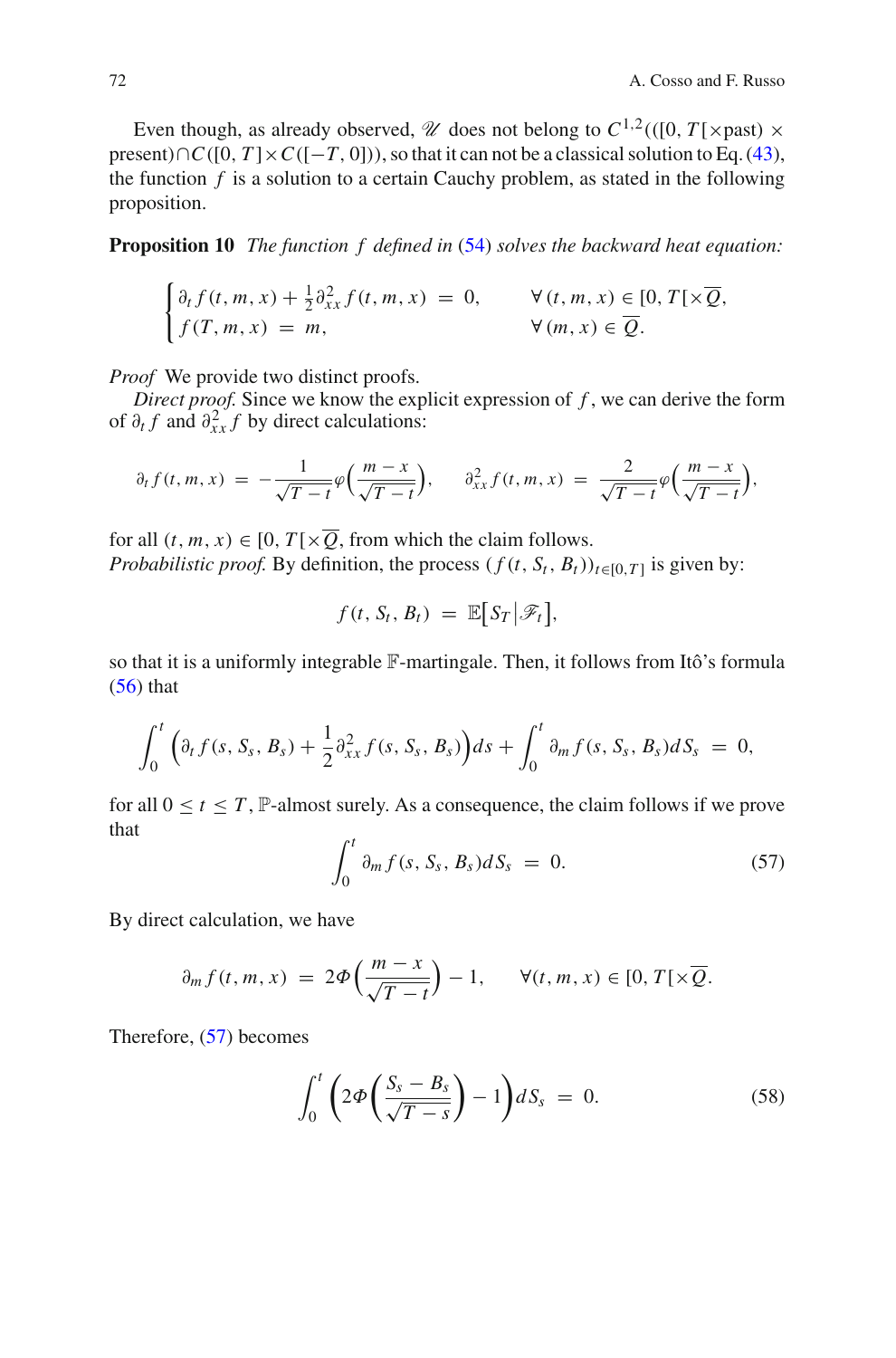Now we observe that the local time of  $S_s - B_s$  is equal to  $2S_s$ , see Exercise 2.14 in [\[35](#page-53-13)]. It follows that the measure  $dS_s$  is carried by  $\{s: S_s - B_s = 0\}$ . This in turn implies the validity of [\(58\)](#page-45-1), since the integrand in (58) is zero on the set  $\{s: S_s - B_s = 0\}$ .  $\Box$ 

#### <span id="page-46-1"></span>*3.3 Strong-Viscosity Solutions*

<span id="page-46-2"></span>Motivated by previous subsection and following [\[10\]](#page-52-1), we now introduce a concept of weak (viscosity type) solution for the path-dependent Eq. [\(43\)](#page-34-1), which we call *strongviscosity solution* to distinguish it from the classical notion of viscosity solution.

**Definition 21** A function  $\mathcal{U} : [0, T] \times C([-T, 0]) \rightarrow \mathbb{R}$  is called **strong-viscosity solution** to Eq. [\(43\)](#page-34-1) if there exists a sequence  $(\mathcal{U}_n, H_n, F_n)_n$  of Borel measurable functions  $\mathcal{U}_n : [0, T] \times C([-T, 0]) \rightarrow \mathbb{R}$ ,  $H_n : C([-T, 0]) \rightarrow \mathbb{R}$ ,  $F_n : [0, T] \times$  $C([-T, 0]) \times \mathbb{R} \times \mathbb{R} \to \mathbb{R}$ , satisfying the following.

(i) For all  $t \in [0, T]$ , the functions  $\mathcal{U}_n(t, \cdot), H_n(\cdot), F_n(t, \cdot, \cdot)$  are equicontinuous on compact sets and, for some positive constants *C* and *m*,

$$
|F_n(t, \eta, y, z) - F_n(t, \eta, y', z')| \leq C(|y - y'| + |z - z'|),
$$
  

$$
|\mathscr{U}_n(t, \eta)| + |H_n(\eta)| + |F_n(t, \eta, 0, 0)| \leq C(1 + ||\eta||_{\infty}^m),
$$

for all  $(t, \eta) \in [0, T] \times C([-T, 0]), y, y' \in \mathbb{R}$ , and  $z, z' \in \mathbb{R}$ . (ii)  $\mathcal{U}_n$  is a strict solution to

$$
\begin{cases} \partial_t \mathscr{U}_n + D^H \mathscr{U}_n + \frac{1}{2} D^{VV} \mathscr{U}_n + F_n(t, \eta, \mathscr{U}_n, D^V \mathscr{U}_n) = 0, & \forall (t, \eta) \in [0, T[ \times C([-T, 0]), \\ \mathscr{U}_n(T, \eta) = H_n(\eta), & \forall \eta \in C([-T, 0]). \end{cases}
$$

<span id="page-46-0"></span>(iii)  $(\mathcal{U}_n, H_n, F_n)$  converges pointwise to  $(\mathcal{U}, H, F)$  as *n* tends to infinity.

*Remark 12* (i) Notice that in [\[8\]](#page-52-2), Definition 3.4, instead of the equicontinuity on compact sets we supposed the local equicontinuity, i.e., the equicontinuity on bounded sets (see Definition 3.3 in [\[8](#page-52-2)]). This latter condition is stronger when  $\mathcal U$  (as well as the other coefficients) is defined on a non-locally compact topological space, as for example  $[0, T] \times C([-T, 0]).$ 

(ii) We observe that, for every  $t \in [0, T]$ , the equicontinuity on compact sets of  $(\mathcal{U}_n(t, \cdot))_n$  together with its pointwise convergence to  $\mathcal{U}(t, \cdot)$  is equivalent to requiring the uniform convergence on compact sets of  $(\mathcal{U}_n(t, \cdot))_n$  to  $\mathcal{U}(t, \cdot)$ . The same<br>remark applies to  $(H_1(\cdot))$  and  $(F_1(t, \cdot, \cdot))_n \neq F_1[0, T]$ remark applies to  $(H_n(\cdot))_n$  and  $(F_n(t, \cdot, \cdot, \cdot))_n, t \in [0, T]$ .

The following uniqueness result for strong-viscosity solution holds.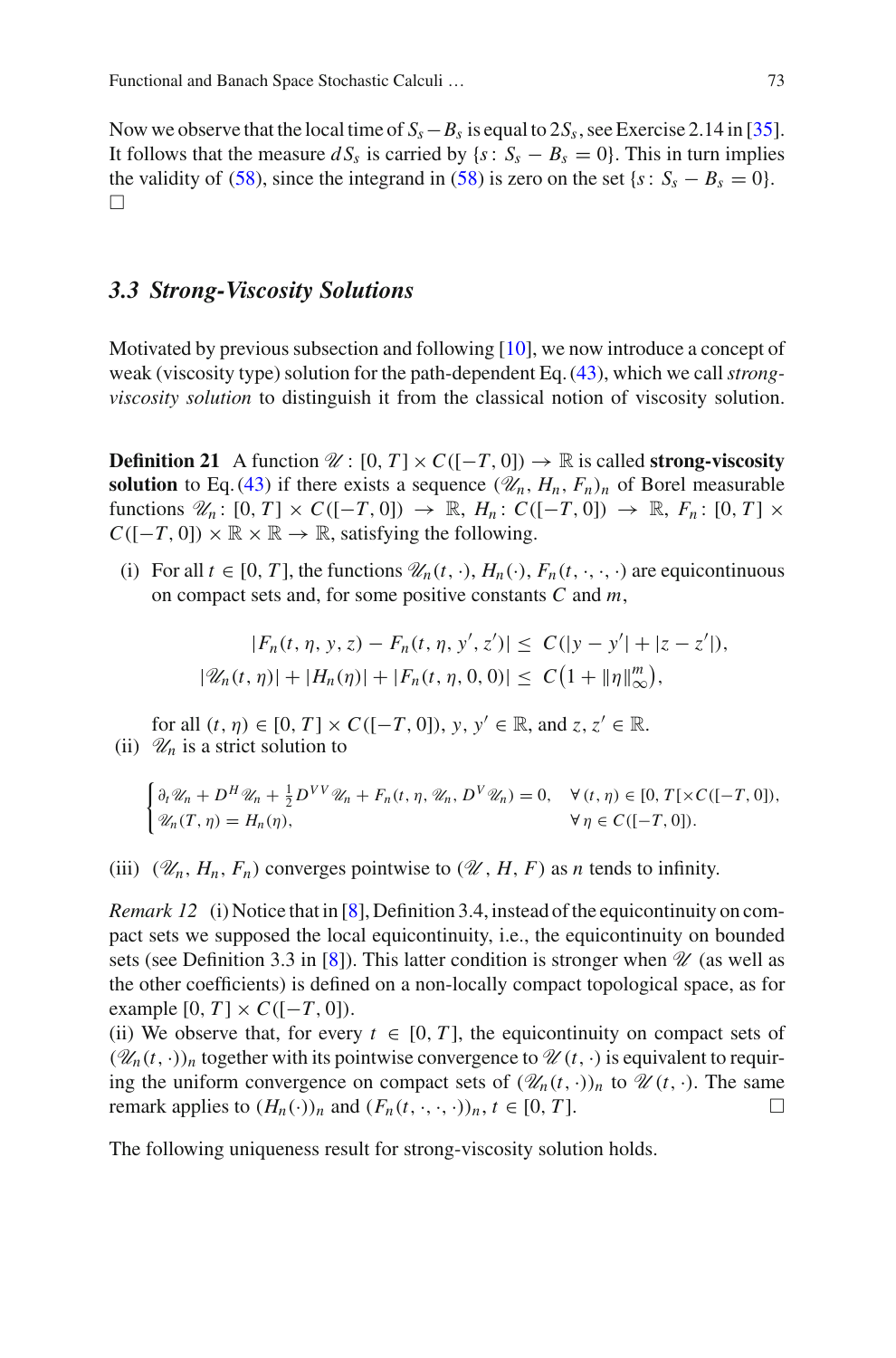**Theorem 6** *Suppose that Assumption* **(A)** *holds. Let*  $\mathcal{U}: [0, T] \times C([-T, 0]) \rightarrow \mathbb{R}$ *be a strong-viscosity solution to Eq.*[\(43\)](#page-34-1)*. Then, we have*

$$
\mathscr{U}(t,\eta) = Y_t^{t,\eta}, \quad \forall (t,\eta) \in [0,T] \times C([-T,0]),
$$

where  $(Y_s^{t,\eta}, Z_s^{t,\eta})_{s\in[t,T]}\in\mathbb{S}^2(t,T)\times\mathbb{H}^2(t,T)$ , with  $Y_s^{t,\eta}=\mathscr{U}(s,\mathbb{W}_s^{t,\eta})$ , solves the *backward stochastic differential equation,* P*-a.s.,*

$$
Y_s^{t,\eta} = H(\mathbb{W}_T^{t,\eta}) + \int_s^T F(r, \mathbb{W}_r^{t,\eta}, Y_r^{t,\eta}, Z_r^{t,\eta})dr - \int_s^T Z_r^{t,\eta}dW_r, \quad t \leq s \leq T.
$$

*In particular, there exists at most one strong-viscosity solution to Eq.*[\(43\)](#page-34-1)*.*

*Proof* Consider a sequence  $(\mathcal{U}_n, H_n, F_n)_n$  satisfying conditions (i)-(iii) of Definition [21.](#page-46-2) For every  $n \in \mathbb{N}$  and any  $(t, \eta) \in [0, T] \times C([-T, 0])$ , we know from Theorem [4](#page-36-1) that  $(Y_s^{n,t,\eta}, Z_s^{n,t,\eta})_{s \in [t,T]} = (\mathcal{U}_n(s, \mathbb{W}_s^{t,\eta}), D^V \mathcal{U}_n(s, \mathbb{W}_s^{t,\eta}))_{s \in [t,T]} \in \mathbb{S}^2(t,T) \times$  $\mathbb{H}^2(t, T)$  is the solution to the backward stochastic differential equation, P-a.s.,

$$
Y_s^{n,t,\eta} = H_n(\mathbb{W}_T^{t,\eta}) + \int_s^T F_n(r, \mathbb{W}_r^{t,\eta}, Y_r^{n,t,\eta}, Z_r^{n,t,\eta})dr - \int_s^T Z_r^{n,t,\eta}dW_r, \quad t \leq s \leq T.
$$

Our aim is to pass to the limit in the above equation as  $n \to \infty$ , using Theorem C.1 in [\[10](#page-52-1)]. From the polynomial growth condition of  $(\mathcal{U}_n)$ <sub>*n*</sub> and estimate [\(46\)](#page-36-3), we see that

$$
\sup_n \|Y^{n,t,\eta}\|_{\mathbb{S}^p(t,T)} < \infty, \quad \text{for any } p \ge 1.
$$

This implies, using standard estimates for backward stochastic differential equations (see, e.g., Proposition B.1 in [\[10\]](#page-52-1)) and the polynomial growth condition of  $(F_n)_n$ , that

$$
\sup_n \|Z^{n,t,\eta}\|_{\mathbb{H}^2(t,T)} < \infty.
$$

Let  $Y_s^{t,\eta} = \mathcal{U}(s, \mathbb{W}_s^{t,\eta})$ , for any  $s \in [t, T]$ . Then, we see that all the requirements of Theorem C.1 in [\[10\]](#page-52-1) follow by assumptions and estimate [\(46\)](#page-36-3), so the claim follows.  $\Box$ 

We now prove an existence result for strong-viscosity solutions to the path-dependent heat equation, namely to Eq. [\(43\)](#page-34-1) in the case  $F \equiv 0$ . To this end, we need the following stability result for strong-viscosity solutions.

<span id="page-47-0"></span>**Lemma 4** Let  $(\mathcal{U}_{n,k}, H_{n,k}, F_{n,k})_{n,k}$ ,  $(\mathcal{U}_n, H_n, F_n)_n$ ,  $(\mathcal{U}, H, F)$  be Borel measur*able functions such that the properties below hold.*

*(i)* For all  $t \in [0, T]$ , the functions  $\mathcal{U}_{n,k}(t, \cdot)$ ,  $H_{n,k}(\cdot)$ , and  $F_{n,k}(t, \cdot, \cdot, \cdot)$ ,  $n, k \in \mathbb{N}$ , *are equicontinuous on compact sets and, for some positive constants C and m,*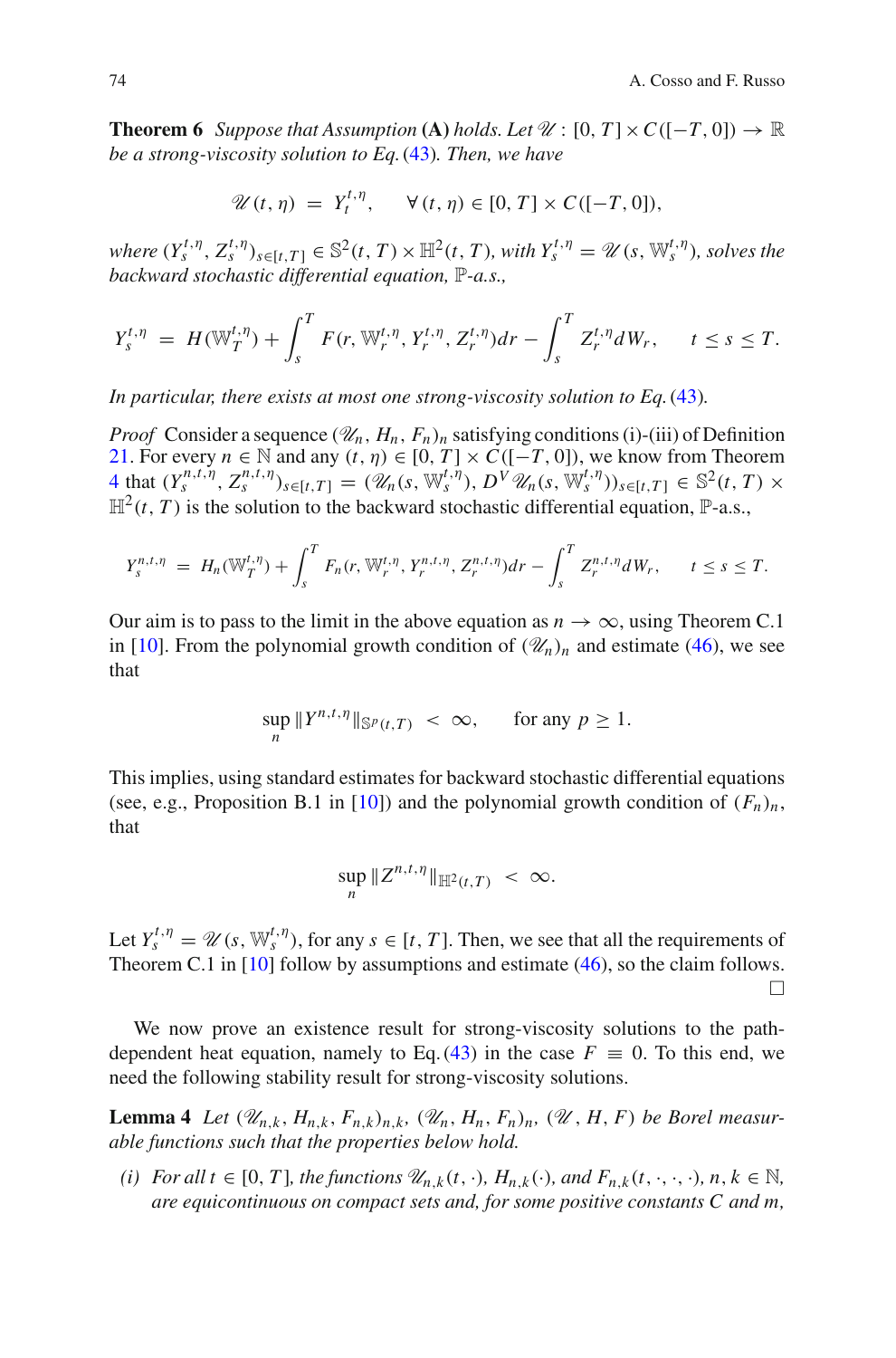$$
|F_{n,k}(t, \eta, y, z) - F_{n,k}(t, \eta, y', z')| \leq C(|y - y'| + |z - z'|),
$$
  

$$
|\mathscr{U}_{n,k}(t, \eta)| + |H_{n,k}(\eta)| + |F_{n,k}(t, \eta, 0, 0)| \leq C(1 + ||\eta||_{\infty}^m),
$$

*for all*  $(t, \eta) \in [0, T] \times C([-T, 0]), \gamma, \gamma' \in \mathbb{R}, \text{ and } z, z' \in \mathbb{R}.$ *(ii) Un*,*<sup>k</sup> is a strict solution to*

$$
\begin{cases} \partial_t \mathcal{U}_{n,k} + D^H \mathcal{U}_{n,k} + \frac{1}{2} D^{VV} \mathcal{U}_{n,k} \\ + F_{n,k}(t, \eta, \mathcal{U}_{n,k}, D^V \mathcal{U}_{n,k}) = 0, & \forall (t, \eta) \in [0, T[ \times C([-T, 0]), \\ \mathcal{U}_{n,k}(T, \eta) = H_{n,k}(\eta), & \forall \eta \in C([-T, 0]). \end{cases}
$$

*(iii)*  $(\mathcal{U}_{n,k}, H_{n,k}, F_{n,k})$  *converges pointwise to*  $(\mathcal{U}_n, H_n, F_n)$  *as k tends to infinity. (iv)*  $(\mathcal{U}_n, H_n, F_n)$  *converges pointwise to*  $(\mathcal{U}, H, F)$  *as n tends to infinity.* 

*Then, there exists a subsequence*  $(\mathcal{U}_{n,k_n}, H_{n,k_n}, F_{n,k_n})$ *n* which converges pointwise *to* (*U* , *H*, *F*) *as n tends to infinity. In particular, U is a strong-viscosity solution to Eq.*[\(43\)](#page-34-1)*.*

*Proof* See Lemma 3.4 in [\[8](#page-52-2)] or Lemma 3.1 in [\[10](#page-52-1)]. We remark that in [\[8\]](#page-52-2) a slightly different definition of strong-viscosity solution was used, see Remark  $12(i)$  $12(i)$ ; however, proceeding along the same lines we can prove the present result.

<span id="page-48-0"></span>**Theorem 7** *Suppose that Assumption* **(A)** *holds. Let*  $F \equiv 0$  *and*  $H$  *be continuous. Then, there exists a unique strong-viscosity solution U to the path-dependent heat Eq.*[\(43\)](#page-34-1)*, which is given by*

$$
\mathscr{U}(t,\eta) = \mathbb{E}\big[H(\mathbb{W}_T^{t,\eta})\big], \quad \forall (t,\eta) \in [0,T] \times C([-T,0]).
$$

*Proof* Let  $(e_i)_{i>0}$  be the orthonormal basis of  $L^2([-T, 0])$  composed by the functions

$$
e_0 = \frac{1}{\sqrt{T}}, \qquad e_{2i-1}(x) = \sqrt{\frac{2}{T}} \sin\left(\frac{2\pi}{T}(x+T)i\right), \qquad e_{2i}(x) = \sqrt{\frac{2}{T}} \cos\left(\frac{2\pi}{T}(x+T)i\right),
$$

for all  $i \in \mathbb{N} \setminus \{0\}$ . Let us define the linear operator  $\Lambda: C([-T, 0]) \to C([-T, 0])$  by

$$
(\Lambda \eta)(x) = \frac{\eta(0) - \eta(-T)}{T} x, \quad x \in [-T, 0], \ \eta \in C([-T, 0]).
$$

<span id="page-48-1"></span>Notice that  $(\eta - \Lambda \eta)(-T) = (\eta - \Lambda \eta)(0)$ , therefore  $\eta - \Lambda \eta$  can be extended to the entire real line in a periodic way with period *T* , so that we can expand it in Fourier series. In particular, for each  $n \in \mathbb{N}$  and  $n \in C([-T, 0])$ , consider the Fourier partial sum

$$
s_n(\eta - \Lambda \eta) = \sum_{i=0}^n (\eta_i - (\Lambda \eta)_i) e_i, \quad \forall \eta \in C([-T, 0]), \tag{59}
$$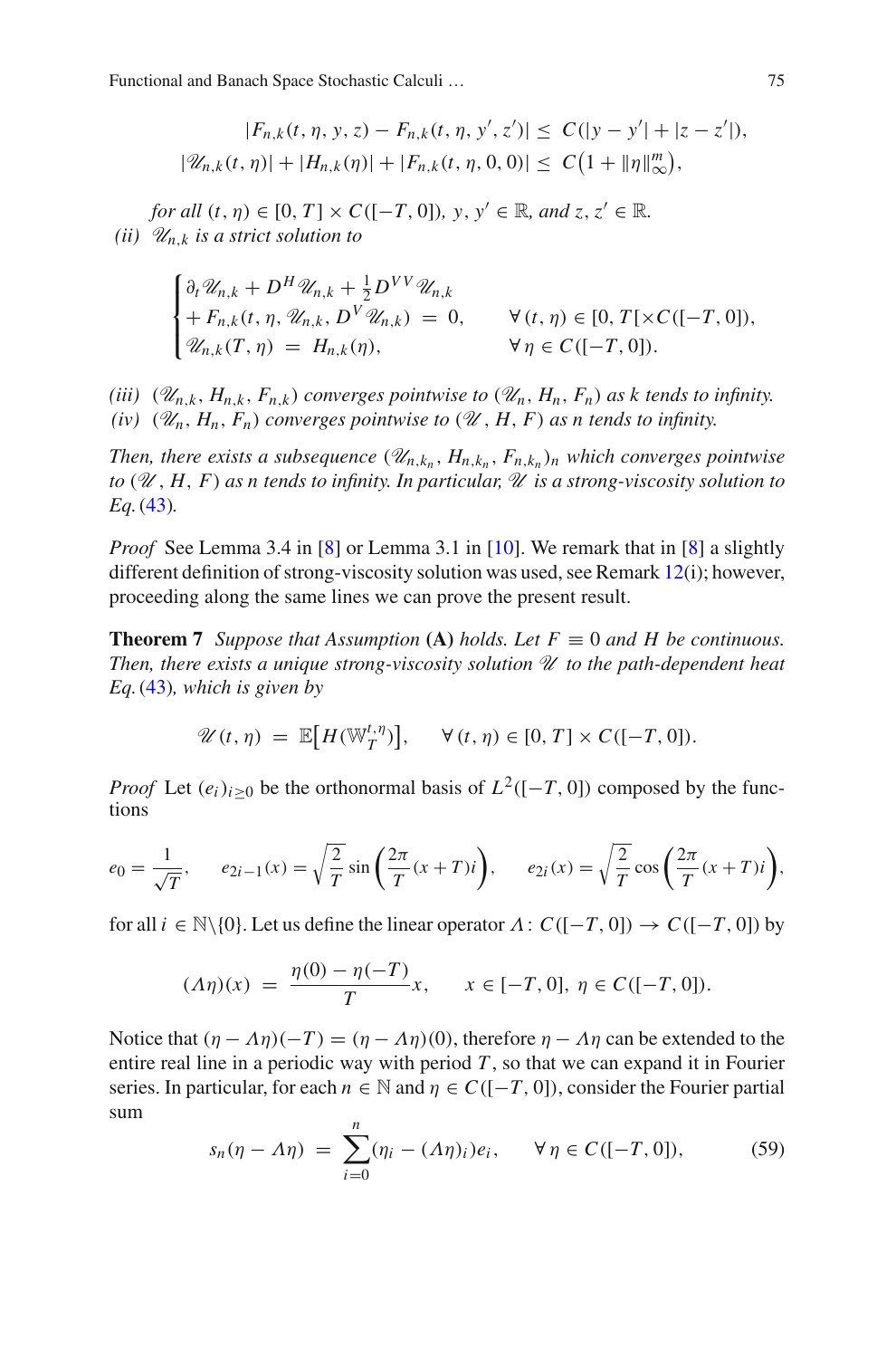where (denoting  $\tilde{e}_i(x) = \int_{-T}^{x} e_i(y) dy$ , for any  $x \in [-T, 0]$ ), by Proposition [4,](#page-8-3)

$$
\eta_i = \int_{-T}^0 \eta(x) e_i(x) dx = \eta(0) \tilde{e}_i(0) - \int_{[-T,0]} \tilde{e}_i(x) d^{\text{-}} \eta(x)
$$

$$
= \int_{[-T,0]} (\tilde{e}_i(0) - \tilde{e}_i(x)) d^{\text{-}} \eta(x), \tag{60}
$$

since  $\eta(0) = \int_{[-T,0]} d^{\text{-}} \eta(x)$ . Moreover we have

$$
(\Lambda \eta)_i = \int_{-T}^0 (\Lambda \eta)(x) e_i(x) dx = \frac{1}{T} \int_{-T}^0 x e_i(x) dx \left( \int_{[-T,0]} d^-\eta(x) - \eta(-T) \right). \tag{61}
$$

Define

<span id="page-49-2"></span><span id="page-49-1"></span><span id="page-49-0"></span>
$$
\sigma_n = \frac{s_0 + s_1 + \dots + s_n}{n+1}.
$$

Then, by  $(59)$ ,

$$
\sigma_n(\eta - \Lambda \eta) = \sum_{i=0}^n \frac{n+1-i}{n+1} (\eta_i - (\Lambda \eta)_i) e_i, \quad \forall \eta \in C([-T,0]).
$$

We know from Fejér's theorem on Fourier series (see, e.g., Theorem 3.4, Chapter III, in [\[44\]](#page-53-14)) that, for any  $\eta \in C([-T, 0])$ ,  $\sigma_n(\eta - \Lambda \eta) \to \eta - \Lambda \eta$  uniformly on  $[-T, 0]$ , as *n* tends to infinity, and  $\|\sigma_n(\eta - \Lambda \eta)\|_{\infty} \le \|\eta - \Lambda \eta\|_{\infty}$ . Let us define the linear operator *T<sub>n</sub>*:  $C([-T, 0]) \rightarrow C([-T, 0])$  by (denoting  $e_{-1}(x) = x$ , for any  $x \in [-T, 0]$ 

$$
T_n \eta = \sigma_n(\eta - \Lambda \eta) + \Lambda \eta = \sum_{i=0}^n \frac{n+1-i}{n+1} (\eta_i - (\Lambda \eta)_i) e_i + \frac{\eta(0) - \eta(-T)}{T} e_{-1}
$$

$$
= \sum_{i=0}^n \frac{n+1-i}{n+1} x_i e_i + x_{-1} e_{-1}, \tag{62}
$$

where, using  $(60)$  and  $(61)$ ,

$$
x_{-1} = \int_{[-T,0]} \frac{1}{T} d^- \eta(x) - \frac{1}{T} \eta(-T),
$$
  
\n
$$
x_i = \int_{[-T,0]} \left( \tilde{e}_i(0) - \tilde{e}_i(x) - \frac{1}{T} \int_{-T}^0 x e_i(x) dx \right) d^- \eta(x) + \frac{1}{T} \int_{-T}^0 x e_i(x) dx \eta(-T),
$$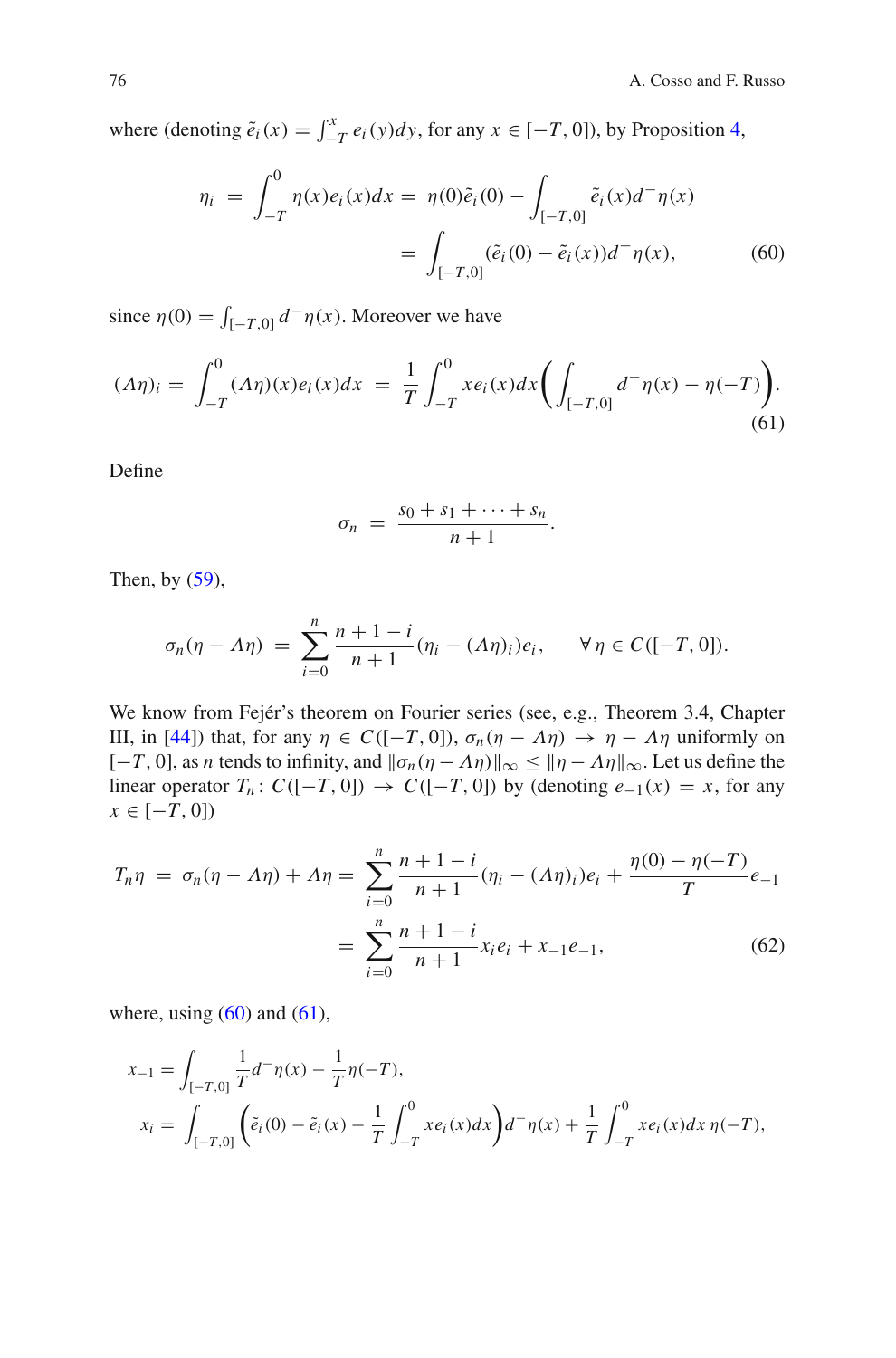<span id="page-50-0"></span>for  $i = 0, \ldots, n$ . Then, for any  $\eta \in C([-T, 0]), T_n \eta \to \eta$  uniformly on  $[-T, 0]$ , as *n* tends to infinity. Furthermore, there exists a positive constant *M* such that

$$
||T_n\eta||_{\infty} \le M||\eta||_{\infty}, \quad \forall n \in \mathbb{N}, \forall \eta \in C([-T, 0]). \tag{63}
$$

In particular, the family of linear operators  $(T_n)_n$  is equicontinuous. Now, let us define  $\bar{H}_n$ :  $C([-T, 0]) \rightarrow \mathbb{R}$  as follows

$$
H_n(\eta) = H(T_n \eta), \quad \forall \eta \in C([-T, 0]).
$$

We see from [\(63\)](#page-50-0) that the family  $(H_n)_n$  is equicontinuous on compact sets. Moreover, from the polynomial growth condition of  $H$  and  $(63)$  we have

$$
|\bar{H}_n(\eta)| \leq C(1 + \|T_n\eta\|_{\infty}^m) \leq C(1 + M^m \|\eta\|_{\infty}^m), \quad \forall n \in \mathbb{N}, \forall \eta \in C([-T, 0]).
$$

Now, we observe that since {*e*−1, *e*0, *e*1,..., *en*} are linearly independent, then we see from [\(62\)](#page-49-2) that  $T_n \eta$  is completely characterized by the coefficients of *e*−1, *e*<sub>0</sub>, *e*<sub>1</sub>,..., *e<sub>n</sub>*. Therefore, the function  $\bar{h}_n$ :  $\mathbb{R}^{n+2} \to \mathbb{R}$  given by

$$
\bar{h}_n(x_{-1},\ldots,x_n) = \bar{H}_n(\eta) = H\bigg(\sum_{i=0}^n \frac{n+1-i}{n+1}x_i e_i + x_{-1}e_{-1}\bigg), \quad \forall (x_{-1},\ldots,x_n) \in \mathbb{R}^{n+2},
$$

completely characterizes  $\bar{H}_n$ . Moreover, fix  $\eta \in C([-T, 0])$  and consider the corresponding coefficients  $x_{-1}, \ldots, x_n$  with respect to  $\{e_{-1}, \ldots, e_n\}$  in the expression [\(62\)](#page-49-2) of  $T_n$ *n*. Set

$$
\varphi_{-1}(x) = \frac{1}{T}, \qquad \varphi_i(x) = \tilde{e}_i(0) - \tilde{e}_i(x - T) - \frac{1}{T} \int_{-T}^0 x e_i(x) dx, \qquad x \in [0, T],
$$
  

$$
a_{-1} = -\frac{1}{T}, \qquad a_i = \frac{1}{T} \int_{-T}^0 x e_i(x) dx.
$$

Notice that  $\varphi_{-1}, \ldots, \varphi_n \in C^\infty([0, T])$ . Then, we have

$$
\bar{H}_n(\eta) = \bar{h}_n \Biggl( \int_{[-T,0]} \varphi_{-1}(x+T) d^-\eta(x) + a_{-1}\eta(-T), \ldots, \int_{[-T,0]} \varphi_n(x+T) d^-\eta(x) + a_n\eta(-T) \Biggr).
$$

Let  $\phi(x) = c \exp(1/(x^2 - T^2))1_{[0,T]}(x), x \ge 0$ , with  $c > 0$  such that  $\int_0^\infty \phi(x)$  $dx = 1$ . Define, for any  $\varepsilon > 0$ ,  $\phi_{\varepsilon}(x) = \phi(x/\varepsilon)/\varepsilon$ ,  $x \ge 0$ . Notice that  $\phi_{\varepsilon} \in$  $C^{\infty}([0,\infty[)$  and (denoting  $\tilde{\phi}_{\varepsilon}(x) = \int_0^x \phi_{\varepsilon}(y) dy$ , for any  $x \ge 0$ ),

$$
\int_{-T}^{0} \eta(x)\phi_{\varepsilon}(x+T)dx = \eta(0)\tilde{\phi}_{\varepsilon}(T) - \int_{[-T,0]} \tilde{\phi}_{\varepsilon}(x+T)d^{-}\eta(x)
$$

$$
= \int_{[-T,0]} (\tilde{\phi}_{\varepsilon}(T) - \tilde{\phi}_{\varepsilon}(x+T))d^{-}\eta(x).
$$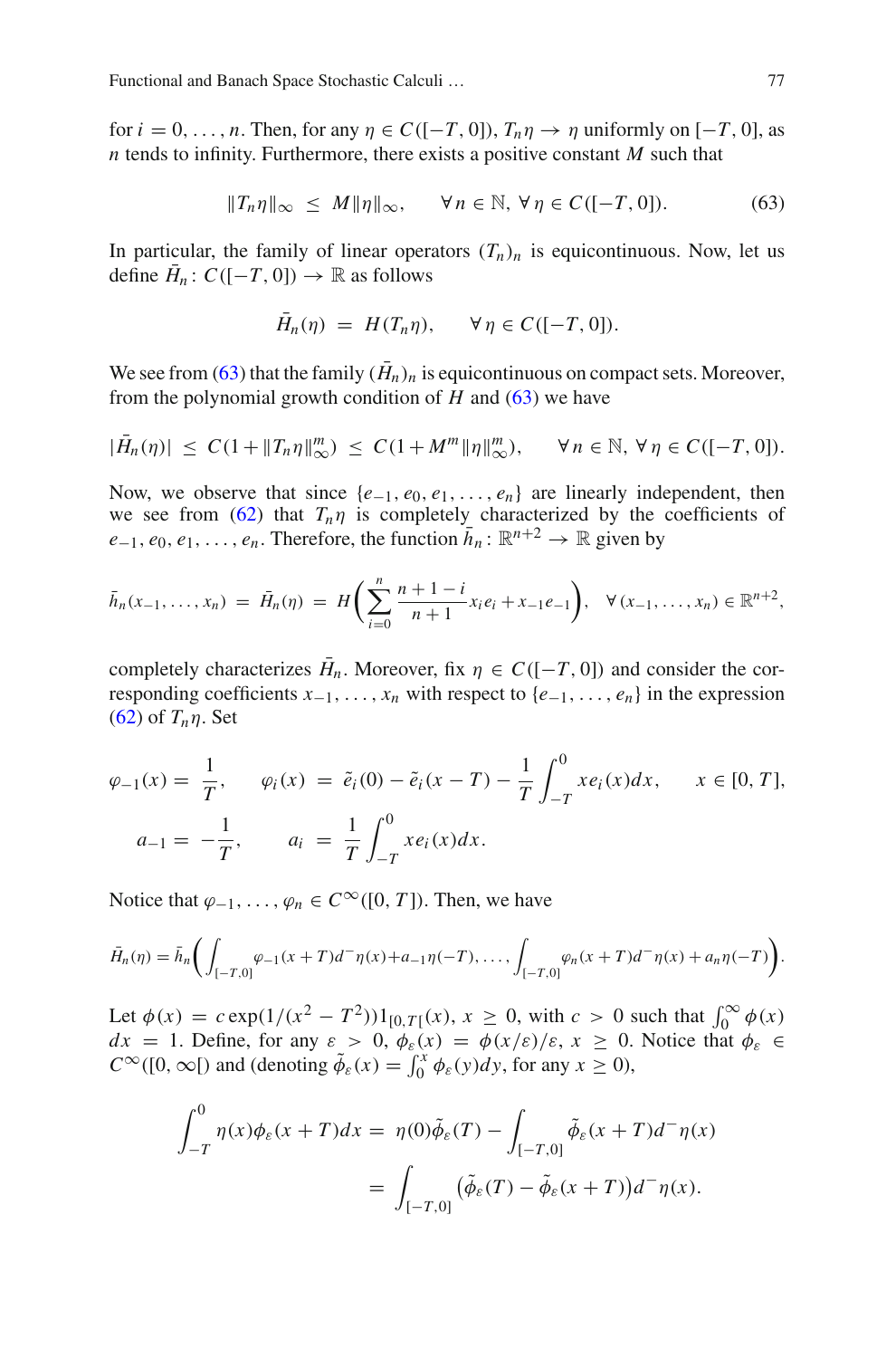Therefore

$$
\lim_{\varepsilon \to 0^+} \int_{[-T,0]} \left( \tilde{\phi}_{\varepsilon}(T) - \tilde{\phi}_{\varepsilon}(x+T) \right) d^-\eta(x) = \lim_{\varepsilon \to 0^+} \int_{-T}^0 \eta(x) \phi_{\varepsilon}(x+T) dx = \eta(-T).
$$

For this reason, we introduce the function  $H_n: C([-T, 0]) \to \mathbb{R}$  given by

$$
H_n(\eta) = \bar{h}_n \bigg( \ldots, \int_{[-T,0]} \varphi_i(x+T) d^{\top} \eta(x) + a_i \int_{[-T,0]} (\tilde{\phi}_n(T) - \tilde{\phi}_n(x+T)) d^{\top} \eta(x), \ldots \bigg).
$$

Now, for any  $n \in \mathbb{N}$ , let  $(h_{n,k})_{k \in \mathbb{N}}$  be a locally equicontinuous sequence of  $C^2(\mathbb{R}^{n+2}; \mathbb{R})$  functions, uniformly polynomially bounded, such that  $h_{n,k}$  converges pointwise to  $h_n$ , as k tends to infinity. Define  $H_n$ ,  $k: C([-T, 0]) \to \mathbb{R}$  as follows:

$$
H_{n,k}(\eta)=h_{n,k}\bigg(\ldots,\int_{[-T,0]}\varphi_i(x+T)d^-\eta(x)+a_i\int_{[-T,0]}\big(\tilde{\phi}_n(T)-\tilde{\phi}_n(x+T)\big)d^-\eta(x),\ldots\bigg).
$$

Then, we know from Theorem [5](#page-37-1) that the function  $\mathcal{U}_{n,k}$ :  $[0, T] \times C([-T, 0]) \rightarrow \mathbb{R}$ given by

$$
\mathscr{U}_{n,k}(t,\eta) = \mathbb{E}\big[H_{n,k}(\mathbb{W}_T^{t,\eta})\big], \quad \forall (t,\eta) \in [0,T] \times C([-T,0])
$$

is a classical solution to the path-dependent heat Eq.  $(43)$ . Moreover, the family  $(\mathcal{U}_{n,k})_{n,\varepsilon,k}$  is equicontinuous on compact sets and uniformly polynomially bounded. Then, using the stability result Lemma [4,](#page-47-0) it follows that  $\mathcal U$  is a strong-viscosity solution to the path-dependent heat Eq.  $(43)$ .

**Acknowledgments** The present work was partially supported by the ANR Project MASTERIE 2010 BLAN 0121 01. The second named author also benefited partially from the support of the "FMJH Program Gaspard Monge in optimization and operation research" (Project 2014-1607H).

**Open Access** This chapter is distributed under the terms of the Creative Commons Attribution Noncommercial License, which permits any noncommercial use, distribution, and reproduction in any medium, provided the original author(s) and source are credited.

#### **References**

- <span id="page-51-1"></span>1. Buckdahn, R., Ma, J., Zhang, J.: Pathwise Taylor expansions for random fields on multiple dimensional paths. Stoch. Process. Appl. **125**(7), 2820–2855 (2015)
- <span id="page-51-3"></span>2. Cerrai, S.: Second Order PDE's in Finite and Infinite Dimension: A Probabilistic Approach, Lecture Notes in Mathematics, vol. 1762. Springer, Berlin (2001)
- <span id="page-51-2"></span>3. Cerutti, M.C., Escauriaza, L., Fabes, E.B.: Uniqueness in the Dirichlet problem for some elliptic operators with discontinuous coefficients. Ann. Mat. Pura Appl. **4**(163), 161–180 (1993)
- <span id="page-51-4"></span>4. Chojnowska-Michalik, A.: Representation theorem for general stochastic delay equations. Bull. Acad. Polon. Sci. Sér. Sci. Math. Astronom. Phys. **26**(7), 635–642 (1978)
- <span id="page-51-0"></span>5. Cont, R., Fournié, D.-A.: Change of variable formulas for non-anticipative functionals on path space. J. Funct. Anal. **259**(4), 1043–1072 (2010)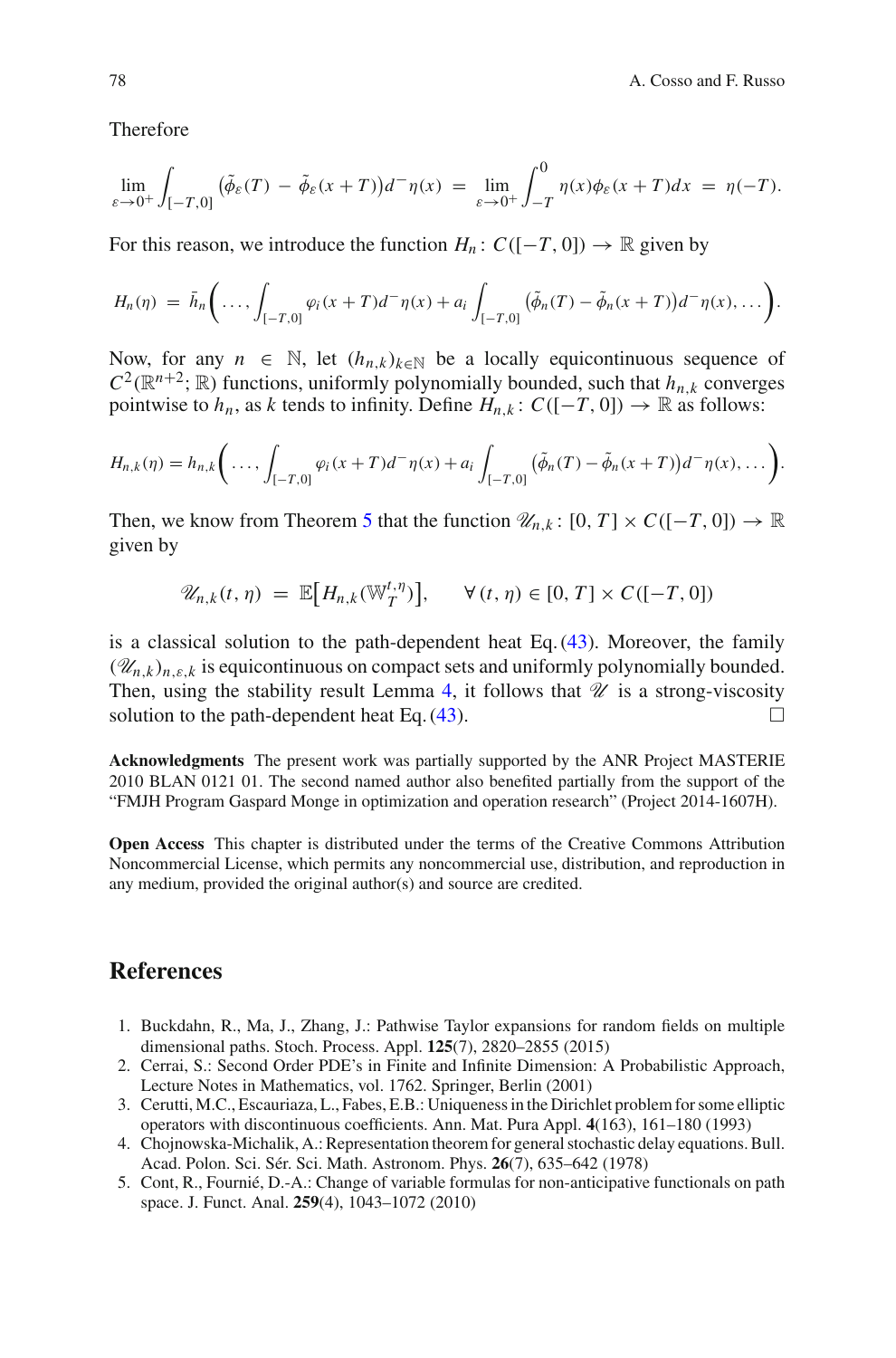- 6. Cont, R., Fournié, D.-A.: A functional extension of the Itô formula. C. R. Math. Acad. Sci. Paris **348**(1–2), 57–61 (2010)
- <span id="page-52-4"></span>7. Cont, R., Fournié, D.-A.: Functional Itô calculus and stochastic integral representation of martingales. Ann. Probab. **41**(1), 109–133 (2013)
- <span id="page-52-2"></span>8. Cosso, A., Russo, F.: A regularization approach to functional Itô calculus and strong-viscosity solutions to path-dependent PDEs. Preprint HAL, hal-00933678 version 2 (2014) (Unpublished)
- <span id="page-52-0"></span>9. Cosso, A., Russo, F.: Functional Itô versus Banach space stochastic calculus and strict solutions of semilinear path-dependent equations. Preprint [arXiv:1505.02926v1](http://arxiv.org/abs/1505.02926v1) (2015)
- <span id="page-52-1"></span>10. Cosso, A., Russo, F.: Strong-viscosity solutions: semilinear parabolic PDEs and path-dependent PDEs. Preprint [arXiv:1505.02927v1](http://arxiv.org/abs/1505.02927v1) (2015)
- <span id="page-52-15"></span>11. Crandall, M.G., Kocan, M., Soravia, P., Święch, A.: On the equivalence of various weak notions of solutions of elliptic PDEs with measurable ingredients. In: Progress in Elliptic and Parabolic Partial Differential Equations (Capri, 1994). Pitman Research Notes in Mathematics Series, vol. 350, pp. 136–162. Longman, Harlow (1996)
- <span id="page-52-5"></span>12. Di Girolami, C., Fabbri, G., Russo, F.: The covariation for Banach space valued processes and applications. Metrika **77**(1), 51–104 (2014)
- <span id="page-52-9"></span>13. Di Girolami, C., Russo, F.: Infinite dimensional stochastic calculus via regularization and applications. Preprint HAL-INRIA, inria-00473947 version 1 (2010) (Unpublished)
- <span id="page-52-8"></span>14. Di Girolami, C., Russo, F.: Clark-Ocone type formula for non-semimartingales with finite quadratic variation. C. R. Math. Acad. Sci. Paris **349**(3–4), 209–214 (2011)
- 15. Di Girolami, C., Russo, F.: Generalized covariation and extended Fukushima decomposition for Banach space-valued processes. Applications to windows of Dirichlet processes. Infinite Dimens. Anal. Quantum Probab. Relat. Top. **15**(2), 1250007, 50 (2012)
- <span id="page-52-6"></span>16. Di Girolami, C., Russo, F.: Generalized covariation for Banach space valued processes, Itô formula and applications. Osaka J. Math. **51**(3), 729–783 (2014)
- <span id="page-52-3"></span>17. Dupire, B.: Functional Itô calculus. Portfolio Research Paper, Bloomberg (2009)
- <span id="page-52-11"></span>18. Ekren, I., Keller, C., Touzi, N., Zhang, J.: On viscosity solutions of path dependent PDEs. Ann. Probab. **42**(1), 204–236 (2014)
- 19. Ekren, I., Touzi, N., Zhang, J.: Viscosity solutions of fully nonlinear parabolic path dependent PDEs: Part I. Ann. Probab, To appear in (2013)
- <span id="page-52-12"></span>20. Ekren, I., Touzi, N., Zhang, J.: Viscosity solutions of fully nonlinear parabolic path dependent PDEs: Part II. Ann. Probab, To appear in (2013)
- <span id="page-52-13"></span>21. Ekren, I., Touzi, N., Zhang, J.: Optimal stopping under nonlinear expectation. Stoch. Process. Appl. **124**(10), 3277–3311 (2014)
- <span id="page-52-10"></span>22. Flandoli, F., Zanco, G.: An infinite-dimensional approach to path-dependent Kolmogorov's equations. Ann. Probab, To appear in (2013)
- <span id="page-52-7"></span>23. Föllmer, H.: Calcul d'Itô sans probabilités. In: Seminar on Probability, XV (Univ. Strasbourg, Strasbourg, 1979/1980) (French). Lecture Notes in Mathematics, vol. 850 pp. 143–150. Springer, Berlin (1981)
- <span id="page-52-18"></span>24. Gozzi, F., Russo, F.: Verification theorems for stochastic optimal control problems via a time dependent Fukushima-Dirichlet decomposition. Stoch. Process. Appl. **116**(11), 1530–1562 (2006)
- <span id="page-52-19"></span>25. Gozzi, F., Russo, F.: Weak Dirichlet processes with a stochastic control perspective. Stoch. Process. Appl. **116**(11), 1563–1583 (2006)
- <span id="page-52-20"></span>26. Gradinaru, M., Nourdin, I.: Approximation at first and second order of *m*-order integrals of the fractional Brownian motion and of certain semimartingales. Electron. J. Probab. **8**(18), 26(electronic) (2003)
- <span id="page-52-16"></span>27. Jensen, R.: Uniformly elliptic PDEs with bounded, measurable coefficients. J. Fourier Anal. Appl. **2**(3), 237–259 (1996)
- <span id="page-52-17"></span>28. Jensen, R., Kocan, M., Święch, A.: Good and viscosity solutions of fully nonlinear elliptic equations. Proc. Amer. Math. Soc. **130**(2), 533–542(electronic) (2002)
- <span id="page-52-14"></span>29. Leão, D., Ohashi, A., Simas, A.B.: Weak functional Itô calculus and applications. Preprint [arXiv:1408.1423v2](http://arxiv.org/abs/1408.1423v2) (2014)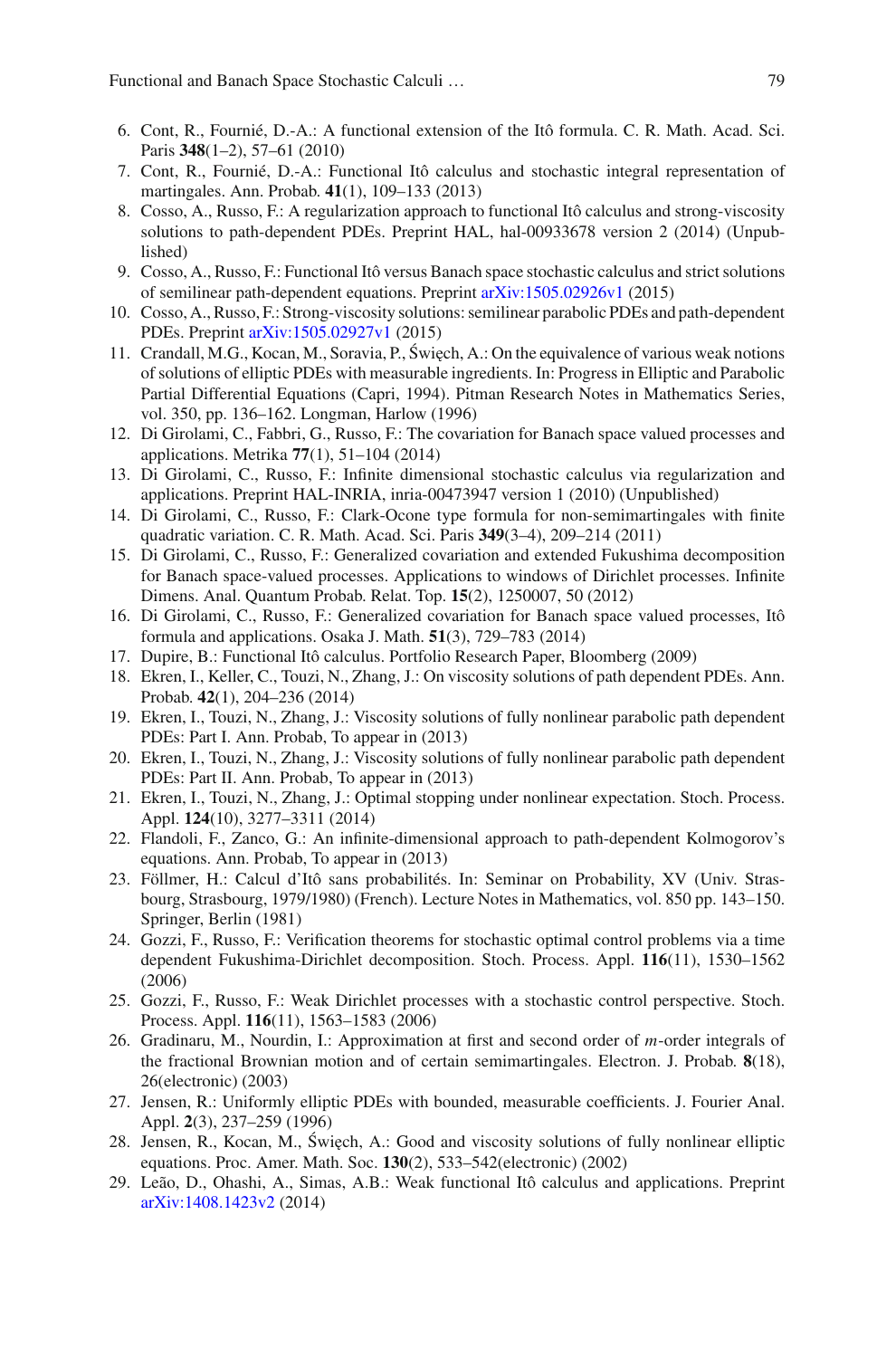- <span id="page-53-0"></span>30. Mohammed, S.E.A.: Stochastic Functional Differential Equations. Research Notes in Mathematics, vol. 99. Pitman (Advanced Publishing Program), Boston (1984)
- <span id="page-53-12"></span>31. Nualart, D.: The Malliavin Calculus and Related Topics. Probability and its Applications. Springer, New York (1995)
- <span id="page-53-10"></span>32. Pazy, A.: Semigroups of Linear Operators and Applications to Partial Differential Equations. Applied Mathematical Sciences, vol. 44. Springer, New York (1983)
- <span id="page-53-1"></span>33. Peng, S.: Note on viscosity solution of path-dependent PDE and *G*-martingales. Preprint [arXiv:1106.1144](http://arxiv.org/abs/1106.1144) (2012)
- <span id="page-53-3"></span>34. Ren, Z., Touzi, N., Zhang, J.: Comparison of viscosity solutions of semi-linear path-dependent PDEs. Preprint [arXiv:1410.7281](http://arxiv.org/abs/1410.7281) (2014)
- <span id="page-53-13"></span>35. Revuz, D., Yor, M.: Continuous Martingales and Brownian Motion. Grundlehren der Mathematischen Wissenschaften [Fundamental Principles of Mathematical Sciences], third edn. Springer, Berlin (1999)
- <span id="page-53-9"></span>36. Rudin, W.: Real and Complex Analysis, 3rd edn. McGraw-Hill Book Co., New York (1987)
- <span id="page-53-4"></span>37. Russo, F., Vallois, P.: Intégrales progressive, rétrograde et symétrique de processus non adaptés. C. R. Acad. Sci. Paris Sér. I Math. **312**(8), 615–618 (1991)
- <span id="page-53-5"></span>38. Russo, F., Vallois, P.: Forward, backward and symmetric stochastic integration. Probab. Theory Relat. Fields **97**(3), 403–421 (1993)
- <span id="page-53-8"></span>39. Russo, F., Vallois, P.: The generalized covariation process and Itô formula. Stoch. Process. Appl. **59**(1), 81–104 (1995)
- <span id="page-53-6"></span>40. Russo, F., Vallois, P.: Elements of stochastic calculus via regularization. In: Séminaire de Probabilités XL. Lecture Notes in Mathematics, vol. 1899, pp. 147–185. Springer, Berlin (2007)
- <span id="page-53-11"></span>41. Ryan, R.A.: Introduction to Tensor Products of Banach Spaces. Springer Monographs in Mathematics. Springer, London (2002)
- <span id="page-53-2"></span>42. Tang, S., Zhang, F.: Path-dependent optimal stochastic control and associated Bellman equations: a viscosity solution approach. Preprint [arXiv:1210.2078](http://arxiv.org/abs/1210.2078) (2013)
- <span id="page-53-7"></span>43. Yan, F., Mohammed, S.: A stochastic calculus for systems with memory. Stoch. Anal. Appl. **23**(3), 613–657 (2005)
- <span id="page-53-14"></span>44. Zygmund, A.: Trigonometric Series, vol. I, II, 3rd edn. Cambridge Mathematical Library. Cambridge University Press, Cambridge (2002) (With a foreword by Robert A. Fefferman)